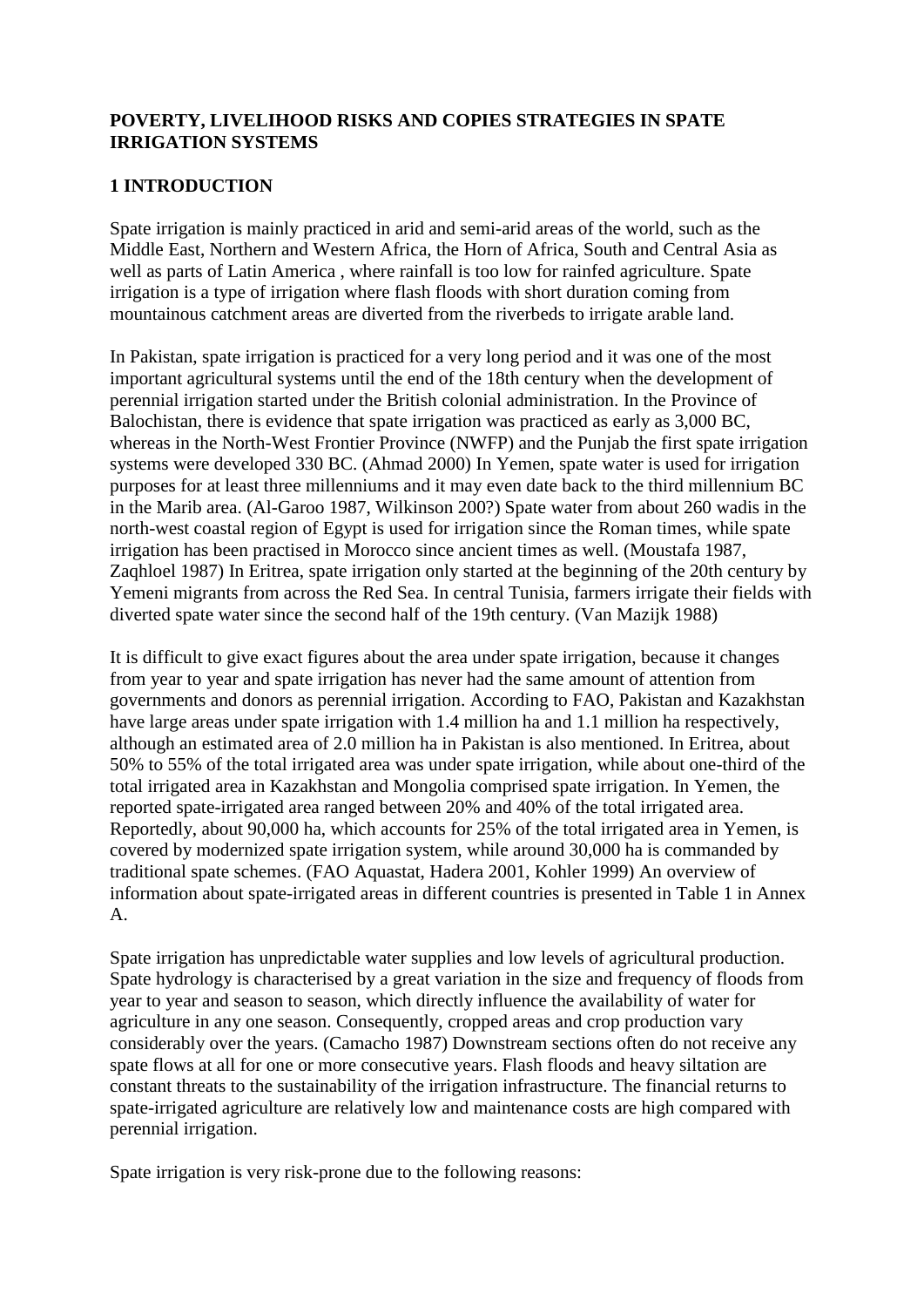- floods are unpredictable due to the irregularity of rainfall;
- diversion structures are often destroyed by large floods;
- changes to the riverbeds, including degradation of the level of the riverbed and changes in the course of the riverbed, due to large floods;
- serious erosion and loss of land in command area due to large uncontrolled floods entering the distribution system;
- conveyance of spate water is restricted due to the deposit of large amounts of sediment in the canals; and
- fields get out of command as their levels raise due to the deposit of silt.

Despite its unreliability, risks and relatively low financial returns, spate irrigation is important for the livelihoods of a significant number of rural households, who often belong to the poorest, in various countries with arid and semi-arid climates. Spate irrigation must reward the farmers for their investments as they are prepared to invest their labour and money in the operation and maintenance of the diversion structures and canal systems. In Eritrea, about 350,000 persons or 10% of the total population rely for their livelihood on spate-irrigated agriculture. (Hadera 2001) Spate irrigation provides a livelihood for about 0.5 million people in the relatively poorer coastal areas of Yemen. (World Bank 2000b)

## **2 LIVELIHOOD AND POVERTY**

### **2.1 Concept of Livelihood**

A livelihood comprises the capabilities, assets and activities required for a means of living. A livelihood is sustainable when it can cope with and recover from stresses and shocks as well as maintain or enhance its capabilities and assets both now and in the future without undermining the natural resource base. Livelihoods are built upon the following five assets: human capital, social capital, natural capital, physical capital and financial capital. Secure access to these assets, which can take the form of ownership or the right to use, is essential to achieve a secure and sustainable livelihood.

Livelihood strategies refers to the range and combination of activities and choices that people undertake and make in order to achieve their livelihood goals, including productive activities, investment strategies and reproductive choices. There is an enormous diversity of livelihood strategies within geographic areas, across sectors, within households and over time. Livelihood strategies are dynamic processes, in which people combine activities to meet their various needs at different times and under varying circumstances. For the execution of agricultural activities, for example, people may need the following assets:

- labour force and particular skills (human capital);
- cash, inputs and equipment (financial capital);
- good infrastructure (physical capital);
- land and water (natural capital); and
- access to certain groups of people for acquiring certain services, such as credit or advice (social capital).

People's access to different levels and combinations of assets is probably the major influence on their choice of livelihood strategies. (DFID 1999)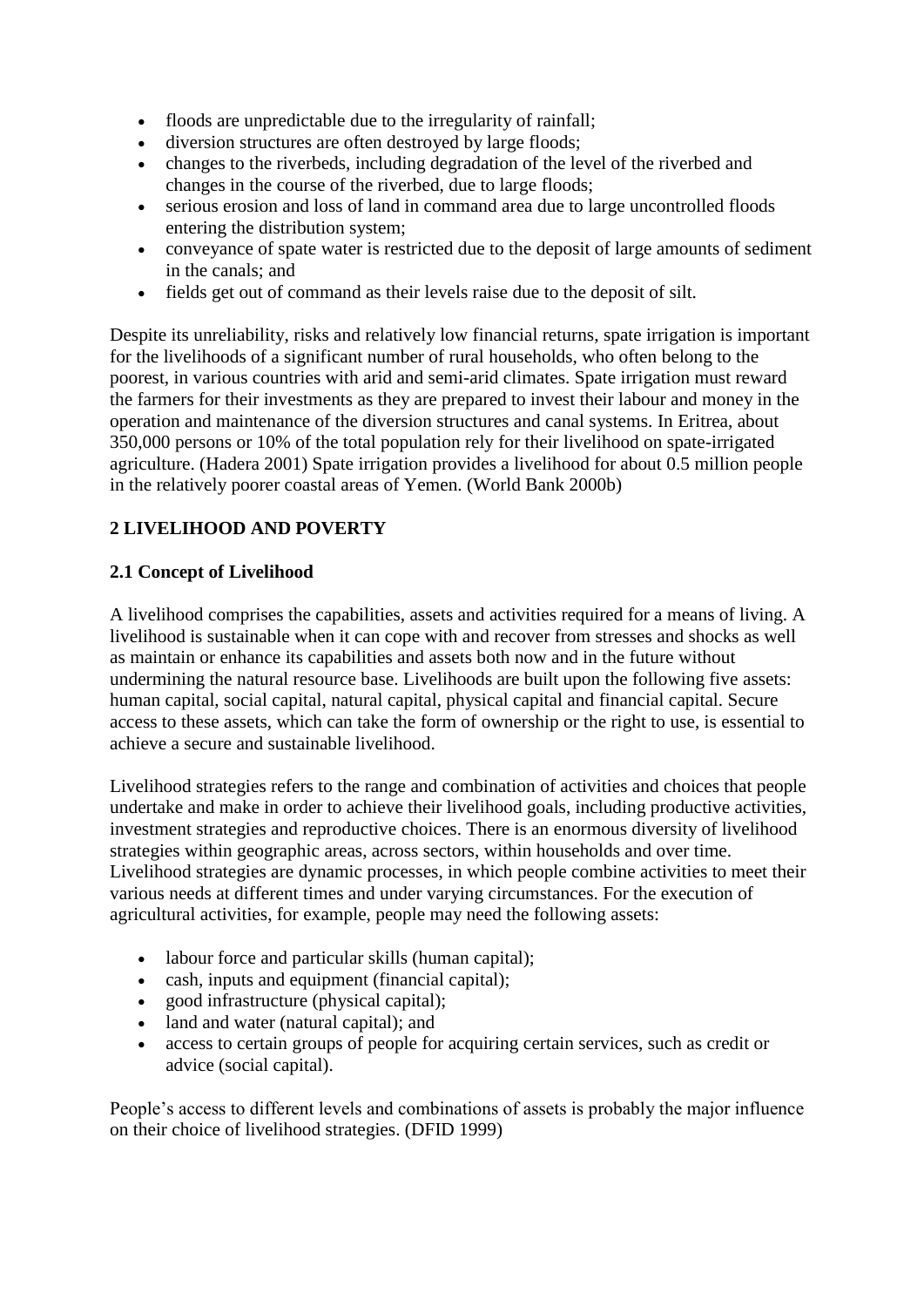### **2.2 Poverty in Spate-Irrigated Areas**

The standard of living of the majority of farm households in the Sheeb area (Eritrea) is low. During bad years, the crop production of most farming households is only sufficient to satisfy their food consumption for not more than 3 months. In a normal year, less than 40% of the households produce enough food for the entire year. The estimated net farm income for a typical farming household in a good year is about US\$ 520, of which US\$ 355 from crop production and US\$ 165 from livestock products, while their estimated expenditures are US\$ 700 per year. Based on an average household size of six persons, the per capita income is about US\$ 86 per year. In a year with insufficient floods, the estimated net farm income drops to only US\$ 105 or US\$ 17.5 per capita. In such years, the households reduce their expenditures as much as possible. According to a socio-economic study conducted in 1997, the estimated average income of a typical farmer ranged between ETB 4,300 and 7,000, of which ETB 2,100 to 4,000 from agricultural sales, ETB 700 to 1,800 from livestock sales and ETB 1,200 to 3,500 from wage labour. The total average expenditures varied from ETB 5,700 to 8,000, so that most households spent more than their incomes. (Hadera 2000, Halcrow 1997)

Households in the spate-irrigated areas belong to the poorest sections of Balochistan's society in Pakistan. An average household would receive a net benefit of around Rs 1,000 or about US\$ 35 per annum per household member. In the Toiwar scheme in Killa Saifullah District, an average household with about 1.7 ha accrues two-third of its agricultural income from crop production and one-third from livestock. Based on a cropping pattern of 1.2 ha of wheat, 0.4 ha of barley and 0.1 ha of maize and mash, the gross revenue is Rs 16,709 (US\$ 360), of which Rs 13,780 as grain and Rs 2,929 as straw, whereas the production costs are estimated at Rs 2,884 (US\$ 62). The net revenue from spate-irrigated agriculture for an average household is Rs 13,825 or about US\$ 300 per year. (Halcrow 1993a, 1998)

In the spate-irrigated areas of the Shabwah Governorate in Yemen, the sale of live animals and livestock products is the main source of income for most households, while the sale of fodder, wage labour and remittances from family members working abroad are important sources of income as well. Crop surpluses are only sold in good years. It is estimated that the total net annual revenue of a nuclear household with only access to spate water is about YR 70,000 (US\$ 412), whereas the net annual revenues for households with access to pump irrigation range between YR 130,000 (US\$ 765) and YR 170,000 (US\$ 1,000). As the per capita rural incomes vary from YR 9,000 (US\$ 53) to YR 21,000 (US\$ 124) per year, the majority of the population in the Shabwah Governorate has less than US\$ 1 per day, which is considered as a minimum living standard by the UN. (KIT 2002)

In 2000, 28% of the households in Wadi Tuban and 35% in Wadi Zabid in Yemen lived below the poverty line of US\$ 203 per year. According to a socio-economic baseline survey, 58% of the sample households in Wadi Zabid considered agriculture as their main source of income, whereas farming was only the main source of income for 29% of the sample households in Wadi Tuban. (World Bank 2000b, IIP 2002)

In general, many farming households in spate-irrigated areas are poor as their annual incomes from spate-irrigated agriculture and other sources of income (i.e. livestock, wage labour) are low and often insufficient to satisfy the food requirements of the household throughout the entire year. A significant proportion of households in spate-irrigated areas live below the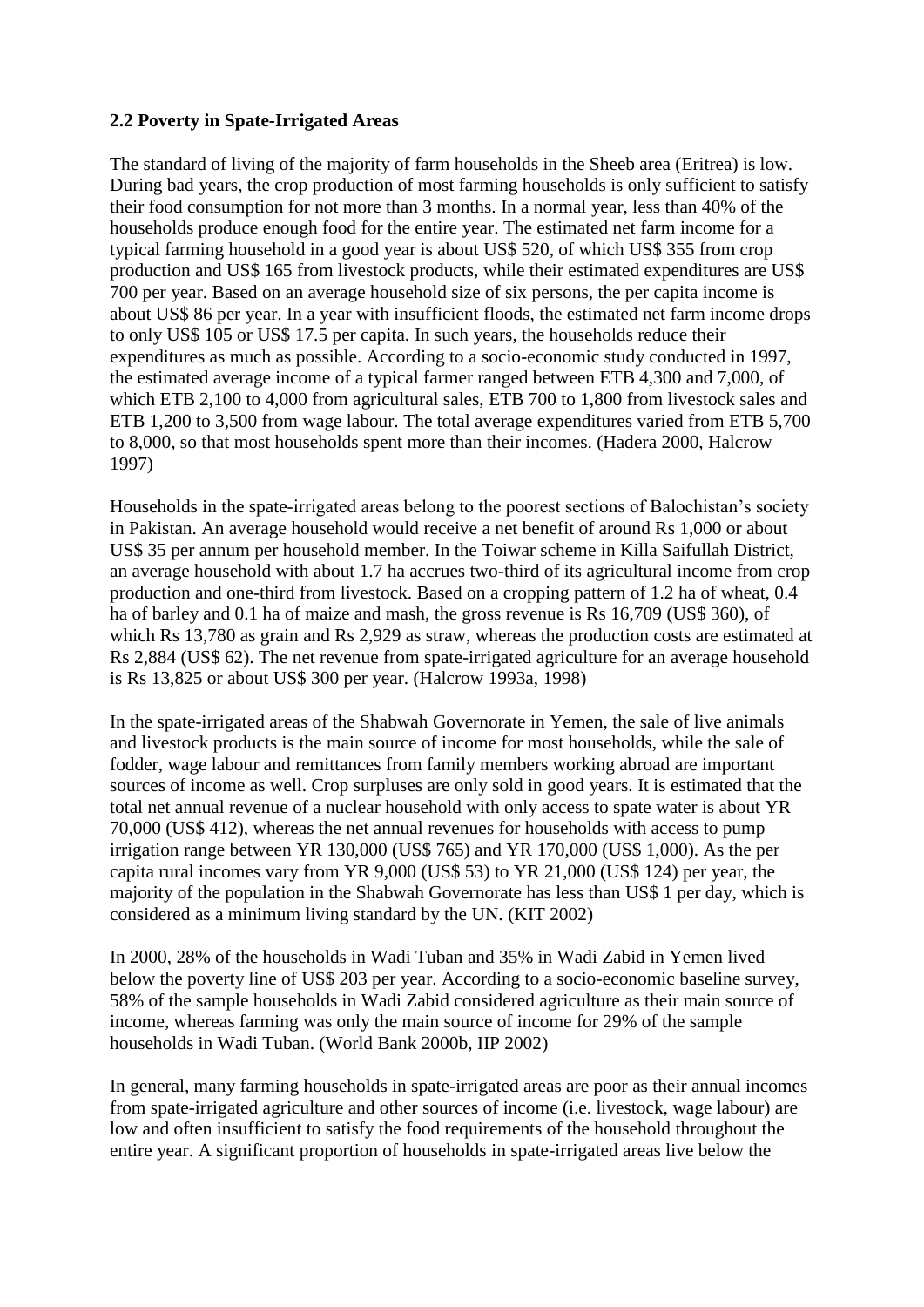poverty line. The inherent risk of crop failure due to the unpredictability of spate irrigation makes the livelihoods of many farming households in spate-irrigated areas very vulnerable.

## **3 SPATE-IRRIGATED AGRICULTURE**

In general, spate-irrigated areas support low value agriculture due to the recurrent uncertainty in the frequency and size of floods. Sometimes the spates may be beyond control and they wash away the diversion structure or the flood channels before land is irrigated. It also happens that the season may not bring any flood or only very small floods that peter out before all fields are irrigated. Another problem is that downstream water users are deprived of spate water, because upstream farmers divert all spate flows irrespective of prevailing rules regarding the allocation and distribution of flood water for irrigation purposes. A further source of insecurity is the additional moisture from rains at later stages of crop growth, particularly for crops sown at the end or after the flood season. These rains may not come and the crop may be suitable for fodder only. The risks of crop failure in spate-irrigated agriculture are high, but the probability of being irrigated or not is not equally distributed throughout the command area of spate irrigation systems. Within the area served by one flood river and within the command area of one off-take, there may be land with high, medium and low probability of irrigation. This probability depends on the location and the level of the fields. (Van Steenbergen 1997)

## **River in Spate in Eritrea**

Implications of variability in flood supplies are that:

- the area cultivated and therefore the number of farmers receiving spate water differ from year to year;
- only low value crops are grown and that risk of crop failure is significant; and
- the importance of spate irrigation as source of income will vary within a community and between communities due to the varying probability of spate irrigation along the flood river and within command areas. (Ahmad 2000).

The main aspects of spate-irrigated agriculture, such as land tenure, farm size, cropping patterns, crop yields and net revenues as well as specific risk coping strategies adopted by (poor) households are described and analysed in the following sections of this chapter. The names of spate irrigation systems from Pakistan, Yemen, Eritrea, Ethiopia and Tunisia, which are used to illustrate the main aspects of spate-irrigated agriculture, are listed in Table 2 in Annex A.

## **3.1 Land Tenure**

In addition to the cultivation of land by the landowners themselves, it is common in most spate irrigation systems that land is also cultivated by tenants and sharecroppers. In Yemen, about 18% of the total command area of 15,218 ha in Wadi Zabid is cultivated by the (small) landowners themselves, whereas 82% of the command area is cultivated by sharecroppers and tenants. In Wadi Tuban, small owner-operators cultivate about 49% of the total command area of 12,320 ha, while sharecroppers and tenants operate the remaining 41% and 10%. (World Bank 2000a) About 50% of the spate-irrigated landholdings was cultivated by sharecroppers in Wadi Rima during the 1970s. (MOD 1977a) In the spate irrigation systems in Balochistan (Pakistan), landholders often engage tenants and sharecroppers for the cultivation of their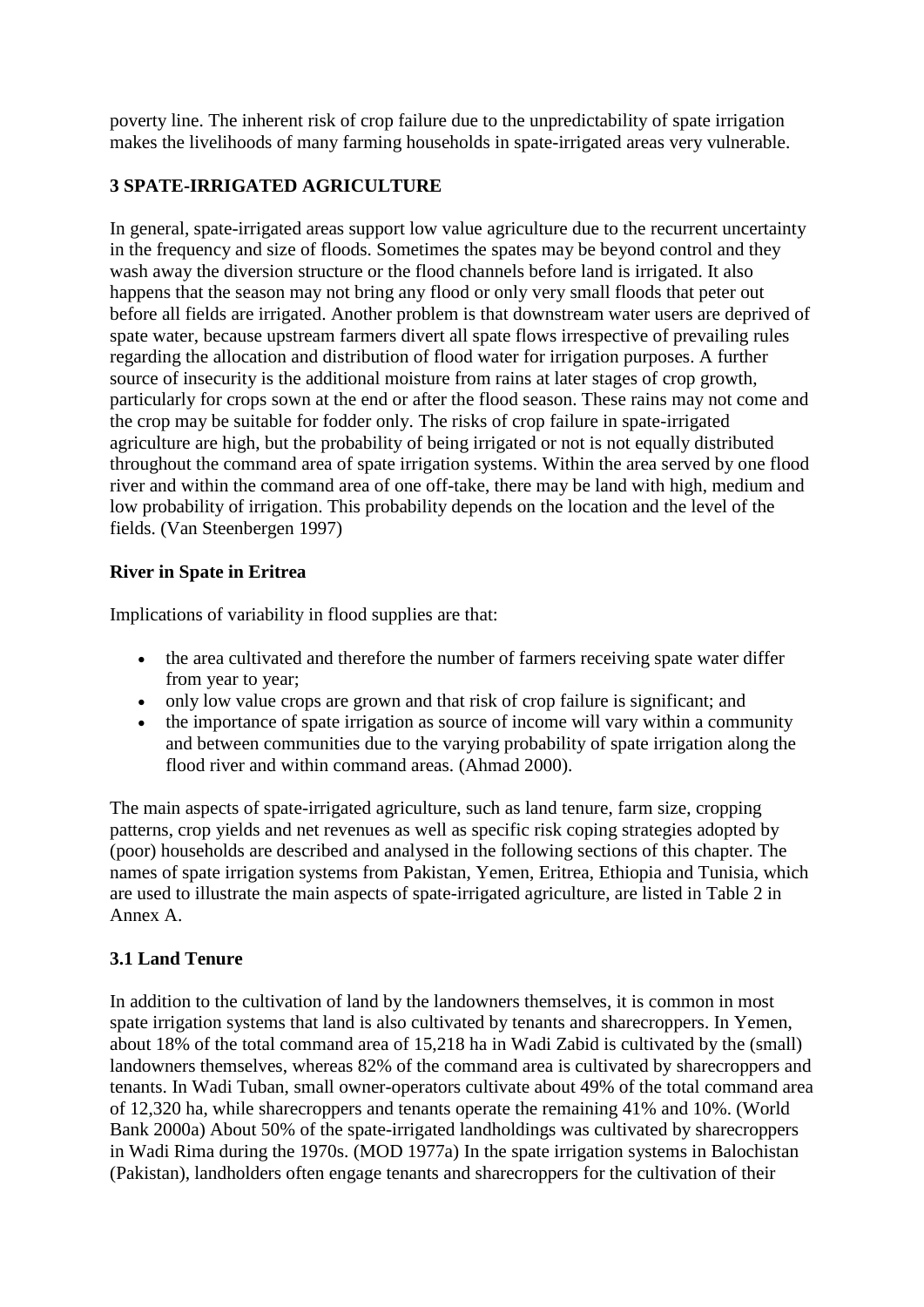lands. Along the Korakan River in the Kharan District, all the land commanded by the Jama Bund and Madagan Bund is cultivated by sharecroppers. Sharecroppers cultivated 73% of the land in Nal Dat, while tenancy is also common in Mouza Yo Bund in Las Bela District. However, tenancy is not practiced in Toiwar in Killa Saifullah District, where about 375 landowners cultivate their lands themselves. (Halcrow 1994, 1993e, 1998)

## **3.1.1 Landownership**

In Pakistan, most land in spate irrigation systems is permanently distributed and the individual land rights are formally registered in government-administered cadastral records with the name of the owners, size and source of water for each plot of land as well as the occupancy rights of tenants, if necessary. In the Province of Balochistan, land is often owned for many generations by the same tribe or clan, who have settled in the area first. Land rights could also be obtained as a gift from local tribal leaders or the British colonial administration as a reward for certain services provided. Another option to obtain land rights is to purchase it. A good example of this last option is the development of the Marufzai spate irrigation system in Loralai District. About 120 years ago, one person called Hasan Khan purchased land from another Pashtun tribe along the Chamalang River in order to bring land under spate irrigation. On the death of Hasan Khan, the purchased land was sub-divided into 14 holdings, whereas each holding comprised fertile and less fertile land based on the water-holding capacity of the soil. Each of the 12 sons of Hasan Khan received a holding, whereas one holding was reserved for the village headman and one holding is communally owned and used for hosting guests. Sub-divisions through inheritance and transactions have changed the original distribution of land in the existing Marufzai scheme, but all the land is still owned by direct decedents of Hasan Khan. (Halcrow 1993d)

In Balochistan (Pakistan), a specific form of landownership has developed, whereby tenants have acquired permanent occupancy rights and partial ownership rights in the land as a compensation for developing the land for the original landowners, including the construction of the field bunds. A more detailed description of hereditary tenancy can be found in section 2.1.2.

In Yemen, cultivable land under spate irrigation can be either owned by private persons, government or trusts. In Wadi Zabid, 54% of the total command area is privately owned, while the remaining 46% belongs to trusts, of which 31% by private trusts, 4% by public trusts and 11% by religious trusts. In Wadi Tuban, 20% of the total command area is government-owned land, whereas 10% is waqf land belonging to religious trusts. Following the independence of South Yemen in 1967, large landholdings were redistributed among new farmers and tenants, whereas the landholdings of the Sultan and Emirs were transformed into State farms. After the unification of North and South Yemen in 1991, a decree was issued that specified that the original landowners regained ownership over land that was expropriated during the land reforms, while the farmers working these lands for the last 20 to 30 years lost their entitlements to use the land. However, the government has not resolved this issue as it would make many household landless. (Al-Eryani 1998, World Bank 2000a)

The land reforms initiated by the Eritrean People's Liberation Front (EPLF) in the latter half of the 1970s and early 1980s have changed the landownership in Eritrea significantly by allocating small plots of land (0.5 to 1 hectare) to poor families. Before the land reforms, individuals from the upper strata held large tracts of land, which left the majority of farmers landless or working as exploited sharecroppers. At present, all land is government-owned, but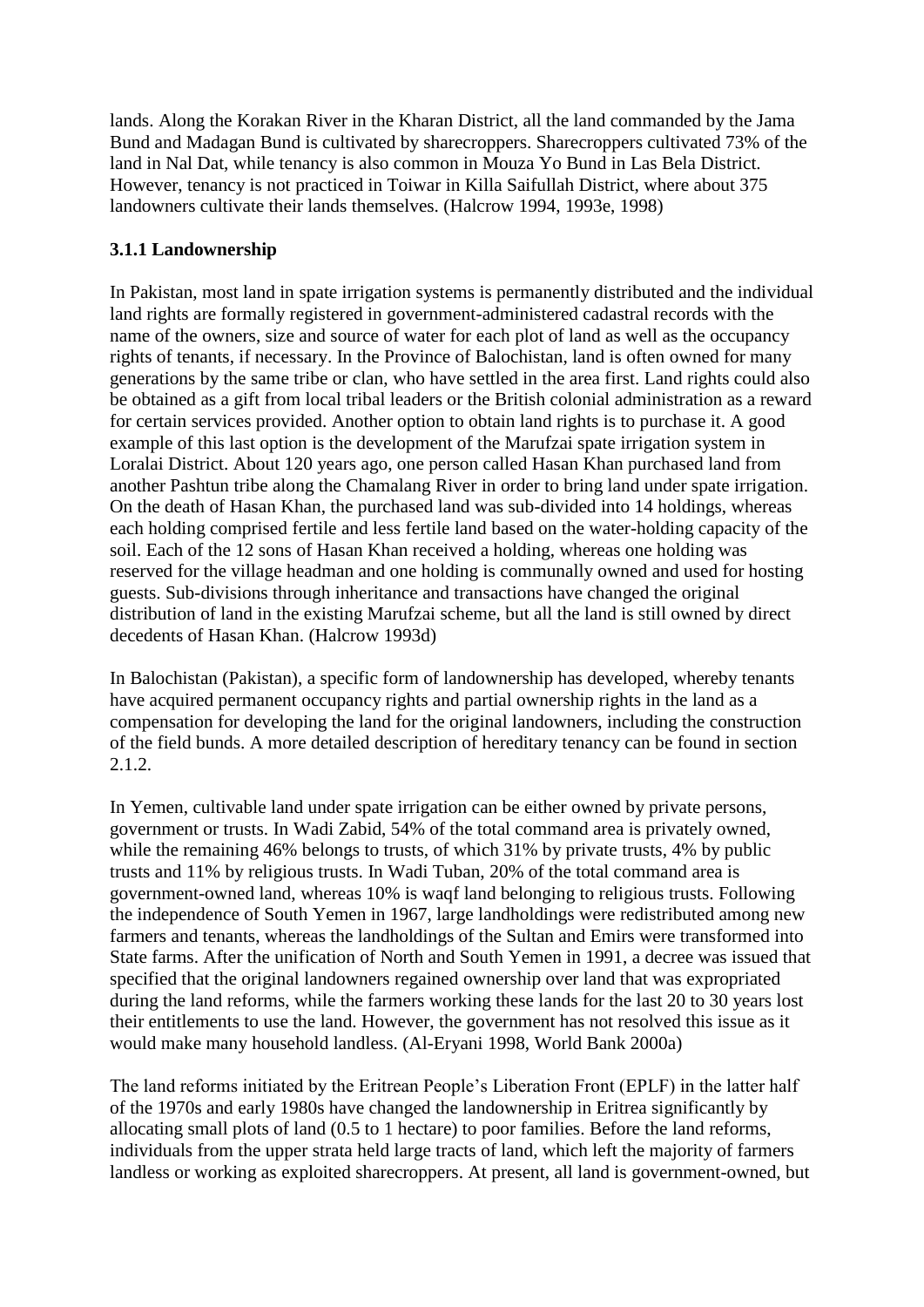the farmers have the right to use spate-irrigated land continuously. If the actual user of the land passes away, the usufruct right is transferred to the youngest son, whereas any other son will be allocated his own plot of land by the local administration as soon as he gets married. (Halcrow 1997)

#### *Risk Coping Strategy*

One particular strategy to cope with the inherent risks of spate irrigation was practiced by the Ouled Bouaziz clan in central Tunisia until the 1940s. To ensure the equal distribution of spate water, all spate-irrigated fields were distributed every year among all households with land rights, so that each year other households had land in the upstream section of the command area. (Van Mazijk 1988) A similar method of spreading risk occurs at family level in Chandia in Balochistan (Pakistan), whereby only irrigated land is distributed annually for cultivation among the various members of an extended family after the floods. (Halcrow 1993b)

### **Average Landholding**

In general, the average landholding in spate irrigation systems is small. In Yemen, the average farm size is 1.4 ha and 2.1 ha in Wadi Tuban and Wadi Zabid respectively, although the land distribution is very skewed in Wadi Zabid where about 25 families own about 60% to 70% of the total command area of 15,215 ha with an average farm size of about 410 ha. The landownership in Wadi Rima with 15,650 ha of cultivable land (8,000 ha spate irrigated), which is situated adjacent to Wadi Zabid, is dominated by small landholdings of 2.5ha to 3.5 ha, while only two holdings exceed 250 ha, including 1,800 ha belonging to various brancges of one family. (MOD 1977a) In the spate-irrigated areas of the Shabwah Governorate in Yemen, a typical extended household comprising 8 to 10 adults and 15 to 20 children owns 2.5 ha to 5.0 ha of arable land. During the land reforms in the Sheeb area (Eritrea) in the early 1980s, each household consisting of a couple and children received about one hectare of land, whereas divorced men and women, single adults of 18 years and more and orphans younger than 18 years were given 0.5 ha. In Ethiopia, 31% of the households in the Yandafero scheme in the Konso Special Wadera have one plot of land with an average size of 0.47 ha, while another 49% of the households own two plots with an average size 0.72 ha. In the Nouael II Project in central Tunisia, the average landholding was about 1.1 ha as around 800 households owned 900 ha in the 1980s. In Balochistan (Pakistan), the average landholding in spate irrigation systems varies from 2.1 ha in Sham to 5.4 ha in Chandia and 7.8 ha in Nal Dat.

As a result of further sub-division through inheritance, the existing landholdings will become smaller. Ultimately, the individual landholdings become so small that it will be impossible to operate them efficiently. Kahsaye reports that the reduction in farm sizes through time has resulted in decreased crop output in the Sheeb area in Eritrea. One explanation is that very small landowners cannot keep their draught animals, because they are unable to produce sufficient fodder. (Kahsaye 2002)

### **Land Distribution**

In Wadi Zabid (Yemen), 25 families own about 4,400 ha or 53% of all privately owned land that is usually located in the upstream areas of the scheme where water is available throughout the year from spate and base flows. Another 31% of the total command area belongs to family trusts, which are often managed by the same large landholding families. A total of 2,738 ha is owned by small landholders, who have often less than one hectare of land. The land distribution in Wadi Tuban is less skewed as only 7% of the total command area belongs to landlords with more than 5 ha of land, whereas 49% of the total command area is owned by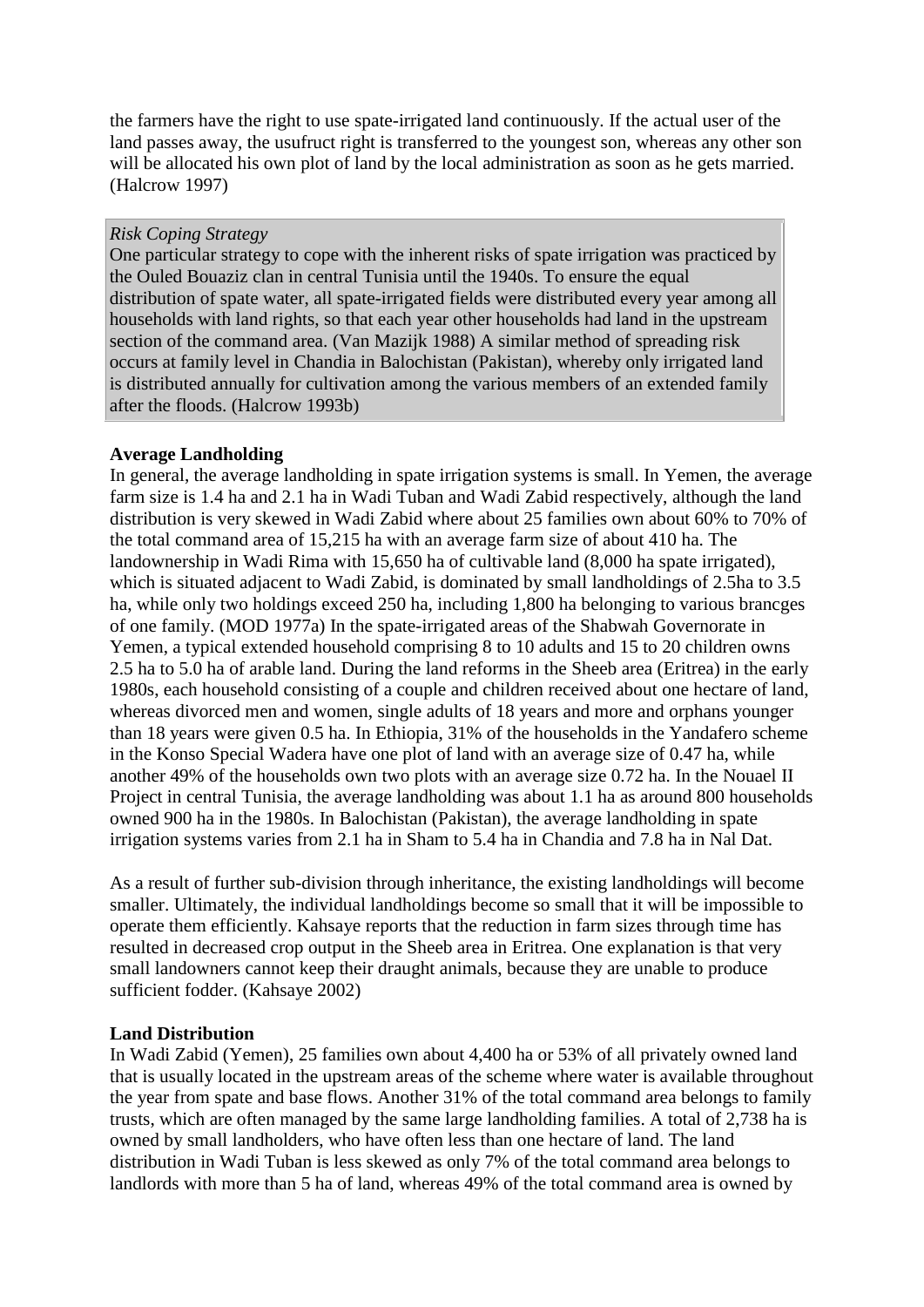small farmers with less than one hectare. About 55% and 25% of the households living in the command areas of Wadi Zabid and Wadi Tuban are landless as they do not own or lease any arable land. These landless households usually earn an income as agricultural labourers. (World Bank 2000b) In the Shabwah Governorate, the ownership of land varies from less than 1 ha to more than 10 ha. About 10% of the resident households are landless and they cultivate land as tenants. (KIT 2002) The land distribution in the spate-irrigated areas situated in the Tihama (i.e. Red Coast region) is skewed, whereby a small number of families possesses most of the arable land in the command areas of the spate irrigation systems. In southern Yemen, land is distributed more equally due to the land reforms in the 1970s during the socialist regime. However, the situation in the South of Yemen may change dramatically if the original landowners regain possession of their expropriated land.

In spate irrigation systems in Balochistan (Pakistan), the land distribution can vary from skewed to relatively egalitarian. An example of a spate irrigation system with an unequal distribution of land is Nal Dat with 75% of all spate-irrigated land owned by the 25% largest landholders, while the 25% smallest landowners only have 2%. In Chandia and Marufzai, the land distribution is relatively egalitarian with the largest 25% landowners owning 55% and 48% of the land respectively, whereas the 25% smallest landholders possess 7% of the irrigable land. (Halcrow 1993b, 1993d and 1993e)

Due to the land reforms in the 1980s in Eritrea, the land distribution is egalitarian in quantitative terms as each household received 1 ha of land and individuals obtained 0.5 ha. However, there may be differences in qualitative terms as individual plots of land have different probabilities of receiving spate water and the quality of the soil may also vary.

#### **Land Fragmentation**

As a result of inheritance and transactions, landholdings may be fragmented in two or more plots. If a farmer must be present to appropriate spate water as it arrives to his different plots of land at the same time, he has to rely on the assistance of other household members, including his wife, or hired labourers to assist in the irrigation of all his plots. In Wadi Rima (Yemen), about 75% of all farmers cultivate three or more separate plots of land. However, fragmented landholdings are sometimes amalgamated or enlarged by marriage, inheritance or the purchase of land with remittances from migrants. Land fragmentation has the advantage that different parts of the farm are irrigated and hence cultivated at different times thereby phasing labour and management demands on a single farm. (MOD 1977a and 1977b, Varisco 1983)

#### *Risk Coping Strategy*

To cope with different probabilities of receiving spate water, it is common in small spate irrigation systems in Balochistan (Pakistan) that each household has different plots of land with high and low probabilities of irrigation. For instance, most landowners in Chandia have plots in different parts of the command area in order to reduce the risk of not receiving any flood water and to prevent any segregation between up- and downstream users. A similar strategy exists in central Tunisia, where the command areas are divided into three or four sections and each landowner has a plot of land in each section. In this way, each household would have access to spate water even if a small flood does not reach further that the first section of the command area. In the 1980s, however, it was not always possible to allocate a plot of land to each household in each section as some plots had become very small (i.e. 0.1 ha) due to the rapid population growth. (Van Mazijk 1988)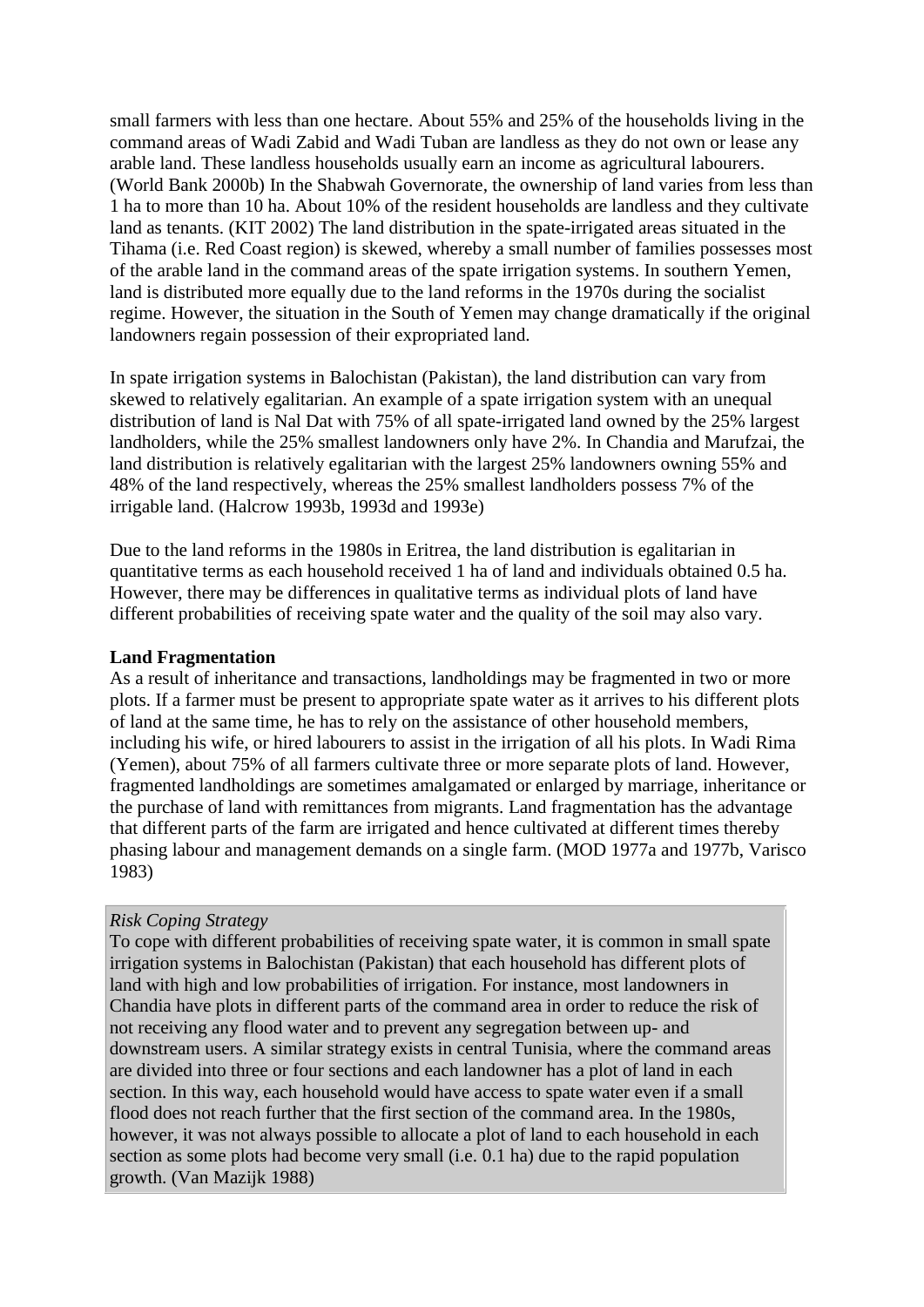#### **Sale of Land**

In most rural communities in Balochistan (Pakistan), land is not an object of speculation but a birthright. Therefore, it is not common that owners sell their land, in particular not to people from outside their own communities. However, it occurs that landowners, who faced a series of failed crop years, are forced to raise money by selling their land. (Van Steenbergen 1997) A recent phenomenon is that hereditary tenants buy out the landlord's shares mainly with money earned by family members in the Gulf States. The current landholders in three small spate irrigation systems in Musa Khel District in Balochistan have purchased their lands in 1975 after they had cultivated these lands as tenants for more than 60 years. (Ahmad 1998)

Due to the inequitable distribution of spate water in Wadi Zabid (Yemen) and the desertification of many fields in the middle and the lower reaches of the river, a substantial number of small landowners have to sell their land to larger landlords with landholdings in the upper section of the spate irrigation system as well as wealthy merchants and traders. Indebtedness can also be a contributory factor in the sale of small landholdings, in particular following a succession of dry years. (MOD 1977a)

It is very likely that the number of small landholders, who are forced to sell their lands in the command areas of spate irrigation systems, will increase as the result of the following factors:

- the landholdings have become too small to sustain their households due to further subdivision through inheritance;
- the landholdings cannot be irrigated sufficiently due to inequitable distribution of spate water; and/or
- the landowners need cash to repay outstanding loans, to purchase food items and/or to pay for unforeseen expenditures (i.e. medicines) or social events (i.e. wedding).

### **3.1.2 Tenancy and Sharecropping**

Landowners may decide to engage tenants or sharecroppers to cultivate their lands for various reasons. For instance, they are unable to operate their lands themselves as they are too old, ill or they are not resident in the village. Larger landlords have to hire the services of tenants or sharecroppers, because they do not have sufficient labour force to cultivate all the fields themselves and/or they may be engaged in other off-farm activities, such as trade, business or transport. For female landowners, such as divorcees and widows, it is often very difficult if not impossible to cultivate their fields themselves due to lack of resources (i.e. labour and/or draft animals) as well as cultural and/or religious constraints. Landholders may also be "to poor to farm" as they lack the necessary resources (i.e. draft animals or tractor) to prepare and repair the bunds as well as the inputs (i.e. seeds) to grow crops themselves. As a result, they are forced to rent out their land to tenants or sharecroppers, who have access to these means of production.

### **Sharecropping**

In spate irrigation systems, sharecropping is the most common arrangement, but the "contracts" between the landowners and the sharecroppers vary considerably, mainly due to factors as the availability of sharecroppers and the prevailing cropping pattern.

In many small spate irrigation systems in Balochistan (Pakistan), sharecroppers are entitled to 50% of the harvested crop and straw if he provides the bullocks for the preparation of the land as well as all labour required for planting, weeding and harvesting. Seeds are either provided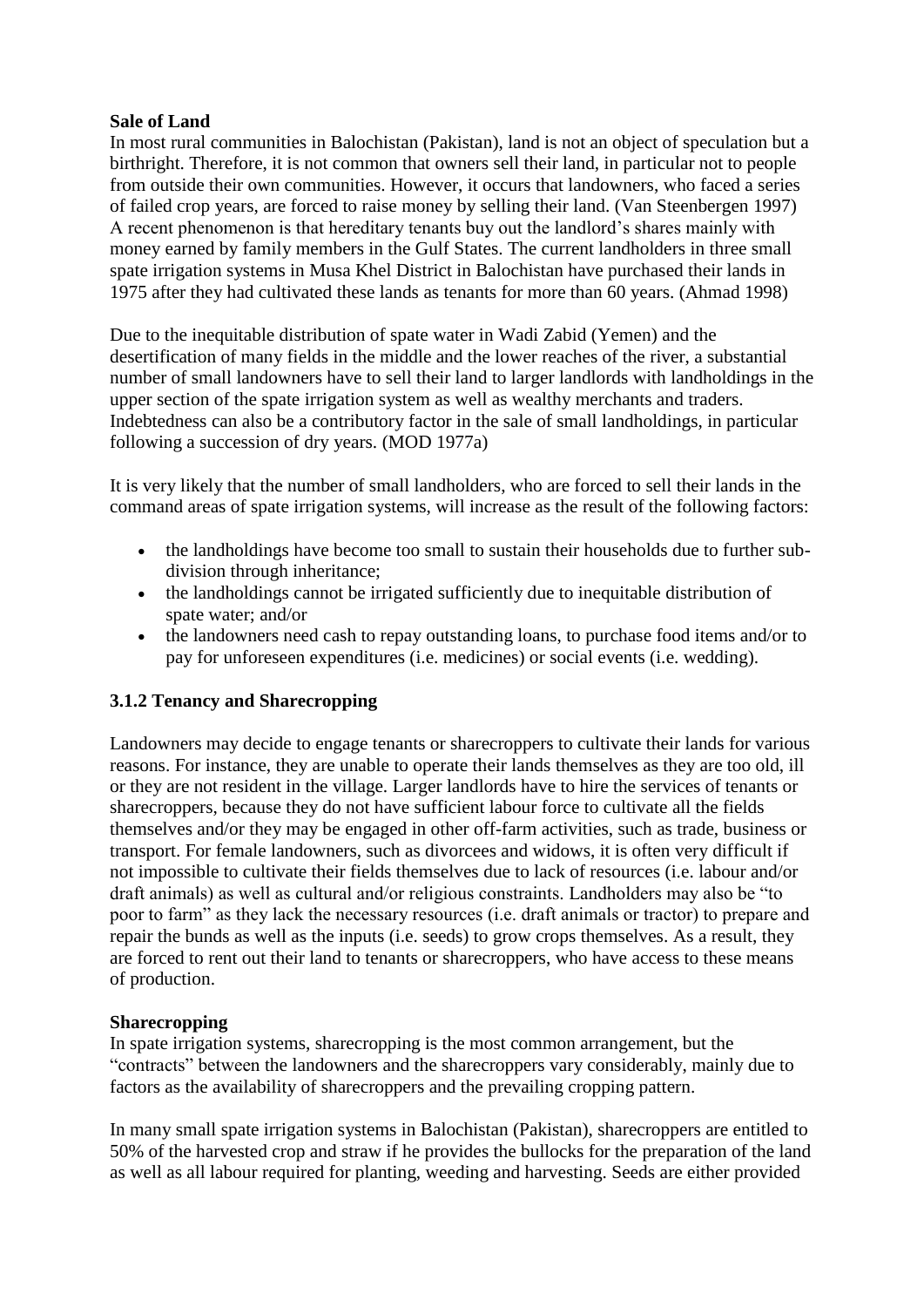by the landlords (i.e. Nal Dat) or by the sharecroppers (i.e. Barag). In some spate irrigation systems, the sharecroppers are also (co-)responsible for the maintenance of the field bunds (i.e. Marufzai) or even the reconstruction of the diversion structure in the river (i.e. Madagan Bund and Shah Bund along the Korakan River). The tenant's share of the harvests is reduced to 25% if the landowner provides the bullocks or mechanical traction, although the sharecroppers in Marufzai still receive 33% if the landlords prepare the land. In addition to their share of the harvest, sharecroppers in Mouza Yo Bund also receive a food ration throughout the year from the landholders. In areas where it is difficult to find sharecroppers due to competition from other economic sectors, landlords provide substantial loans of Rs 30,000 to Rs 70,000 (US\$ 1,000 to 2,325) to sharecroppers in order to secure their services. In some regions of Balochistan, such as the Anambar area in Loralai District, the practice of providing loans has evolved in debt-bonding, whereby the sharecroppers have to work for the same landlord until the loan with interest is repaid. (Halcrow 1993b-f; Halcrow 1994)

In Wadi Rima and Wadi Zabid in Yemen, the sharecroppers only receive one-third of the total output after they have paid 10% of the total output as Zakat (i.e. Islamic duty to give alms to poor and needy persons) and 5% to the canal master. The sharecropper contributes proportionally to agricultural inputs and the maintenance of the canals, but he has to provide all labour, including the employment of wage labour. If major canal repair works are required, both the landowner and sharecropper pay 50% of the costs. (MOD 1977a) In Wadi Tuban, the sharecropping conditions are more favourable for sharecroppers as their share is 70% to 75% of the harvest, but they have to take care of all inputs, irrigation fees and maintenance costs. (World Bank 2000a)

#### **Hereditary Tenancy**

Hereditary tenancy is a form of sharecropping that is very common in spate-irrigated and rainfed areas of the Province of Balochistan in Pakistan. In the past, owners of large tracts of land gave plots of land to other persons, who would develop the land by levelling it and preparing the field bunds. As a compensation for their investments, the person became a hereditary tenant (lathband) as he received a permanent and alienable occupancy right as well as a partial ownership in the land that he had developed. However, the hereditary tenant loses his rights if he fails to cultivate the land and to maintain the field bunds. If the landlord wants to cancel the hereditary tenancy arrangement or sell the land, he must give the hereditary tenant a previously agreed portion of the land (i.e. one-fourth to one-third) or the actual value in money. The landowners receive one-eight to one-forth of the harvested crops from the hereditary tenants as rent for the use of the land. The hereditary tenant is responsible for providing all inputs and labour, including the maintenance and repair of field bunds, canals and diversion structure. The hereditary tenant has the right to sublet his lease to an ordinary sharecropper or tenant. (Halcrow 1993a-e, 1994)

#### **Tenancy**

Tenancy, whereby the tenant rents a plot of land for a fixed amount of money, is not common in spate irrigation systems, which is understandable under a farming system with uncertainty as a dominating factor. (MOD 1977a) In Yemen, however, tenancy is more common in spateirrigated areas as substantial amounts of land are owned by the State and trusts. In Wadi Zabid, some 5,000 tenants cultivate about 46% of the total command area with an average area of 1.4 ha, whereas 10% of the command area in Wadi Tuban is operated by 1,266 tenants having an average area of 0.9 ha. In Wadi Tuban, tenants normally pay an annual rent of YR 2,000 to YR 2,500 (about US\$ 10 to 15) per hectare for waqf land, whereas the rent for Stateowned land is usually lower. Tenants in Wadi Zabid usually pay 5% to 10% of the crop as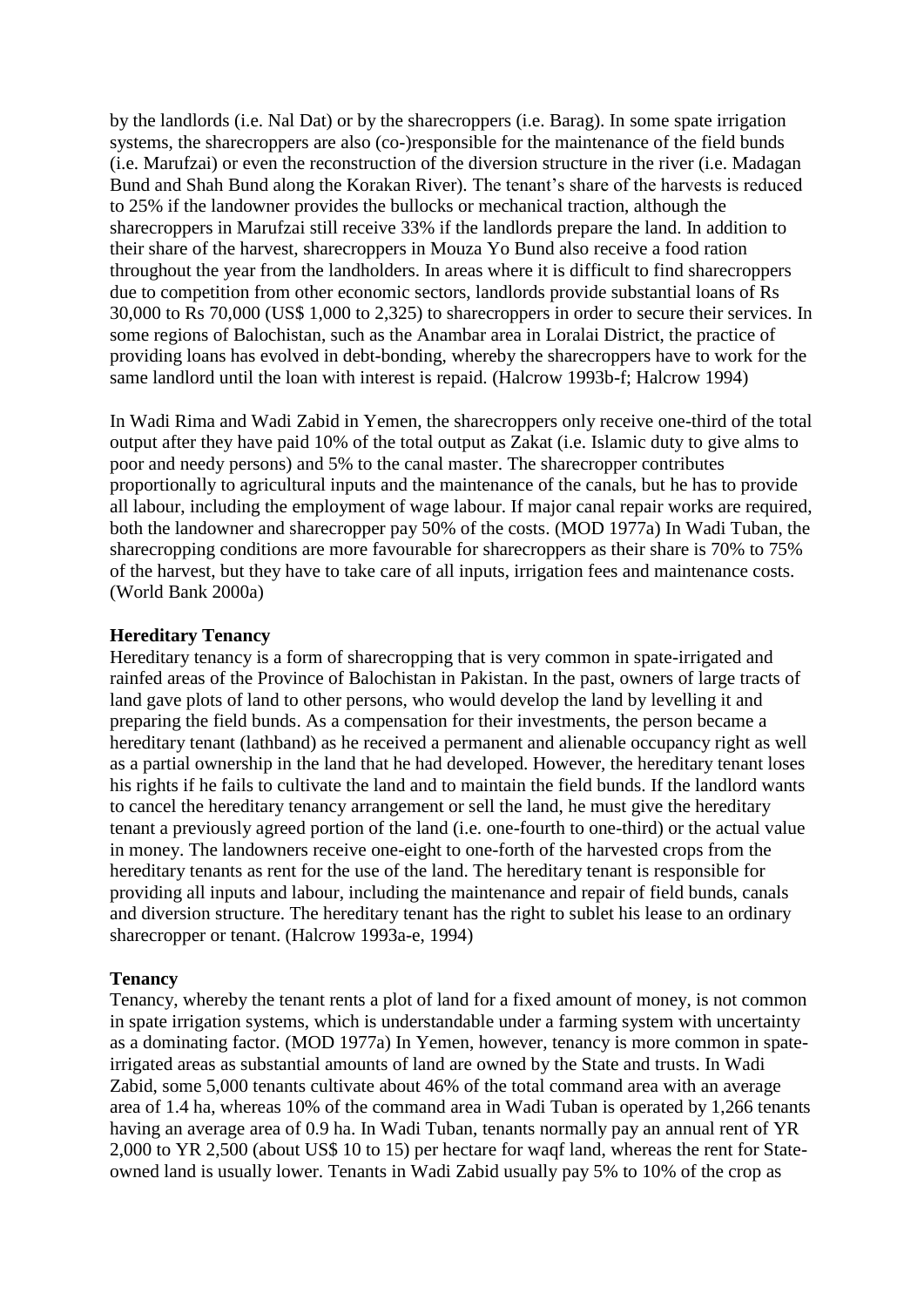rent, provided that they have a direct contract with the owners of the waqf land. It is common in Wadi Tuban and Wadi Zabid, however, that the Government and religious trusts lease their waqf lands to leading community leaders, who sub-lease these lands to tenants and sharecroppers against significantly higher rents. (World Bank 2000a-b; Al-Eryani 1998)

## **3.2 Cropping Patterns**

In spate-irrigated areas, the cultivation of subsistence and low-value cash crops prevails, whereby drought-resistant crops, such as sorghum, millet, wheat, pulses, oilseeds, cotton and melon, dominate the cropping patterns. Archaeological research has revealed that wheat, barley, sorghum, millet sesame, teff, grape and dates were cultivated in the spate-irrigated areas of Yemen between the third and first millennium BC. (Wilkinson 200?) The production of fodder is a priority in most spate-irrigated areas in order to support the livestock sector, which is not only an important source of income for many farming households but livestock is also a form of saving that can be sold in bad years and certain animals are used for traction and transport.

### *Risk Coping Strategies*

To cope with the risk of crop failure, farmers in spate irrigation systems have developed various strategies:

- One strategy is that farmers prefer to grow crops, which would produce at least sufficient fodder even if the floods were not even sufficient to grow grains;
- Another strategy is intercropping, whereby two or even three different crops with different water requirements and harvesting times are planted in the same field, so that at least one of the planted crops could be harvested even in bad years; and
- A third strategy is that the crop choice is determined by the timing of the first irrigation and the result is often a "banding" of the command area, whereby sorghum is grown in fields with early irrigations, oilseeds and pulses dominate fields that were irrigated later and the last summer floods are reserved for the cultivation of wheat during the winter months. (Van Steenbergen 1997)

In the Sheeb area in Eritrea, the main spate-irrigated crop is sorghum, which is planted in September at the end of the flood season and harvested for grain in January. The farmers prefer a local, high yielding, dwarf, fast maturing variety of white sorghum, which was introduced from Sudan in 1967 and it is well adapted to the local agro-climatic circumstances. Depending on moisture availability in the soil, a second harvest of sorghum can be obtained in April from the same plant by ratooning, whereby a new shoot grows from the roots of a cropped plant. In a good flood season, maize is planted right next to the first harvest of sorghum from mid-November to mid-December and harvested in February. Minor crops include millet, sesame, groundnut and some vegetables. (Hadera 2001; Kahsaye 2002)

### **Spate-Irrigated Crop in Sheeb Area**

In the Konso area in Ethiopia, farmers in the midlands mainly grow sorghum, maize, teff and beans under spate irrigation. In the Yandafero scheme in the lowlands, intercropping is the norm, whereby sorghum-cotton and maize-cotton are the predominant combinations with sunflower grown on the field bunds. (Farm Africa 2003)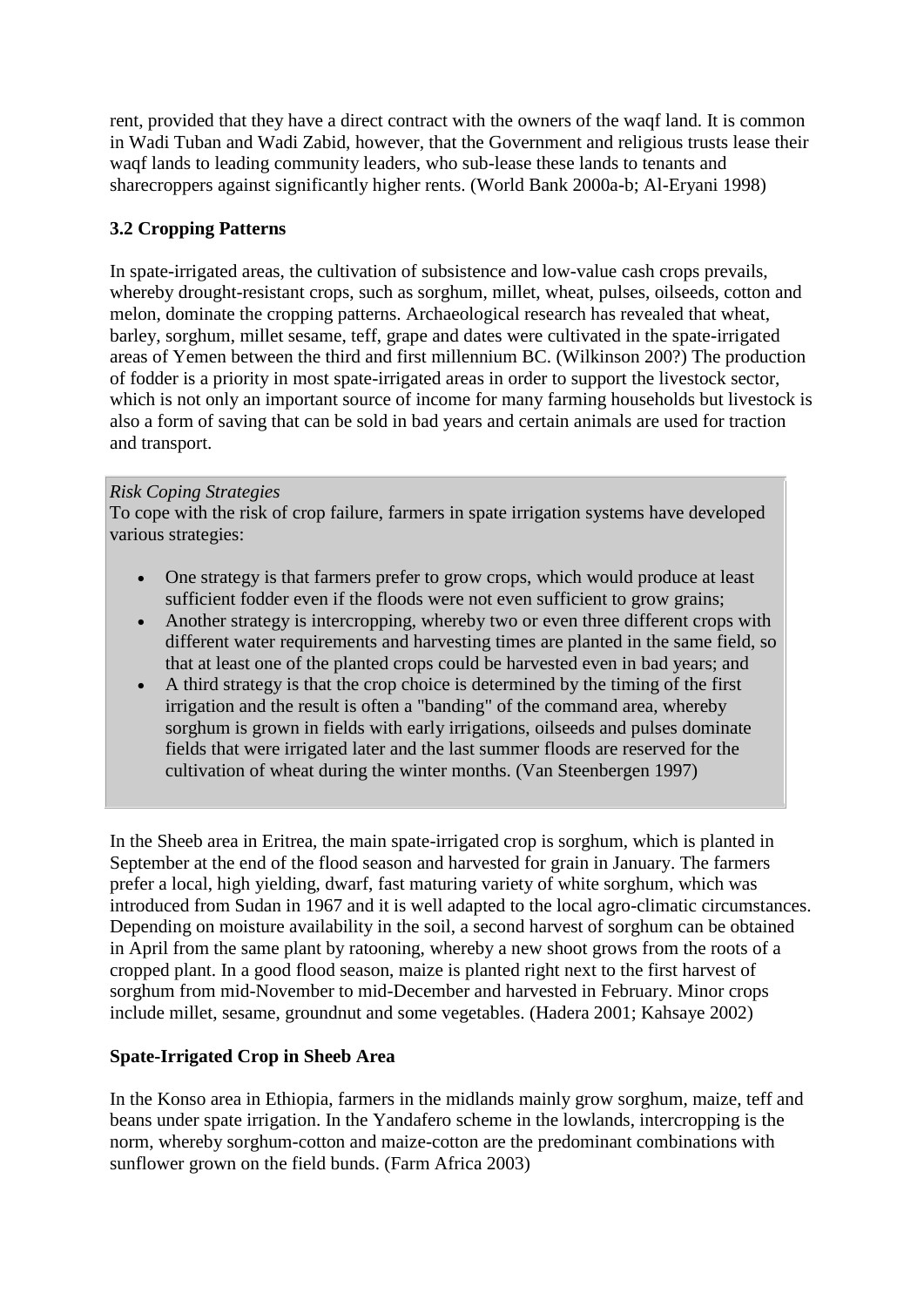In the Dera Ghazi Khan area in Pakistan, wheat was the most dominant crop with 30% to 70% of the spate-irrigated areas during the 1980s, whereas gram was the second most important crop followed by guar, pulses, sorghum, rapeseed, millet and maize. (Nawaz 2002a). Along the Korakan River in Kharan District, predominantly wheat is grown during the rabi season (October-May), while sorghum and watermelon are the main crops during the kharif season (June-September) if the fields could be sufficiently irrigated with spate water. (Halcrow 1994) In Chandia, the cropping pattern is dominated by the cultivation of sorghum as fodder, which is intercropped with pulses, during the kharif season, while wheat and oilseeds (i.e. mustard and rapeseed) are grown on residual moisture in the soil and early spring floods during the rabi season. Minor crops include coriander, radish and melons, while the leaves of the mustard plant are used as a vegetable. The main cropping season in Marufzai is the kharif season when farmers plant sorghum, pulses and melons between June and mid-July and both crops are harvested between late September and early October. Wheat, cumin and coriander are grown during the rabi season, whereby wheat is sown in October and harvested in April and May. Sorghum, guar and pulses are grown during the kharif season in Nal Dat, whereby guar is an important cash crop as it is sold as fodder. Wheat and some oilseeds are mainly grown during the winter months. In Toiwar, wheat and barley are cultivated during the rabi season, whereas mash and maize are the main crops grown during the kharif season. (Halcrow 1993b-f)

The main cropping season for spate irrigation systems of the Shabwah Governorate in Yemen is from August to December, when farmers cultivate sorghum, millet, sesame and wheat. (KIT 2002) The cropping patterns in Wadi Tuban and Wadi Zabid have changed dramatically, mainly due to the remarkable increase of (shallow) wells since the 1980s. As a result, the area under banana has increased from 20 ha in 1980 to more than 3,500 ha in 2000 in Wadi Zabid, while about 2,300 ha are under vegetables in Wadi Tuban. Cotton, sorghum, sesame and millet are the main crops for the majority of farmers, who only have access to spate water to irrigate their fields. Sorghum is mainly grown as fodder for their own livestock and to be sold against good prices in the local markets. It is estimated that 40% of the command area in Wadi Tuban is under cotton, 25% under fruits and vegetables, 20% under sorghum as fodder, 10% under sesame and 5% under sorghum and millet as cereal crop. Reportedly, the area under sorghum is declining in Wadi Tuban and Wadi Zabid due to the inequitable distribution of spate water and competition with pump-irrigated cash crops. Furthermore, the existing sharecropping arrangements in Wadi Zabid encourage sharecroppers to cultivate cash crops at the expense of cereal crops. One of the consequences of the reduction in the area under sorghum is that the cattle production in the Tihama has decreased, which may threaten the region's food self-sufficiency. (Arcadis Euroconsult 2002a, 2002b) In 1990, about 75% of the spate-irrigated area of 15,000 ha in Wadi Mawr was under white and red sorghum, while about 10% under millet and another 10% under sesame. (Shahin 1990) The cultivation of groundnut and melons as well as maize, peas and lentils is also reported in other spate irrigation systems in the lowlands and highlands of Yemen respectively. (Al-Shaybani 2003)

Typical planting and harvesting dates for a number of spate-irrigated crops cultivated in the coastal regions of Southern Yemen are presented in the following table:

| Crop            | <b>Planting</b><br>$\text{Month}(s)$ | <b>Harvesting</b><br>$\text{Month}(s)$ | Number of<br><b>Crop Days</b> |
|-----------------|--------------------------------------|----------------------------------------|-------------------------------|
| Sorghum (grain) | August                               | October                                | 90                            |
|                 | September                            | November                               | 90                            |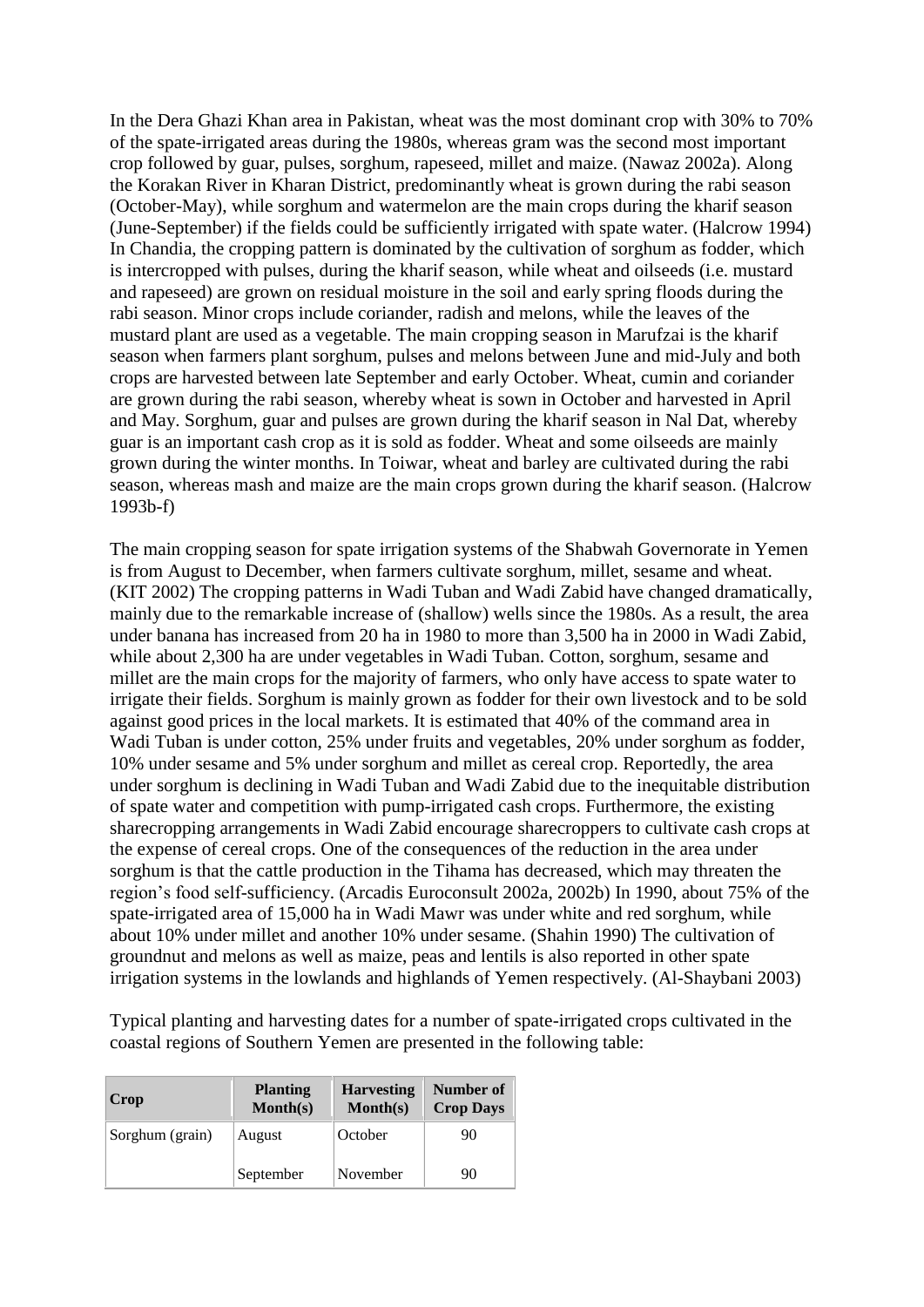| Sorghum (fodder)          | April        | May      | $50 - 60$ |
|---------------------------|--------------|----------|-----------|
| Cotton (long<br>staple)   | August       | Jan-Mar  | 240       |
|                           | September 15 | Jan-Apr  | 225       |
| Cotton (medium<br>staple) | August       | Dec-Feb  | 212       |
|                           | September 15 | Dec-Feb  | 195       |
| Melons                    | August       | October  | 90        |
|                           | November     | January  | 90        |
| Sesame                    | August       | October  | 90        |
|                           | October      | December | 90        |

Source: Mu'Allem 1987

An overview of the cropping patterns for different spate irrigation systems can be found in Table 3 in Annex A. There is a tendency that the cultivation of traditional spate-irrigated crops is declining due to different factors. In Pakistan and Yemen, traditional cereal crops, such as sorghum and millet, cannot compete with (imported) wheat, which is sold against low, subsidised prices in the local markets. With increasing prosperity and urbanisation, changing taste may lead to a deterioration in the position of the local producer compared with that of the importer. Rising standards of living and changing habits could reduce the market for traditional grains, such as sorghum, whereby imported wheat and other cereals take over their place. (MOD 1977a) In addition, consumers prefer wheat as the consumption of traditional food crops has a low socio-economic status. Furthermore, governments have directly and indirectly promoted the cultivation of modern cash crops at the expense of traditional spateirrigated crops by directing their research, extension and credit services exclusively on these high value crops.

#### **Crop Husbandry**

Farmers in spate irrigation systems mainly use local varieties, which are adapted to the local agro-climatic conditions. Seed is normally retained from one year to the next. The practice of using self-produced seed can lead to various problems, such as diseases. However, there are very few substitutes for the used varieties as agricultural research is concentrated on perennially irrigated crops. The spacing of the plants is usually wide to provide each plant with a large volume of soil moisture. In the coastal region of Southern Yemen, the best interval for land preparation after flooding is considered to be about 10 days. (Mu'Allem 1987)

In general, farmers do not use chemical and organic fertilisers neither do they incorporate crop residues in the soil. In addition to the fact that many small farmers cannot afford the use of chemical fertilisers, many farmers believe that the nutrient requirements of their spateirrigated crops are sufficiently satisfied by the fertile sediments deposited during each irrigation.

Although the use of tractors is increasing rapidly, many farmers still use bullocks to prepare their fields, including the repair of the field bunds. In general, farmers try to keep the input of labour as minimal as possible. Normally, only family labour is used, but additional labour may be hired at time of harvesting and threshing. Areas with more reliable spate irrigation and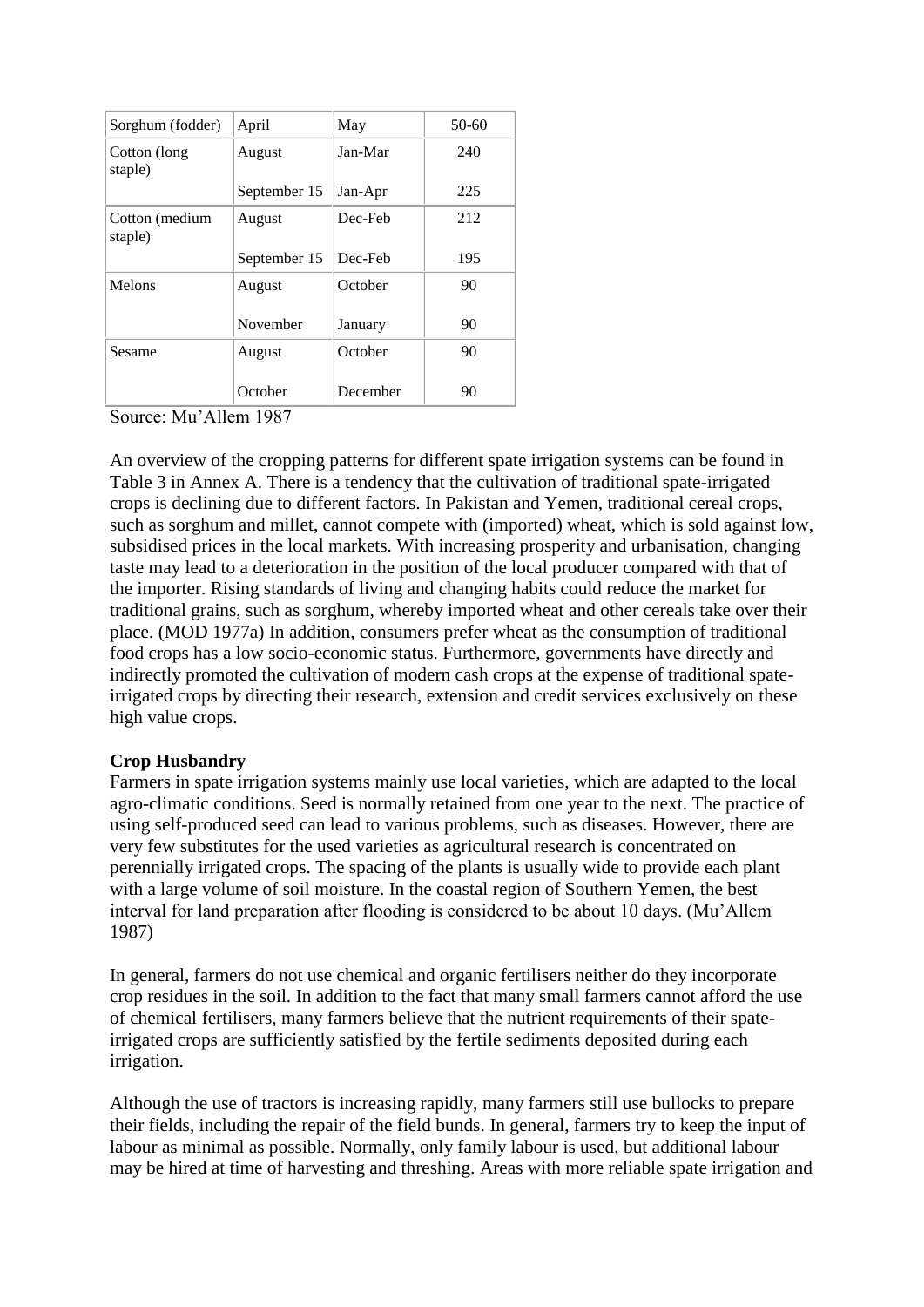regular cropping have often attracted a high proportion of landless families, who form the basis of a permanently resident labour force. Most of itinerant labourers live in nearby towns and villages or in neighbouring spate-irrigated areas. (MOD 1977a)

Generally, households use traditional storage facilities to store their harvested crops. The risk of losses can be high as the stored crops could be attacked by fungi, insects and rodents. In the Sheeb area (Eritrea), crops are usually stored in woven containers and sacks and the postharvest losses are estimated to be as high as 25%. (Kahsaye 2002) The methods of storing grain in Wadi Rima (Yemen) have changed little over the years. Usually food is stored in mud huts, although rooms are used in stone houses near the mountains. Some farmers only store their grains in bags that are usually left outdoors, which are sometimes raised on a small platform of poles and roughly covered with straw or they are plied high on a low mound of sand and bundles of sorghum stalks are placed over the bags. Jute bags, large earthen jars of approximately 1.5 bags (135 kg), baskets varying in capacity from 1 to 3 bags (90-270 kg) and metal drums are used as storage containers. Many stores showed evidence of endemic insect infestation. Rodent infestations are widespread and control is attempted by mechanical trapping and hunting, but neither of which is effective. The basic method used for insect control is "sunning" by spreading the crop out in the sun until it becomes heated and the adult insects emerge. Another control method sometimes used for the storage of seed and cowpeas is the practice of mixing ash with the grains, while sorghum chaff may be spread over the floor to deter termites. Overall, it is considered that grain losses amount to an average of 5 to 10% of the weight stored, but in exceptional circumstances this figure can rise to over 25%. (MOD 1977a)

Most farmers, who grow traditional spate-irrigated crops, do not have access to agricultural research and extension services that are provided by government agencies and/or private sector. As a consequence, it is difficult for these farmers to increase their yields and revenues by improving the husbandry of their spate-irrigated crops. Consumers often prefer spateirrigated crops as they have not lost their original taste due to excessive irrigation and the use of chemical fertilisers and pesticides.

To avoid the loss of soil fertility, farmers have adopted various types of crop rotation, whereby fields are left fallow during one season. For instance, farmers in Chandia (Pakistan) apply the following rotation schedule: sorghum-fallow-oilseed. (Halcrow 1993b) As the cropping pattern in many spate irrigation systems is dominated by monocultures and large areas are planted at the same time, the impact of pests and diseases can be dramatic. The use of pesticides and insecticides is very rare as most farmers lack the financial resources to apply these products. Following a number of insect attacks, which affected the quality and quantity of the crops, several types of crops were no longer cultivated by the farmers in the Sheeb area (Eritrea) during the 2000-2001 cropping season. (Kahsaye 2002) Changing of sowing dates is one of the control measures used to cope with outbreaks of pests and attacks by birds. (Hadera 2001)

Ground Water Irrigation The use of ground water as source for irrigation is an important strategy to cope with the risks of crop failure due to the unpredictability of spate irrigation. Since the early 1980s, an increasing number of dug- and tube-wells have been installed in the command areas of spate irrigation systems by the farmers themselves for one of the following reasons: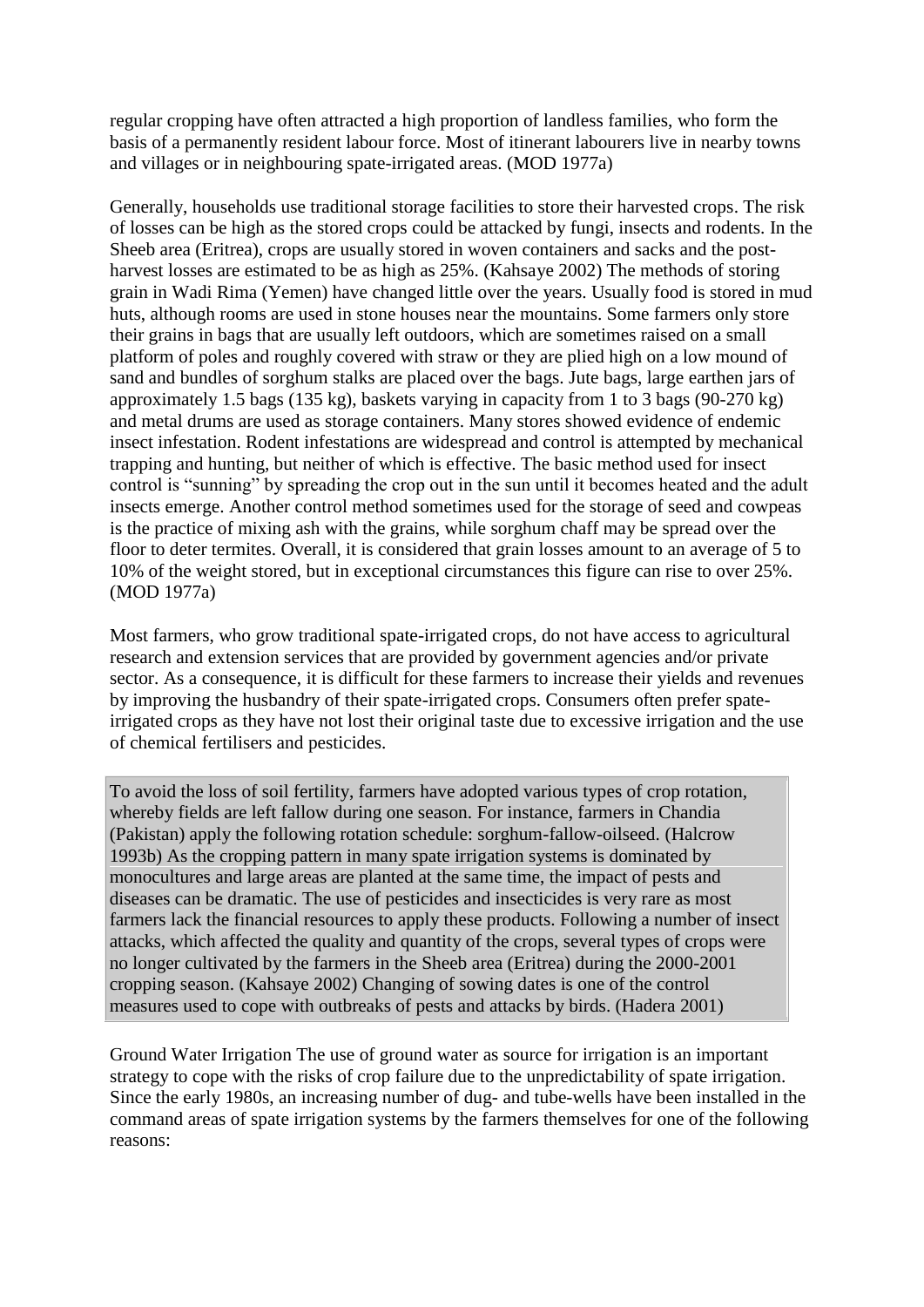- to change their cropping patterns towards high value cash crops, such as vegetables and fruit, whereby they irrigate their fields solely with ground water or conjunctively with spate water:
- farmers in the middle and tail reaches of spate irrigation systems have less chance to irrigate their lands with spate water as their fields have a low probability of irrigation and they only receive water during large floods; or
- farmers in the middle and tail reaches of spate irrigation system have less access to spate water as traditional rules regarding the allocation and distribution of spate water are not respected by upstream water users, whereby the latter divert more spate water to their fields as they are entitled to.

In the command area of the Nouael II Project in central Tunisia, about half and two-third of the households in the middle and tail sections of the main canal had developed their own dugwells for the cultivation of vegetables. As a result, the well-owners had stopped their contributions to the maintenance of the spate irrigation system. (Van Mazijk 1988)

As spate water only reached the tail of Wadi Al'Ain/Harib (Yemen) during large floods following the construction of two weirs in 1980, many farmers have developed wells in the downstream reaches in order to become less dependent upon spate water. (Kohler 1999) In the central region of Shabwah Governorate in Yemen, about 20% of the households have installed wells in order to reduce the risk of crop failure. Households with access to pump irrigation obtained net annual revenues that are at least twice as much as for households depending exclusively on spate irrigation. (KIT 2002)

The coastal areas of Yemen have witnessed the installation of a large number of shallow wells and tube-wells since the 1970s and 1980s due to the availability of remittances from family members working in the Gulf States and subsidised credits from the Cooperative and Agriculture Credit Bank, the government policy to ban the import of fresh fruit and vegetables as well as less-effective government control. In Wadi Rima, the abstraction of ground water for irrigation already started during the second half of the 1960s, whereby the number of pumped wells increased from less than 10 in 1965 to more than 325 in 1975. (MOD 1977a) There are about 1,900 operational wells in the command area of Wadi Tuban, of which about 300 well are situated in the upper reach of the Wadi. A total of 2,000 to 2,400 wells with motor pumps have been developed in Wadi Zabid, which are mainly located in the middle and lower reaches of the Wadi. (World Bank 2000a) If pump irrigated land is leased to a sharecropper and all the costs are shared, the owner of the pump receives 50% of the crop, whereas the landowner and sharecropper are entitled to 25% of the produce. Tenants pay a total annual rent of YR 15,000 to 20,000 (about US\$ 100 to 135) in cash for using 1 feddan (0.44 ha) of pump irrigated land. Landowners can purchase water from well-owners for YR 10,000 to 15,000 (about US\$ 65 to 100) per feddan. In Wadi Mawr, the number of shallow wells increases further downstream the main canal system.

### **Harvesting of Pump-Irrigated Sorghum as Green Fodder in Wadi Zabid**

In addition to the cultivation of bananas, farmers in Wadi Zabid also use ground water for the irrigation of sorghum, which is sold as green fodder against favourable market prices. This pratice illustrates that sorghum can be an important cash crop for farmers in spate-irrigated areas and that it is not only a poor man's crop.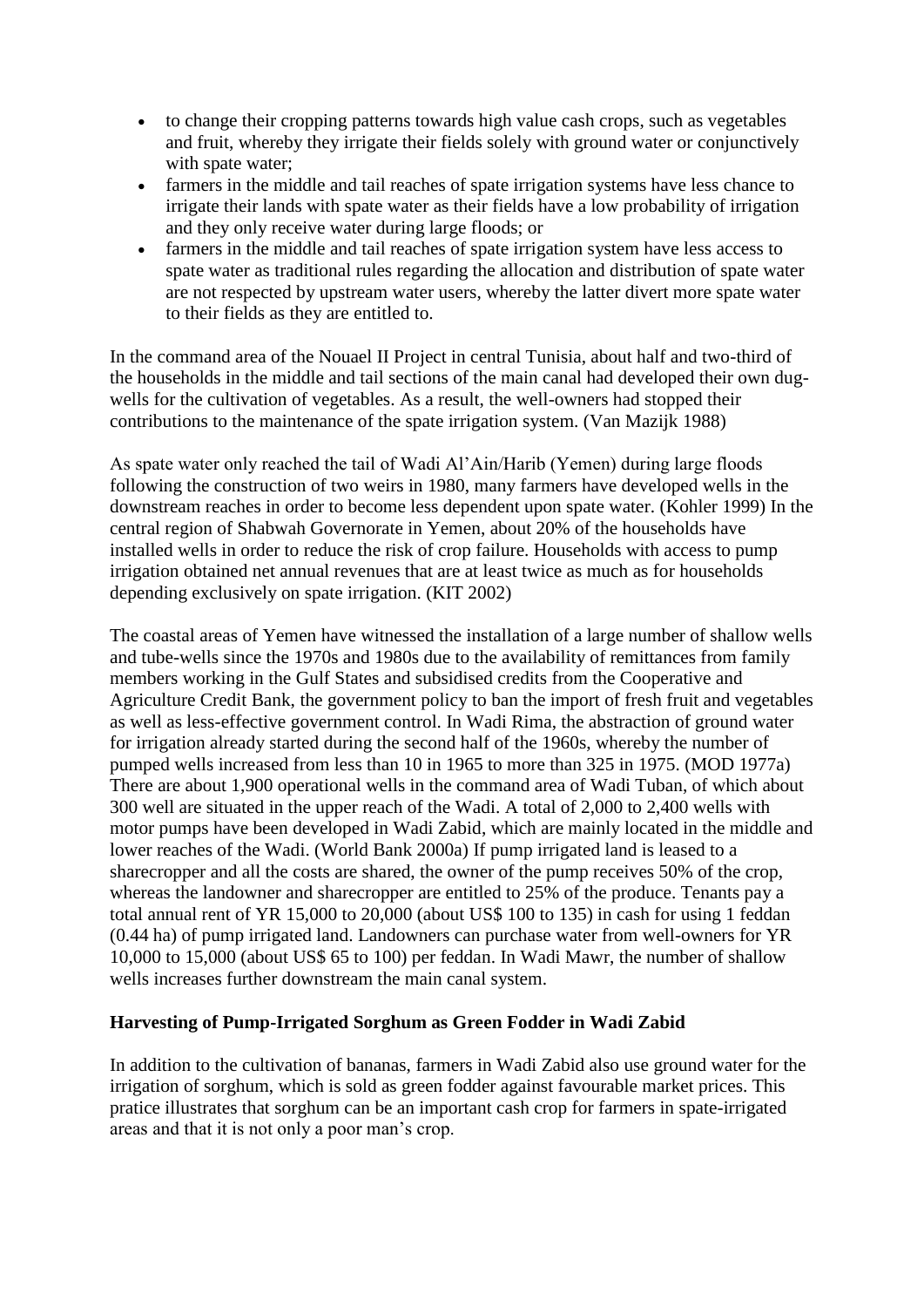It seems that the number of wells installed in the command areas of spate irrigation systems in Pakistan is less than in Yemen. There are reports that tube-wells have been installed in the spate-irrigated areas of Dera Ghazi Khan as well as in a number of spate irrigation systems in Balochistan, such as Nal Dat and along the Korakan River.

As already illustrated in the Nouael II Project in central Tunisia, one of the impacts of the installation of wells may be that the importance of spate irrigation diminishes for the wellowners and that they are less willing to contribute to the maintenance and repair of spate irrigation systems. The result may be that the spate irrigation systems cease to function, because the remaining farmers, who are often the small, poorer owner-operators and sharecroppers, are unable to mobilise sufficient labour and draught animals that are required for the reconstruction of the diversion structure and the cleaning of the canal system.

### **3.3 Crop Yields and Revenues**

On average, the yields of spate-irrigated crops are low. In bad years when large parts of the command area cannot be irrigated at all, most fields will not produce any crop, whereas the crops on other fields can only be used as fodder. In good years when fields can be irrigated at least twice, the yields could be high.

In the spate-irrigated areas of the Shabwah Governorate in Yemen, the average yields are 1,500 to 2,000 kg/ha for sorghum and 1,000 to 1,500 kg/ha for millet. However, the yields of sorghum and millet could be more than 2,500 kg/ha and 2,000 kg/ha respectively in years with good rains and floods, while it may be less than 800 kg/ha and 600 kg/ha respectively in dry years. (KIT 2002) The average yields of main crops under spate irrigation in the coastal area of the Tihama (Red Sea coast) and the Aden Gulf are presented in the following table:

| <b>Crop</b>         | <b>Yields</b> in<br><b>Coastal Area of</b><br><b>Red Sea</b> | <b>Yields in Coastal</b><br><b>Area of Aden</b><br>Gulf | <b>Yields in Coastal</b><br><b>Area of Southern</b><br>Yemen (tons/ha)<br>(b) | <b>Yields in Wadi</b><br><b>Rima (Red Sea</b><br>Coast) | <b>Yields in Wadi</b><br><b>Mawr</b> (Red Sea<br>Coast) |
|---------------------|--------------------------------------------------------------|---------------------------------------------------------|-------------------------------------------------------------------------------|---------------------------------------------------------|---------------------------------------------------------|
|                     | $(tons/ha)$ $(a)$                                            | $(tons/ha)$ $(a)$                                       |                                                                               | $(tons/ha)$ $(c)$                                       | $(tons/ha)$ $(d)$                                       |
| Sorghum             | $2.0 - 3.5$                                                  | $0.7 - 1.2$                                             | 0.9                                                                           | 1.1                                                     | 1.0                                                     |
| - white             |                                                              |                                                         |                                                                               | 0.6                                                     | 0.6                                                     |
| - white ratoon      |                                                              |                                                         |                                                                               |                                                         |                                                         |
| - red               |                                                              |                                                         |                                                                               |                                                         |                                                         |
| Millet              |                                                              | $0.7 - 1.2$                                             | 0.9                                                                           | 0.8                                                     | 0.6                                                     |
| Cotton              | $0.65 - 1.35$                                                | $0.85 - 0.95$                                           | 0.9                                                                           | 1.1                                                     | 1.0                                                     |
| - extra long staple |                                                              | $1.0 - 1.6$                                             | 1.5                                                                           |                                                         |                                                         |
| - medium staple     |                                                              |                                                         |                                                                               |                                                         |                                                         |
| Sesame              | 0.7                                                          | $0.35 - 0.65$                                           | 0.5                                                                           | 0.7                                                     | 0.7                                                     |
| Maize               | $1.1 - 1.5$                                                  |                                                         |                                                                               | 1.4                                                     | 1.0                                                     |
| Melon               |                                                              | $7.9 - 14.1$                                            | 10.0                                                                          |                                                         | $5.0 - 5.5$                                             |
| Groundnut           |                                                              | 1.2                                                     | 1.2                                                                           |                                                         |                                                         |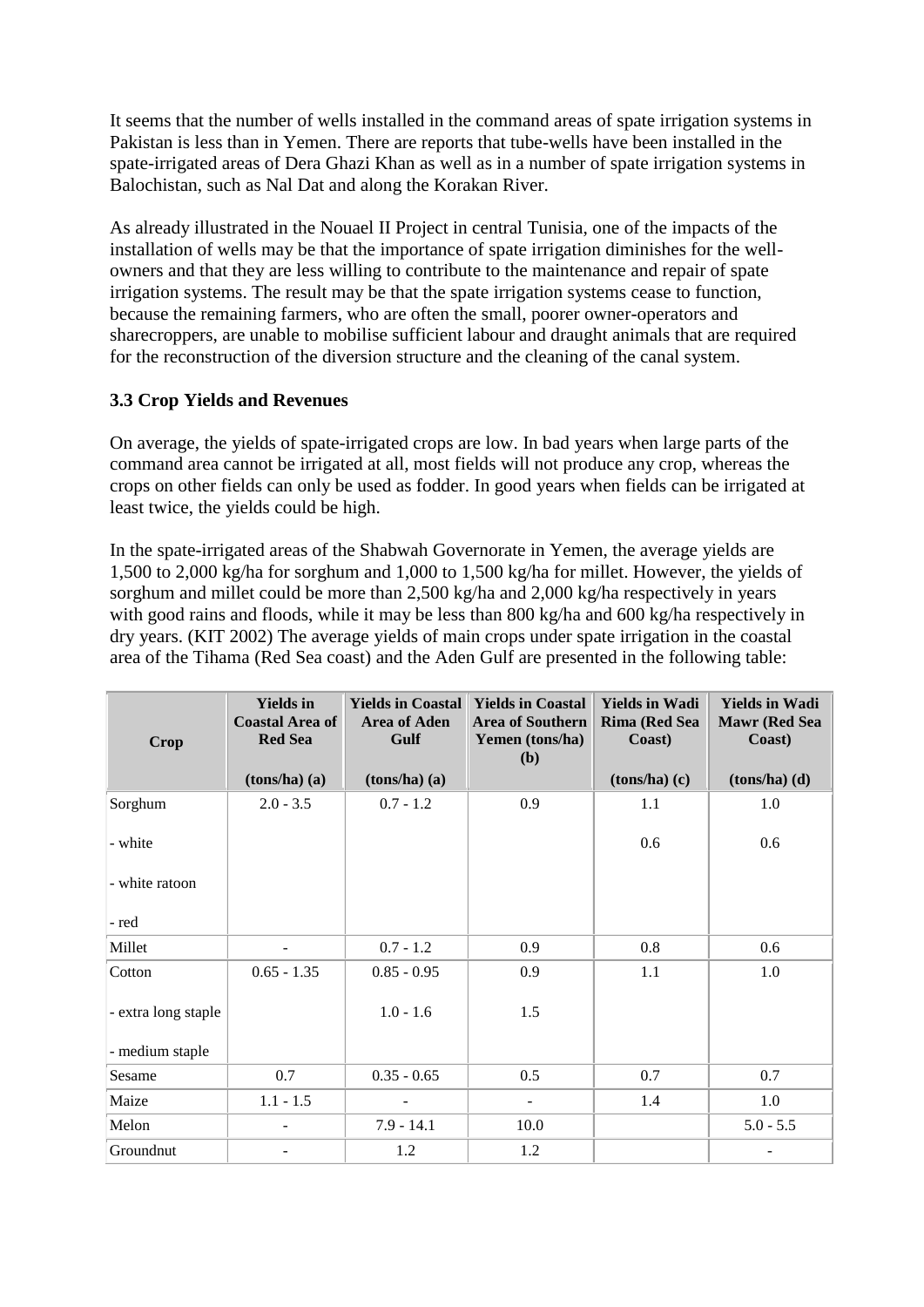Source: (a) Al-Shaybani 2003; (b) Mu'Allem (1987); (c) DHV 1979 and (d) Shahin 1990

The average yields for perennially, regularly and irregularly spate-irrigated areas in Wadi Rima is presented in Table 4 in Annex A. In the coastal region of Southern Yemen, respectable yields are obtained for field crops grown under spate irrigation despite the lack of fertilisers and pest control and without following certain crop rotation or improved cultural practices. The yields of sorghum, millet, sesame and melons may fluctuate from year to year due to the plating date as well as sensitivity to attacks by insects and diseases. A probable explanation might be that soils in spate-irrigated areas are highly retentive of moisture and the good quality of spate water. However, yields could be increased by 30 to 50% if improved cultural practices, pest control and fertilisers are applied. (Mu'Allem 1987)

During the 1997-98 cropping season, the average grain yield for sorghum in the Sheeb area (Eritrea) was in the range of 1,200 to 1,500 kg/ha for the main crop, while the (first) ratoon crop had a yield between 700 and 1,000 kg/ha. Farmers also collect the straw of sorghum, maize and millet from their fields to be used as fodder and for roofing of their dwellings. (Hadera 2001)

Compared with the yields of spate-irrigated crops in Yemen and Eritrea, the yields in Balochistan (Pakistan) are significantly lower as they are in the range of 450 to 900 kg/ha for wheat, 360 to 550 kg/ha for sorghum, 200 to 500 kg/ha for pulses, 360 to 620 kg/ha for cotton and 150 to 350 kg/ha for oilseeds. (Van Steenbergen 1998) In Toiwar, the average yields for maize and barley are about 740 kg/ha and 1,300 kg/ha respectively. (Halcrow 1998)

#### **Net Revenues**

In the coastal area of the Red Sea in Yemen, the net revenues during the 2000-2001 cropping season were YR 72,100/ha (US\$ 480) for cotton, YR 46,200/ha (US\$ 310) for millet, YR 36,830/ha (US\$ 245) for maize and YR 15,190 to 25,400/ha (US\$ 100 to 170) for sesame. (Arcadis Euroconsult 2002a) According to a World Bank report (1986), the income of a farm with 3 ha in the upstream reach of the wadi in the Tihama plain was about US\$ 1,766/ha, whereas a farm of 6 ha in the downstream section of the wadi would have an income of only US\$ 300/ha. (Tihama Development Authority 1987)

In the Sheeb area (Eritrea), the net return for sorghum (main and ratoon crop) was about US\$ 355/ha in a good year with sufficient floods (1997-1998), while it was only US\$ 54/ha in a bad year (1996-1997) as the yield of the main crop was lower and no ratoon crop was harvested. The net return for ratoon crop is normally higher than for the main crop as the production costs are lower. (Hadera 2001)

In the Toiwar scheme in Balochistan (Pakistan), the net revenue was about Rs 8,340/ha (US\$ 180/ha). The gross revenue for wheat (1,000 kg/ha) was Rs 9,530/ha (US\$ 205/ha), of which Rs 8,025/ha are grain and Rs 1,505/ha as straw. After deducting the input costs (Rs 1,855/ha) and labour costs (Rs 1,480), the net revenue for wheat was Rs 6,195/ha (US\$ 134/ha). The gross and net revenue for barley (1,300 kg/ha) were Rs 11,350/ha (US\$ 245/ha) and Rs 8,500/ha (US\$ 184/ha) respectively, whereas maize (760 kg/ha) had a gross and net revenue of Rs 16,180/ha (US\$ 350/ha) and Rs 13,455/ha (US\$ 290/ha) respectively. (Halcrow 1998)

### **Marketing**

In spate irrigation systems, farmers usually sell any surplus grain and/or cash crops within their own village, in local markets or to nomadic herders, who are migrating between the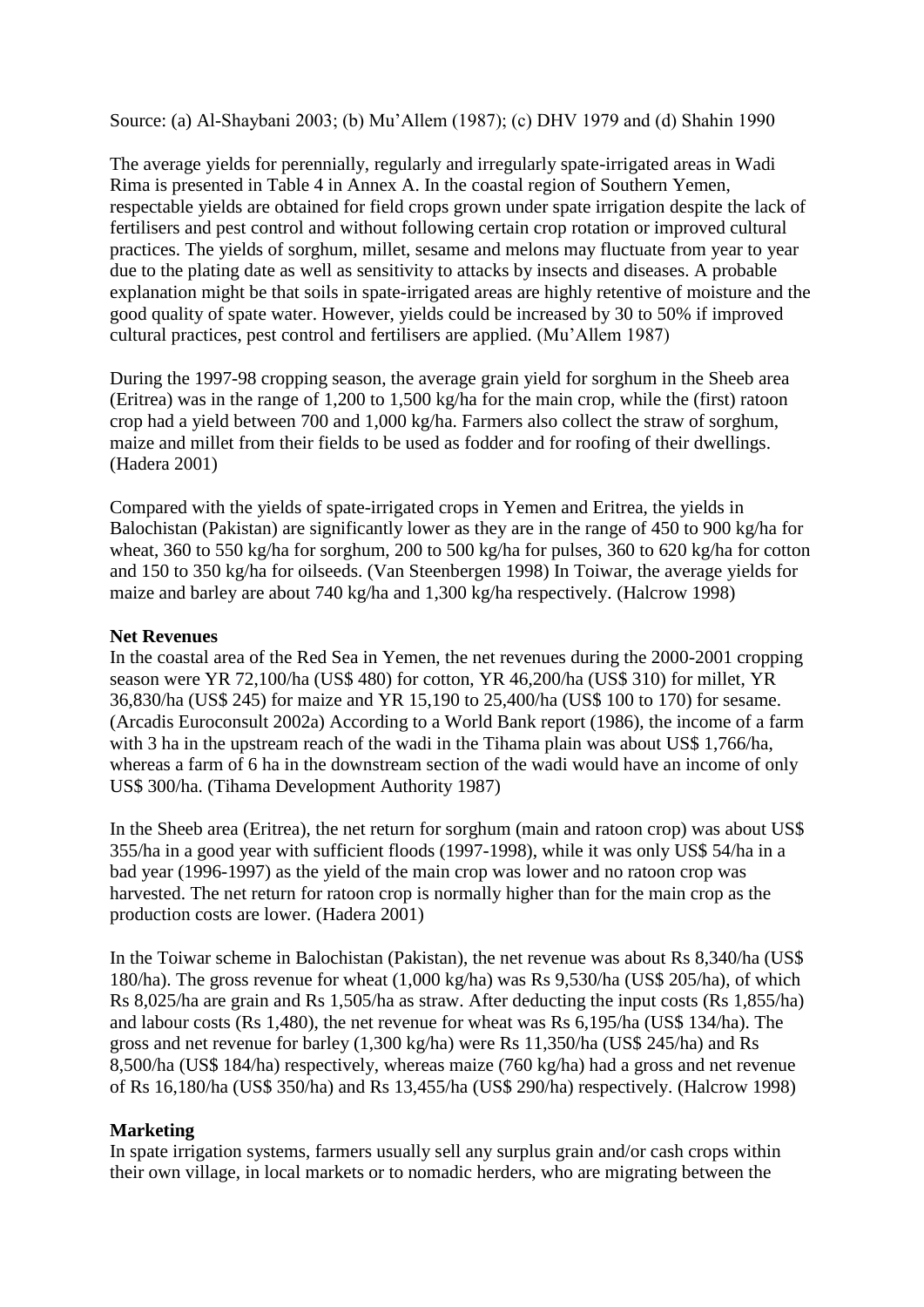winter grazing areas in the plains and the summer rangelands in the highlands. It also happens that traders come to village to purchase any surplus produce. There are also farmers, who take their produce to large urban centres in order to get a better price. The sale of (green) fodder is an important source of cash income for farmers in the spate irrigation systems in Balochistan as well as the coastal areas of Yemen.

In the area of Wadi Rima and Wadi Zabid, markets range in size from small to large, whereby the small markets have a retail function, whereas the larger markets serve two functions: distribution centres for food items and small hardware and as outlets for farm produce, mostly grain and livestock. There is a weekly market on every day of the week and they play a key role in the local economy. While a proportion of local produce is sold by the farmer directly, most farmers sell their produce to itinerant merchants, who market the purchased produce locally and regionally. Within each market, specific networks exist for trading each of the principal local products, in particular grains and livestock. Even goods for export are collected in small lots at most markets, whereby main exporters employ agents, who travel to the markets to purchase the exportable goods. For all commodities, the frequency of markets, the large number of small traders present in most markets and the multiplicity of areas in which they trade make price-fixing rather difficult. The marketing system is dependent on an element of mutual trust between all participants, which is based on Islamic principles that speculative trading and the payment of interest are both forbidden. It is still general practice for a majority of goods to be traded on delayed payment. Until a product reaches its final market, the price is not irrevocably fixed. Even if an entrepreneur purchases goods on credit at a fixed price, he can often negotiate a reduction if he fails to realise the price he anticipated. (MOD 1977a)

## **4 LIVELIHOOD STRATEGIES IN SPATE-IRRIGATED AREAS**

With crop returns being low even in good years and the likelihood of the absence or failure of a crop always there, spate-irrigated agriculture makes a precarious living. Farming households in spate irrigation systems have, therefore, adopted a number of livelihood strategies to cope with the uncertainties of spate-irrigated agriculture:

- One strategy is to save the surplus of grains from a bumper year to a next year. A more common method to compensate bad years with good years is to monetise the surplus crop by investing in disposable property, such as livestock in general and draft animals in particular.
- The most common strategy is the diversification of the household economy, whereby households in spate-irrigated areas generally depend on multiple sources of incomes. The co-existence of livestock keeping and spate irrigation has been noted in various arid regions. Small ruminants in particular are an integral component of the household production system and often serve as a buffer to overcome dry years.
- Locally available natural resources often play an important role in satisfying various needs of many households.
- Wage labour and off-farm activities are often other important sources of household income in spate-irrigated areas.
- A failed flood season often triggers off substantial migration, in particular of ablebodied male family members, in search of labour.
- Another strategy to survive an adverse year is borrowing money to purchase additional food items or to obtain seeds at the start of the cropping season.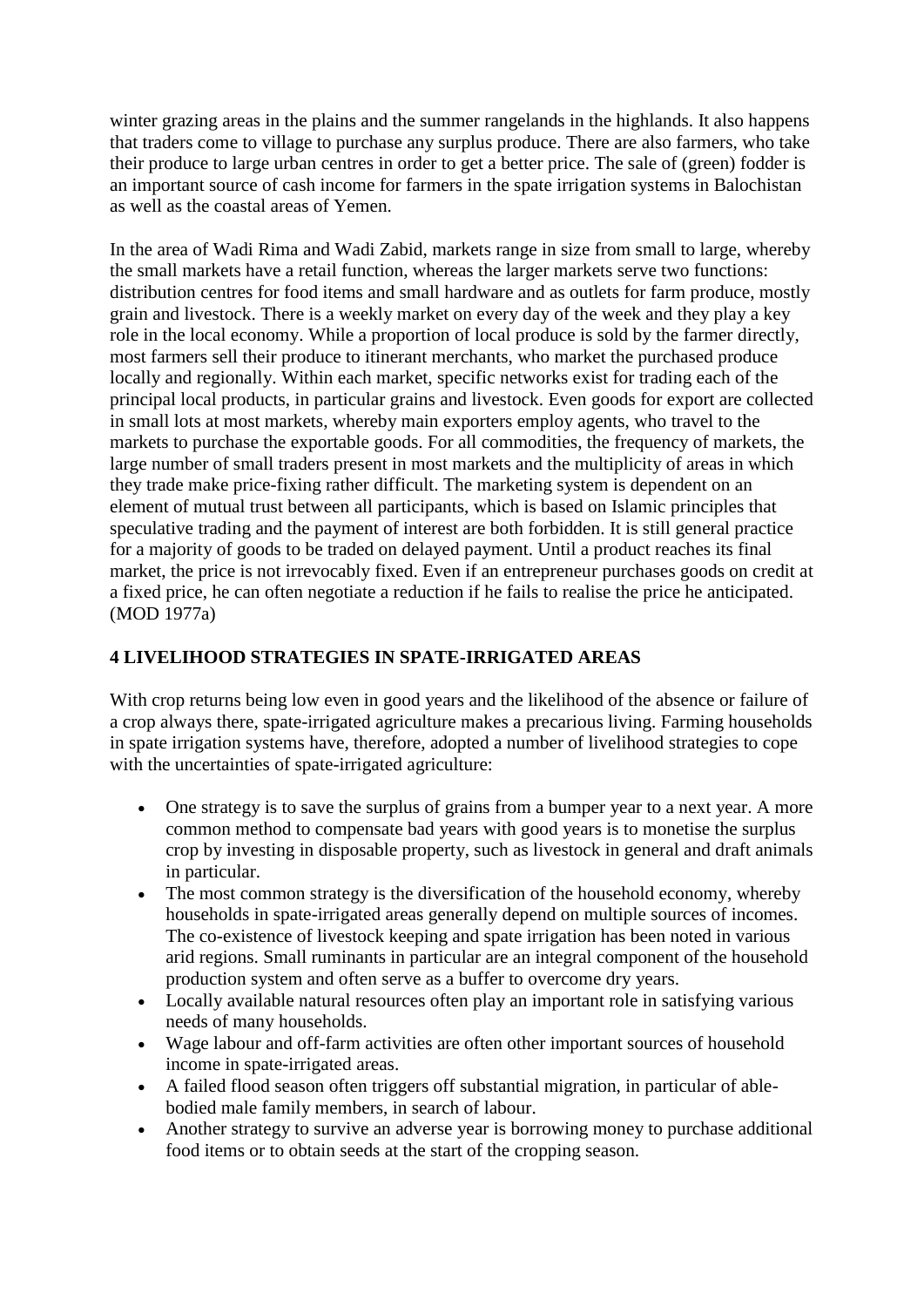Traditional mechanisms of solidarity and mutual assistance still play an important role in the local communities. (Van Steenbergen 1997)

The different livelihood strategies will be described and analysed in the following sections by using information about spate irrigation systems from Pakistan, Yemen, Eritrea, Ethiopia and Tunisia. The names of spate irrigation systems, which are used to illustrate certain aspects of livelihood strategies, are listed in Table 2 in Annex A.

### **4.1 Livestock**

Livestock is an integral component of the livelihoods of most households involved in the cultivation of spate-irrigated crops as it is an important strategy to cope with the risks related to spate irrigation. The importance of livestock may be less if the probability of spate irrigation is relatively high or if there are good opportunities to generate an income outside the agricultural sector.

In general, livestock may have the following important functions in the livelihood strategies of households cultivating spate-irrigated crops:

- Oxen and to a lesser extent camels are traditionally used for the preparation of the fields and the maintenance of the field bunds as well as the (re)construction of the diversion structures in the riverbeds and the cleaning of the flood canals.
- Camels and donkeys are used for the transport of crop produce, water and people;
- Cows, goats, sheep and poultry are raised as a source of food and income, whereby milk, dairy products (i.e. yoghurt, whey and butter), meat, wool and skins are the main livestock products, which are mainly used for home consumption but also sold to raise cash;
- Small ruminants, such as goats and sheep, are important savings to cope with crisis situations because of their high reproductive rates and high degree of resilience to drought conditions, although oxen are also sold to bridge adverse years; and
- Cattle, donkeys and camels provide dung, which is used as fuel by making dung cakes and as building material by mixing it with earth and straw.

### **Camels for Transport of Crop Produce in Balochistan**

### **Role of Oxen**

The ownership of at least one pair of oxen is often an indicator of wealth. For many households in spate irrigation systems, it is difficult to support a pair of oxen, because the average farm size is often too small to produce sufficient fodder to feed them in years with normal floods. At times of drought, oxen and other large ruminants are a risk and many households do not have another choice to sell them or to move to other areas where fodder is available. Due to increasing farm mechanisation, the number of draught animals in spateirrigated areas in Balochistan has reduced significantly, which has had consequences for the livelihoods of many households and the social organisation of the spate-irrigated communities. The sale of bullocks has lost its importance as a mechanism to cope with a crop failure or any other crisis. The replacement of bullocks by tractors has undermined the traditional organisation of system maintenance, whereby every household was contributing all its labour and animals for the (re)construction of the diversion structure and cleaning of the canal system in accordance with its capabilities. (Halcrow 1993a)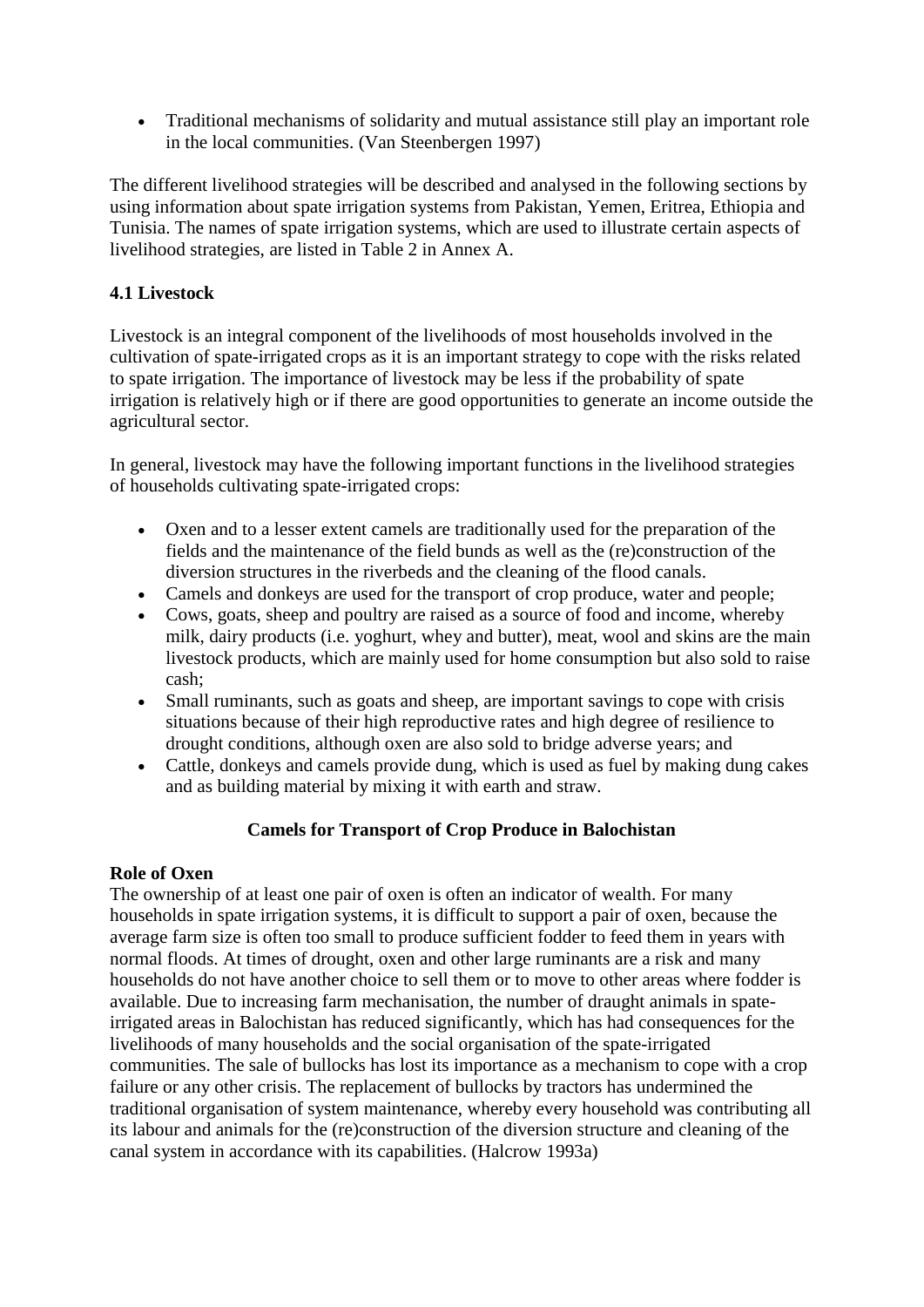Oxen and draught equipment were commonly exchanged or hired in Wadi Rima (Yemen) as only 40% of the farmers possessed their own oxen. Hire charges for oxen may twice as high in the peak season than during the off-season. Farmers may work for owners of oxen in return for the use of the animals, usually at a rate of 3-day labour for one-day oxen hire. (MOD 1977a)

#### **Use of Oxen during Repair of Diversion Structure in Eritrea**

#### **Composition and Number**

The composition and number of livestock owned by households in spate-irrigated areas reflects their needs (i.e. traction, transport, food) as well as the local environmental conditions, including the availability of forage. In Wadi Rima, the stocking density of oxen is closely associated with cropping intensity. (MOD 1977a) A common strategy among livestock owners is to build up livestock numbers in anticipation of recurrent droughts, so that a minimum herd size is left after a crisis period. In the Shabwah Governorate in Yemen, an average household in the central-northern region owns 10 to 20 small ruminants, 5 to 10 camels and some poultry, whereas a typical household in the central parts possesses 20 to 30 small ruminants and some poultry. In Wadi Zabid, an average household has 2 cows, 2 calves, 5 goats and 4 sheep, while a minority of households owns two oxen. In the spate-irrigated areas of Wadi Rima, most households had on average 1.5 cows, 7.2 sheep, 1.5 donkeys and 6.4 hens, while about a quarter of the households had 2.1 oxen and about 40% had 3.4 goats. (KIT 2002; IIP 2002, MOD 1977a))

In the Sheeb area, about 30% of the farmers do not own bullocks and they have to rent of share a pair of oxen for the preparation of their fields. A typical household has 1.5 to 2.7 dairy cattle and 1 to 2 draught animals. (Hadera 2001) Only 31% of the landowners in the Yandafero scheme in Ethiopia have one or two oxen, whereas the other farmers hire or borrow draught animals or gain access through the exchange of labour. (Farm Africa 2003)

The number of livestock owned by an average household in spate-irrigated areas in Balochistan (Pakistan) varies considerably. In Chandia, Barag, Nal Dat and Marufzai, an average household owns 3 to 6 sheep, 5 to 9 goats, 1.5 to 3.5 cattle and 1 to 4 chickens, whereas one-third of the farmers in Chandia possess bullocks and a number of households in Barag and Nal Dat has a camel. (Halcrow 1993b-e) In other small spate irrigation systems, the number of livestock is considerably higher as 90% of the households in Toiwar have an average number of 62 small ruminants and two cows, whereas an average household in three schemes (i.e. Dudar, Sohar Khor and Sham) in Musa Khel District and one scheme (i.e. Jhalwani) in Barkhan District possesses 29 to 75 small ruminants and 2 to 10 large ruminants. (Halcrow 1998; Ahmad 1998)

The principle of sharecropping is also practiced in the livestock sector, whereby livestock owners place animals in the care of others in return of a proportion of the produce. In the D.G. Khan region and Balochistan in Pakistan, the herder receives 25% to 50% of all new born, surviving lambs and kids. (VBB Viak – NESPAK 1995, Ahmad 1998) Similar sharecropping arrangements for livestock also exist in Wadi Rima in Yemen, whereby the daily management and the costs of maintenance are the sharecroppers' responsibility, for which he usually acquires half of the offspring and all of the milk in return. (MOD 1977a)

Small ruminants are usually grazed on the rangelands, whereas large ruminants are fed with green fodder and crop residue (i.e. straw and stalks) that are collected from the fields. In Wadi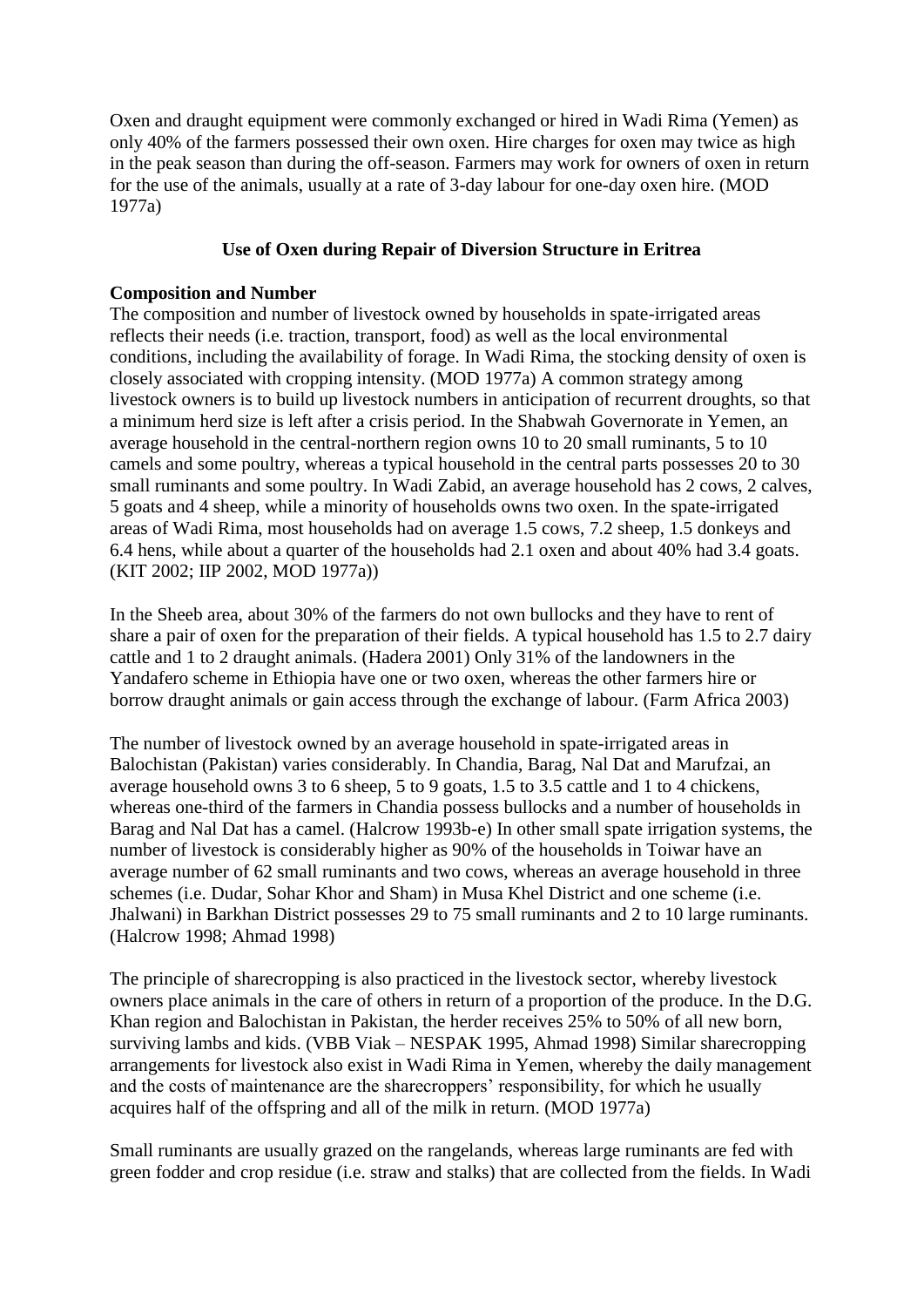Rima, (store-damaged) sorghum grains are occasionally used for feed as well as surplus cotton seed and cakes, sesame cake and date waste. To cope with shortage of fodder in the vicinity of their villages, livestock-owners have to migrate with their animals to other areas, such as the highlands, where they can find sufficient fodder. In the Sheeb area (Eritrea), all livestock is kept in the village and fed with cut grass during the cropping season in order to prevent livestock from trampling and grazing young growing plant. (MOD 1977a, Hadera 2001, Nawaz 2003)

### **Revenues**

Most households use their livestock products, such as milk, butter, yoghurt, whey, eggs, meat and skins, for home consumption, although some items may be sold locally to raise cash income. In the Sheeb area, an average household with two cows, two goats, one sheep and one chicken has an annual production of 625 litres of milk, 18 kg of butter and 130 eggs in a good year, whereas the production levels are 50% lower in a bad year. The incomes from livestock range from US\$ 165 in a good year to only US\$ 12 in a bad year. (Hadera 2001) Live animals are usually sold to repay outstanding loans and/or to purchase additional food items. In the spate-irrigated areas of the Shabwah Governorate, an average household generates a revenue between US\$ 235 and 470 per year from livestock activities, including the sale of 5 to 15 sheep. (KIT 2002)

In addition to spate-irrigated agriculture and livestock, bee-keeping may be another important source of income for households in spate irrigation systems. Many households in the Shabwah Governorate, in particular in the spate-irrigated areas, are engaged in bee-keeping, of which 5% can be categorised as professionals with an average of 150 beehives, 10% as semiprofessionals with about 50 colonies and the remaining 85% have a few beehives. It is estimated that small beekeepers could earn between US\$ 60 and 295 each year, whereas professional bee-keepers have an annual income of US\$ 3,000 and more. (KIT 2002) Beekeeping is also an important secondary source of income among households in the Konso Special Wadera in Ethiopia, who are involved in spate-irrigated agriculture. (Farm Africa 2003)

### **4.2 Access to Locally Available Natural Resources**

Spate water and land are two natural resources that are essential for the livelihoods based on spate-irrigated agriculture. However, there are also other locally available natural resources that play a very important role in the livelihood strategies of farming households in spateirrigated areas.

### **Drinking Water**

The access to reliable sources of (ground) water for potable and domestic purposes throughout the entire year is a condition for the permanent settlement of people in an area. In a number of spate-irrigated areas, however, (ground) water is not available permanently and the local population does not have another choice than to leave their villages in search of water for themselves and their animals. For instance, the majority of the local population in the Sheeb area (Eritrea) migrates each year for a number of months to the mountains, because there is not sufficient water for themselves and their animals in the lowlands during the summer months. (Hadera 2001; Halcrow 1997)

A similar situation also exists in the Kachhi Plain in Balochistan (Pakistan), where existing water sources could not supply sufficient water to satisfy the water requirements of the local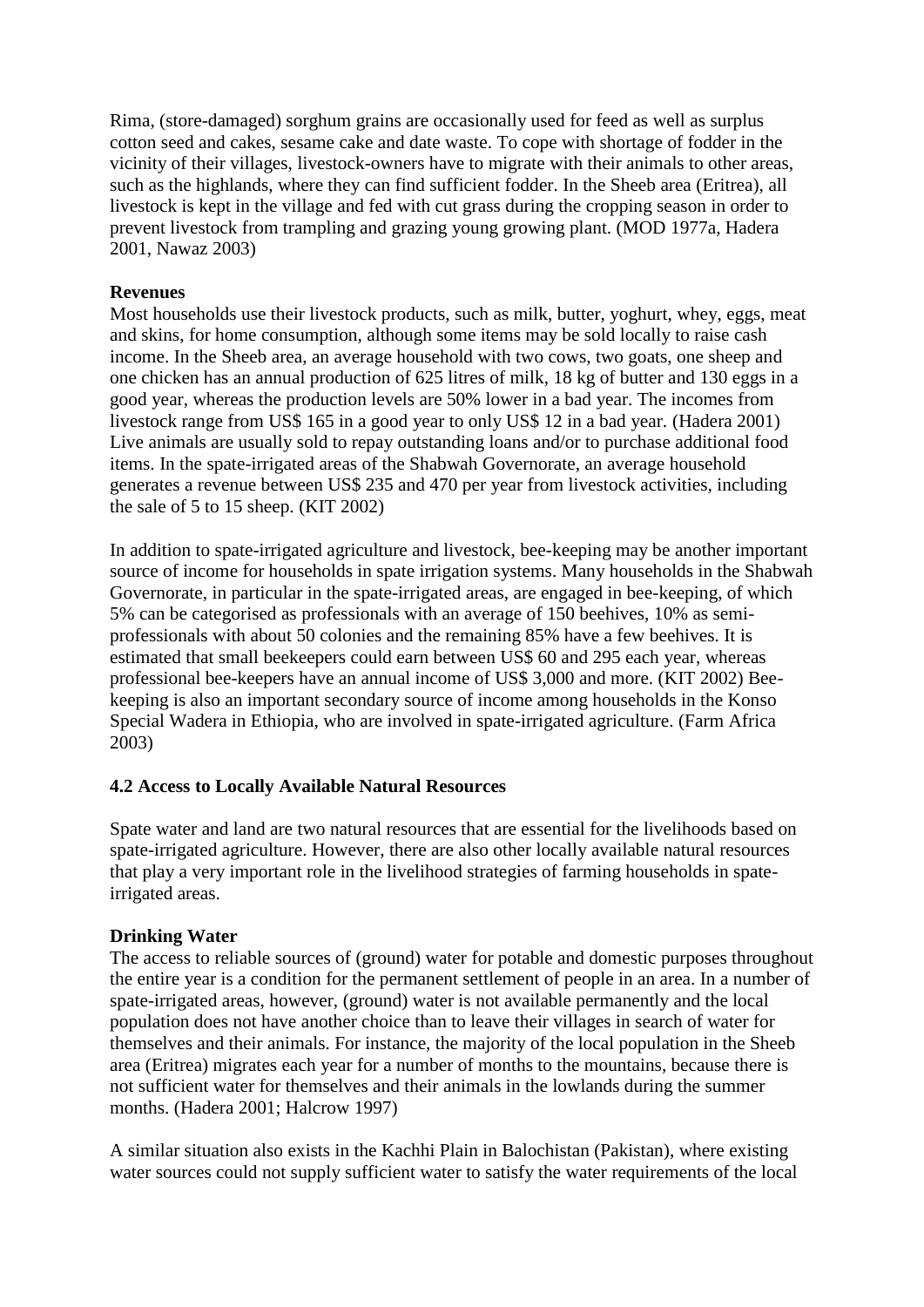population for the entire year. As a result, people have to migrate to other areas for a number of months each year. The most important sources for potable water are earthen tanks and lowlevel sites in the riverbeds. Most of these earthen tanks are located miles away from the villages and they often have insufficient storage capacity, which is further reduced to improper maintenance. To improve the access to potable water for the local population and to reduce the need to migrate temporarily to other areas, a number of newly designed water storage tanks have been constructed under the Pak-German Self-Help Project. The main improvement in the design of the water tanks is its increased depth in order to reduce water losses due to evaporation and seepage. As a result, the newly constructed tanks provide water for eight months, while the traditional tanks could not store water for more than three months. (BRSP 19??)

Due to the installation of an increasing number of tubewells for irrigation purposes, the aquifers in many spate-irrigated areas are seriously over-exploited. Due to this development, households in these areas have less secure access to potable water as the level of the water table is decreasing rapidly and an increasing number of shallow wells in the villages do not supply sufficient throughout the entire year. In addition, the quality of drinking water may be adversely affected as well as it becomes more saline.

#### **Natural Vegetation**

In a number of spate irrigation systems, trees play an important role in the livelihoods of the rural households as well. In the central-northern region of Shabwah Governorate in Yemen, each household has an average number of 25 to 50 Ziziphus trees in and around their spateirrigated fields for bee-keeping, fodder, fruits, timber, fuel wood and medicinal uses. (KIT 2002) A large number of trees, such as acacia, can also be found in the command areas of spate irrigation systems in the Konso (Ethiopia), in which many beehives have been installed. In Pakistan, multi-purpose trees as the Tamarix are common in the spate-irrigated areas of Balochistan and Dera Ghazi Khan. In the Sheeb area in Eritrea as well as in the spate-irrigated areas along the Korakan River in Balochistan (Pakistan), households earn an income with the cutting and sale of (fuel) wood. The production and sale of charcoal is also undertaken by a number of households in Balochistan and the Tihama region in Yemen. (MOD 1977a, Hadera 2001; Halcrow 1993d, 1994)

#### **Charcoal Production in Balochistan**

In many spate-irrigated areas of Balochistan and Punjab (Pakistan), the dwarf palm is used by women for making different item, such as mats, ropes and sandals. (Ahmad 1998, VBB Viak – NESPAK 1995, Nawaz 2003) Trees with large spines, such as the acacia, are also used for the construction of fences around fields to protect standing crops from being damaged by roaming animals as well as to form corals where livestock is collected and protected for the night.

Furthermore, trees are also intensively used in the maintenance and repair of irrigation structures in traditional spate irrigation systems. Branches and even entire trees are used to strengthen diversion spurs as well as flood protection works. (Scheitz 1987) In Somalia, low dams of wooden poles are used to divert spate flows into the fields or to open ponds and pools for temporary storage. (Hag Nur 1987)

### **Use of Bushes for Strengthening of Diversion Spur in Eritrea**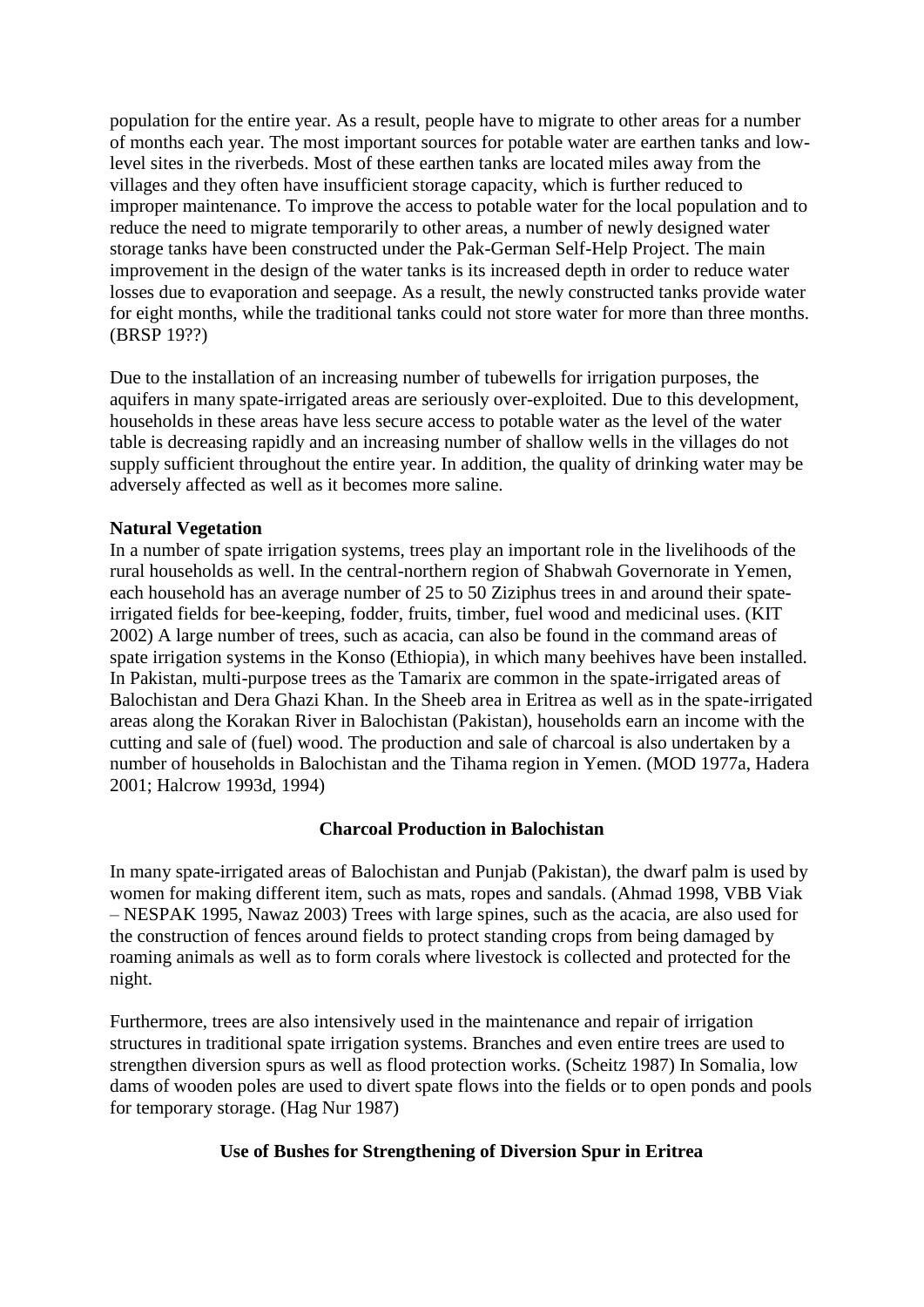In addition to the cultivation of fodder crops, in particular sorghum, it is common that bushes and grass growing along flood canals and around the spate-irrigated fields are used to feed animals as well. Normally, small ruminants, such as goats and sheep, graze along the flood canals and the fallow fields in search of edible vegetation, whereby the herdsmen may sometimes cut branches of larger bushes, so that the animals can eat the (new) leaves. During the cropping season, it is not uncommon that women and children cut grass and take it home in order to feed their animals, which are kept within the compound as a measure to prevent damage to standing crops in the spate-irrigated fields.

#### **Pasture**

As livestock plays a crucial role in the livelihood strategies of households in spate-irrigated areas, access to sufficient fodder in terms of quantity and quality is conditional. In addition to the cultivation and/or procurement of (irrigated) fodder crops, such as (green) sorghum, and the use of leaves and grass found in the command area of the spate irrigation system, natural pastures are another important source of fodder for livestock. In Wadi Rima in Yemen, sheep and goats graze and browse for much of their feed along canal banks and on fallow fields and bushlands. In sparsely populated areas, such as Balochistan and the mountainous areas of Yemen, livestock owners may find pastures in the vicinity of their villages. In the Sheeb area in Eritrea and the Kachhi Plain in Balochistan, livestock owners have to migrate with their animals to the pastures in the highlands for several months each year due to shortage of fodder in the vicinity of their villages. (MOD 1977a, Hadera 2001, BRSP 19??)

In some (remote) areas of Balochistan (Pakistan), rangeland is communally owned by a tribe and their members have the right to use the resources from these communal lands, such as fuel wood, building materials, wild fruits, honey and edible roots. Outsiders can only graze their animals on the communally owned lands, if they have received permission and paid a grazing tax. In the Barkhan District, outside herders paid Rs 80,000 (US\$ 2,330) to graze their 12,000 to 14,000 animals from October to March. In Marufzai, a total amount of Rs 45,000 (US\$ 1,800) was raised in 1992 as grazing tax for the use of their communal rangelands by nomadic herdsmen. (VBB Viak-NESPAK 1995; Halcrow 1993d)

In particular in densely populated areas, over-grazing has seriously affected the quality of pastures, while more and more pastures are transformed in arable land for the cultivation of (rainfed) crops due to the increasing population pressure. As a result, livestock owners have to look for alternative sources of fodder for their animals, including the (seasonal) migration to the highlands and/or the use of cultivated fodder crops. However, these two options may not be affordable for poorer households and their only option may be the sale of most of their animals.

### **4.3 Wage Labour and Off-Farm Incomes**

In addition to an income from spate-irrigated agriculture and livestock, households in spateirrigated areas may have adopted the risk coping strategy to earn an additional income as labourers and/or from off-farm activities. Especially at harvesting time, most households have to hire additional labour as the available family labour is insufficient to carry out all the field activities. The available pool of wage labourers may comprise members of landless households, households with landholdings that are too small to sustain the household throughout the entire year as well as landholding households whose fields could not be irrigated during the last flood season. Wage labour is the second source of income for 25% of the households in the Toiwar scheme in Balochistan. Nomadic tribes and temporary migrants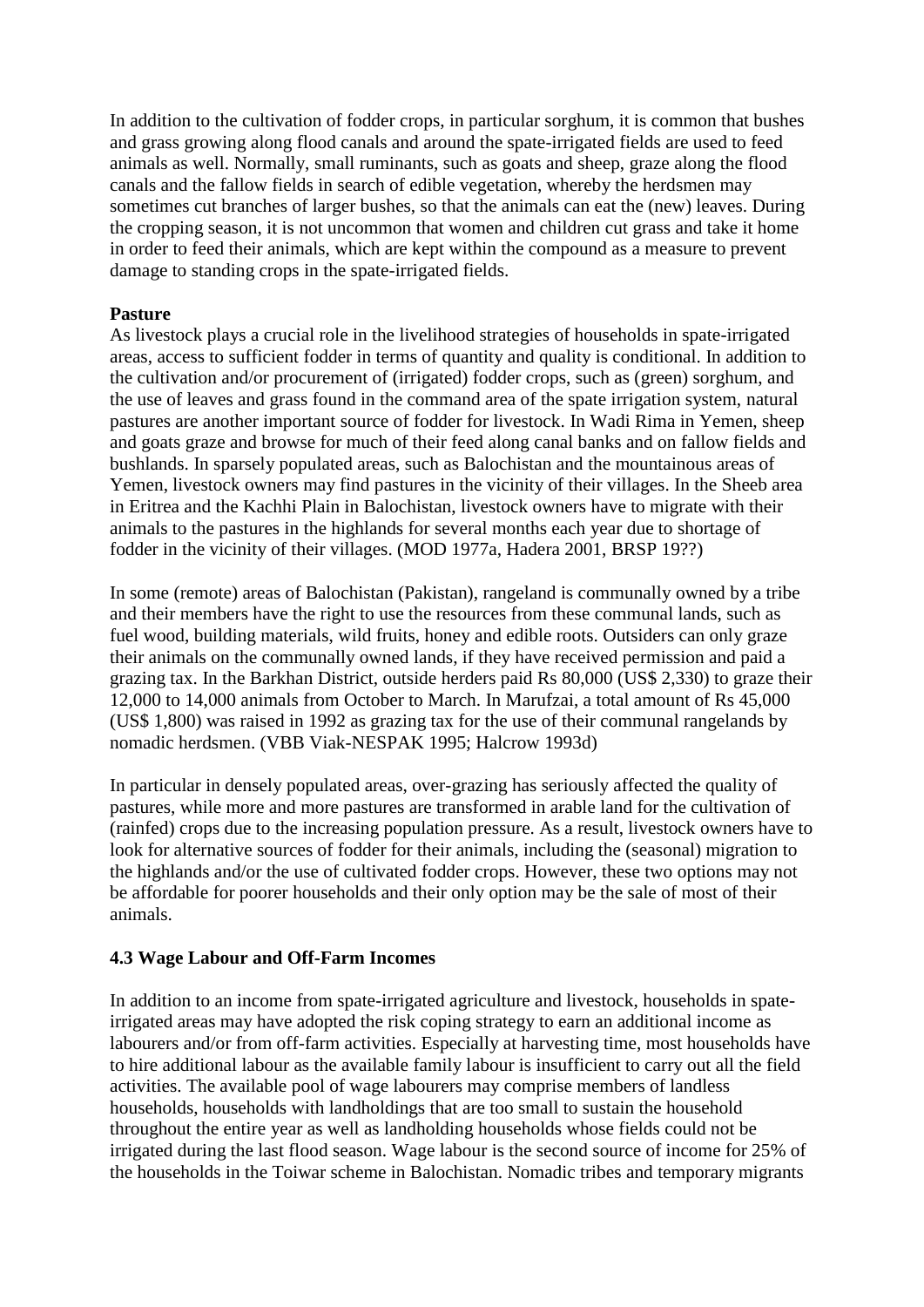may also come to the spate-irrigated areas during harvesting time in search of wage labour. Wage labourers are often paid in kind, whereby they receive a fixed portion of the harvested crop. In Nal Dat, for example, wage labourers receive one-twentieth of the crop for harvesting, while they get one-tenth of the grain with chaff or one-eight without chaff for threshing. (Halcrow 1993e, 1998) In the Sheeb area in Eritrea, a typical household accrues 25 to 50% of its average annual income from wage labour. (Halcrow 1997) The large majority of households in Chandia have one or more household members in the civil service with lowranking jobs, such as messengers and workmen. (Halcrow 1993b)

Wealthier households may also be engaged in business, trade and transport, whereas poorer households in Eritrea, Pakistan and Yemen may also earn an income with the production and sale of handicraft products, such as pottery, mats, baskets and sandals (MOD 1977a, Hadera 2001, Nawaz 2003)

### **4.4 Migration**

Different forms of migration can be found in spate-irrigated areas, which are often an integral and crucial component of the livelihood strategies of many households in order to reduce the inherent risks of spate-irrigated agriculture. One reason for migration is to move livestock to other areas where fodder and water can be found, which may take place annually or only in dry years. In the Sheeb area in Eritrea, a large majority of the population migrate every year to the highlands during the summer months (May to October) in search of fodder and water and to escape the harsh climate in the lowlands during this time of the year. Only the male members of each household remain behind temporarily to divert the floods in July and August and to plant their fields in September. Although this livelihood strategy exploits different agro-ecological zones for acquiring water, food and animal feed, certain activities, such as the emergency repairs of the irrigation structures, are not undertaken at the right time due to shortage of labour. In addition, the annual costs of the seasonal migration, both in cash and labour, are substantial and could be as high as one-forth of the annual income of a typical households. (Hadera 2001; Halcrow 1997; Kahsaye 2002)

Another reason for migration is the search of wage labour by male household members as the incomes generated by spate-irrigated agriculture and livestock keeping are not sufficient to sustain the entire household throughout the year. Most commonly, one or more male members of the household migrate for a number of months to other areas, where they may find work as labourers in the agricultural sector, mines or industry. Normally, these seasonal migrants return to their communities before the start of the flood season or cropping season to assist in the irrigation, preparation and/or planting of the fields. Especially small landowners having land with a low probability of irrigation may have to migrate each year for a number of months to other areas in search of labour, because their small landholdings cannot support their households throughout the entire year. Other landowners only have to migrate in search of labour in dry years as their landholdings produce sufficiently in normal years to sustain their households. In the spate-irrigated areas of Dera Ghazi Khan and Balochistan (Pakistan), seasonal migration is common. In Marufzai, for instance, the most common response to cope with bad years is to seek temporary employment in the coal mines around Duki or become tenants where the water source is more reliable. Poor households in Nal Dat migrate to spateirrigated areas in Las Bela District, in particular during the harvesting season in December. (Halcrow 1993d-e)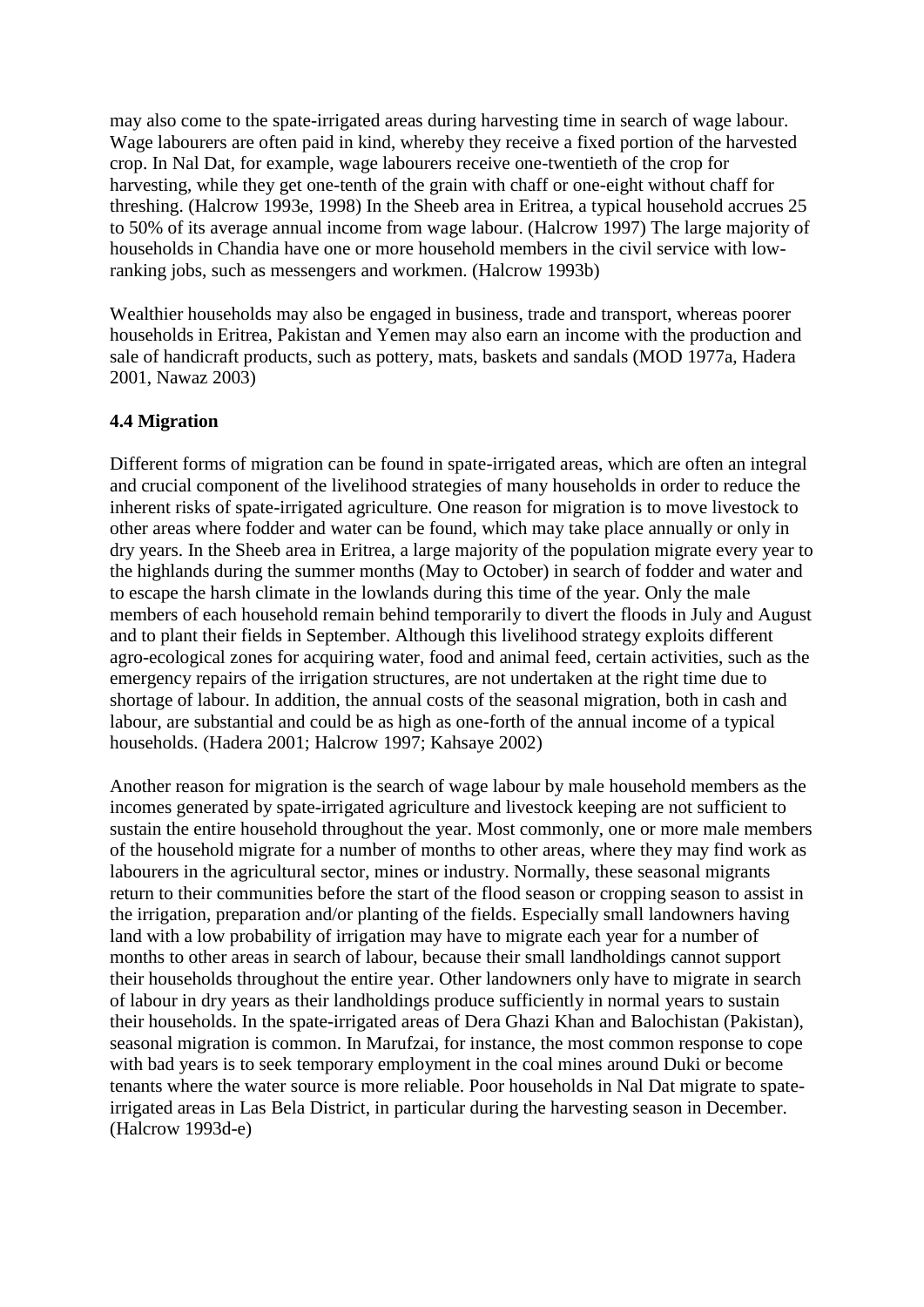Households having spate-irrigated land may also decide to migrate permanently when they have found permanent employment elsewhere. In Chandia, more than 25% of the landholding households live permanently in a nearby town, where most of them work as civil servants. As the existing spate irrigation system cannot support the entire community, more than half of landholding households in Marufzai have migrated permanently to other spate irrigation systems in the Anambar valley, where they work as casual labourers and in some cases as bonded tenants. (Halcrow 1993b+e)

Migration abroad is reported in spate-irrigated areas in Yemen. In Wadi Rima, much of the labour force is underemployed, if not unemployed, for most of the year as employment is limited to short seasons, principally the main harvest from October to December. As a result, a high proportion of the local population (17% of the adult males) left the country in the 1970s, mostly for Saudi Arabia, where employment opportunities are both expanding and lucrative. In the Shabwah Governorate, 10% to 25% of all extended households have a family member in the Gulf States in 2002. (KIT 2002) In the 1970s, migration from the spateirrigated area in central Tunisia to Libya was important and many farmers in the Nouael II Project area could install shallow wells with the remittances. (Van Mazijk 1988)

Due to permanent migration, depopulation is a constant and self-reinforcing threat to the farming communities in spate irrigation systems as at a certain moment the number of landowners might be too small to reconstruct the diversion structure and to clean the flood canals in time. As a result, the diversion of sufficient spate water becomes more difficult, causing further depopulation as more landowners decide to migrate. Ultimately, the remaining farmers have to abandon the entire spate irrigation system as the critical mass for maintenance is lost, which occurred in a number of areas in the Las Bela plains in the South of Balochistan. (Van Steenbergen 1997; Ahmad 2000)

### **4.5 Credit Facilities**

Indebtedness is common in spate-irrigated areas as many farmers usually encounter serious cash deficits at certain times of the year and/or they have to make debts to survive an adverse year. Friends and relatives are usually the first source of credit for many small farmers. Shopkeepers and traders are another important source of credit as many small farmers obtain seeds on credit at the start of the cropping season. The interest charged is often very high, which reflects the risks associated with spate irrigation. In Chandia, for instance, farmers took loans for seeds from shopkeepers against a monthly interest rate of 5 to 10%, whereas farmers in Barag purchased seed on credit and paid an 80% mark-up. Farmers may also be obliged to sell their produce at low(er) prices to traders, from whom they borrowed money or products. In Chandia, farming households also buy a pair of bullocks on credit by paying the due sum after the harvest at 25% higher prices. (Halcrow 1993b-c; Hadera 2001)

In the Tihama region in Yemen, the most common form of credit is the traditional system of delayed payment, acceptable to most merchants, traders and shopkeepers. Interest is not officially charged but different price levels may be negotiated depending on the time delay in payment. Traders in expensive capital equipment, such as tractors and pumps, usually offer credit up to 2 years. Shopkeepers and merchants give credit for shorter periods. However, deposits, security and/or a reserve of capital are required for most forms of public and private credit, but this practice precludes poorer farmers from taking advantage of credit for purchase of equipment. (MOD 1977a)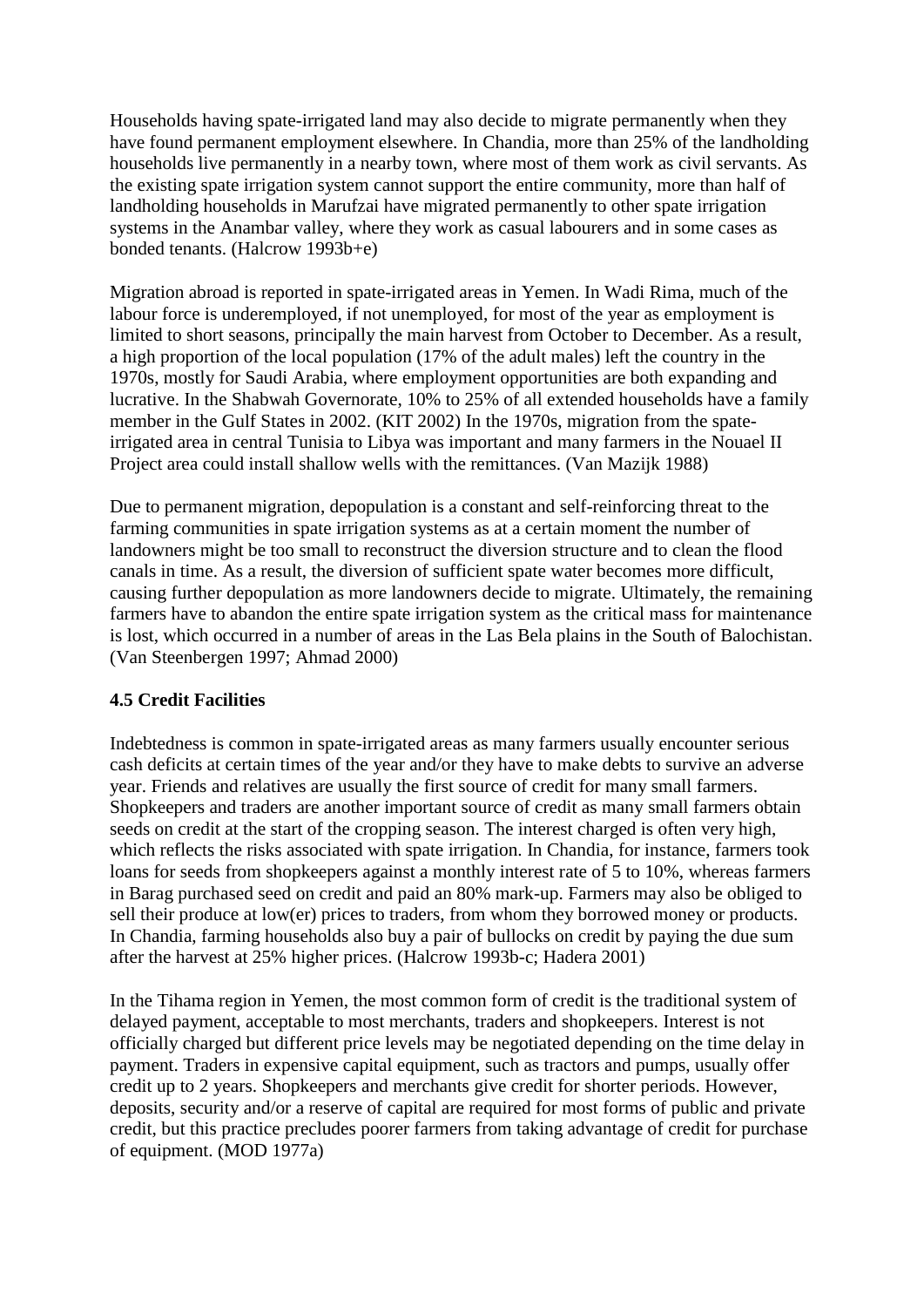Remittances from abroad could be another source of capital for households in spate-irrigated area. Due to the inherent risks of spate-irrigated agriculture and the cultivation of mainly low value crops, farmers in spate irrigation systems do not have access to formal credit facilities of banks and financial institutions. In Wadi Zabid (Yemen), only large landlords have access to credits with subsidised interest rates from the Agriculture Credit Bank, which they mainly use for the installation of tube-wells for selling ground water to smaller farmers. The latter do not have access to these cheap credit facilities as the bank requires that at least 50% of the investment shall be self-financed by the farmer. (IIP 2002)

#### **4.6 Solidartity and Mutual Assistance Mechanisms**

Traditional mechanisms of solidarity and mutual assistance still exist in the spate-irrigated areas to help people in need, struck by a calamity or during important social events (i.e. wedding). However, households facing a crop failure cannot reckon on any form of solidarity or mutual assistance from fellow villagers as it occurs frequently and affect some landowners more than others due to the location of their fields.

Among the Tigre population living in the Sheeb area of Eritrea, groups of five to ten farmers work together on a rotation basis, whereby the farmer for whom the labour is performed provides food. Labour and oxen are also mobilised to cultivate the land belonging to widows and very poor households. Furthermore, mutual self-help groups are spontaneously formed to help each other during field activities or the construction of houses. (Halcrow 1997)

In Balochistan, it is common that labour and means of production are shared to a certain extent. Although tractors gradually take over the role of draught animals, bullocks are still lent to poor villagers for a number of days without charging a rent. Farmers without seeds at the start of the cropping season may ask their fortunate neighbours to help them out. If a farmer cannot access his field or his field bunds have broken during the flood season, others will come to his aid by either irrigating the field on his behalf or assisting in the repair of the field bund. These forms of mutual assistance are more or less an insurance system, because in other years, given the unpredictability of spate irrigation, the current "haves" may be on the receiving end as they have to ask the assistance from those who they have helped this year. (Halcrow 1993a-e, Van Steenbergen 1997)

The most prevalent solidarity mechanism in the rural areas of Balochistan is the Islamic duty (i.e. Zakat) to give part of the agricultural produce and livestock as alms to the needy, whereby preference is given to members of the same family or clan. The payment of Zakat may also be used to finance local religious institutions, such as the mosque or religious school. Zakat is either given in cash or kind and the prescribed amount is one-tenth of the harvest of rainfed and spate-irrigated crops, one-twentieth of the harvest of pump irrigated crops and one-fortieth to one-fifth of the livestock. However, it seems that the actual donations are usually less than the prescribed amounts and that not all landowners pay their Zakat on a regular basis. (Halcrow 1993b-e, 1998)

Another type of assistance is to allow poor persons to pick small amounts of vegetables (i.e. mustard leaves) and melons for home consumption or to collect wheat kernels left on the threshing floor. A less common practice is to give some land in usufruct to a poor relative. Furthermore, it is common that relatives and neighbours offer gifts in cash and kind during special occasions, such as birth, wedding and funeral. For instance, fellow villagers in Chandia arrange food for the first three days of the condolence period for the family facing a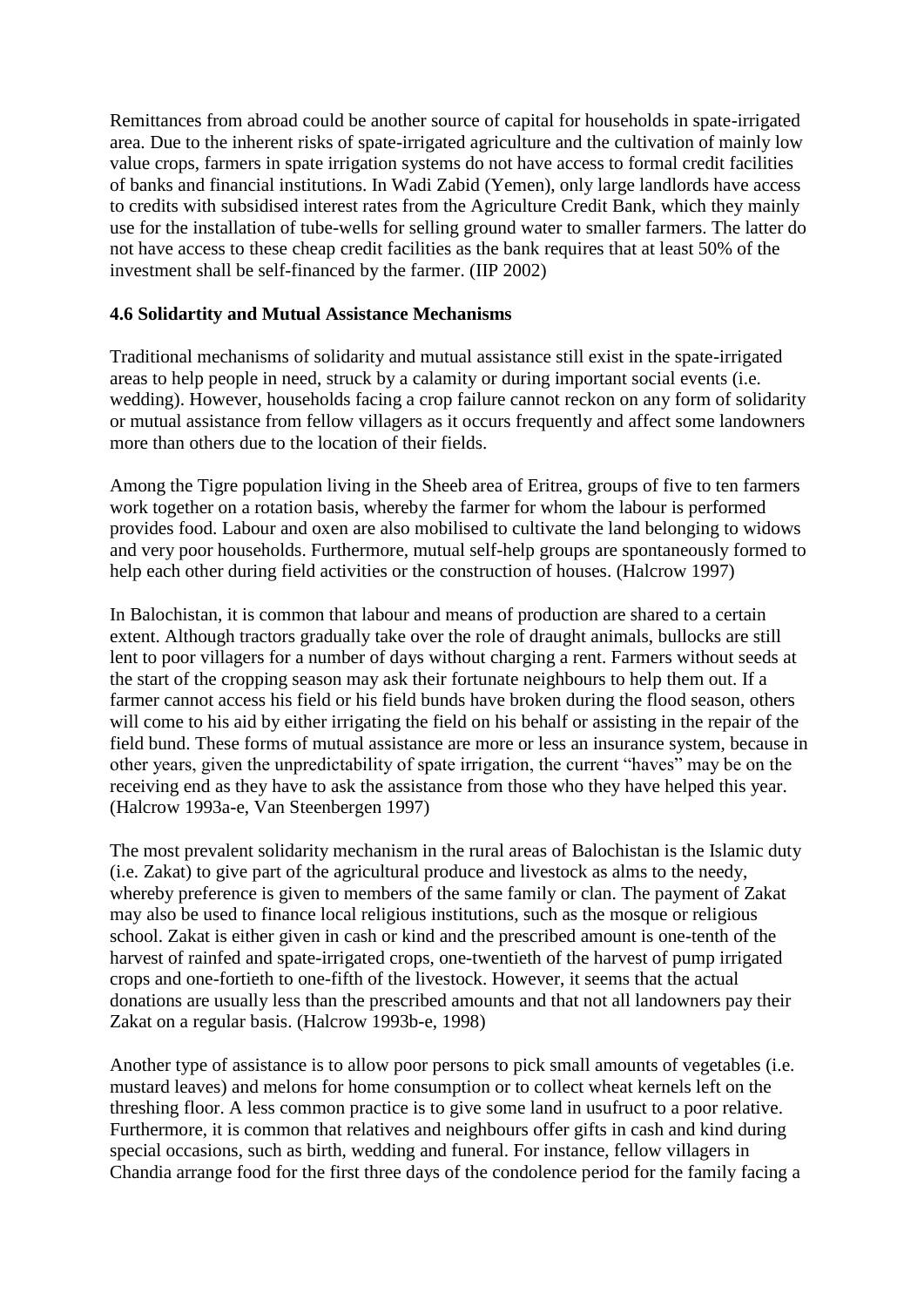death case. These forms of assistance are reciprocal and often within the own social inner circle. (Halcrow 1993b-e, 1998)

## **5 ROLE OF WOMEN IN LIVELIHOOD STRATEGIES**

The role of women in the livelihood strategies of households in spate-irrigated areas shall not be under-estimated and under-valued as they are important actors in spate-irrigated agriculture and rearing livestock. Furthermore, women of poorer households are often engaged as wage labourers and/or they are involved in handicraft and petty sale. All domestic tasks are the exclusive responsibility of the female members of each household, including the fetching of potable water and the collection of fuel wood. Women are often members of (informal) saving groups or other self-help groups at village level.

In Shabwah Governorate (Yemen), women take care of most crop husbandry activities of food and cash crops, including the application of farmyard manure, sowing, weeding, harvesting, threshing and removing of the crop residues from the fields. Men are responsible for the maintenance of the canals and terraces, ploughing of the land with tractors, beekeeping and the marketing of crop produces and livestock. (KIT 2002) In Wadi Zabid and Wadi Tuban, men and women undertake most tasks together, including the cleaning of small canals. The general rule is that women take on the more traditional production practices, including spate irrigation, while men specialise more in the technical aspects of modern agricultural practices. Raising livestock is considered to be the responsibility of rural women and their children. A number of women take care of cows belonging to wealthy households and they share in the cow's production, whereby the first calf will be for the woman. Although women are actively involved and often responsible for most agricultural and livestock activities, the marketing of any produce is exclusively reserved for men. (World Bank 1999, 2000a)

In the Sheeb area in Eritrea, women undertake agricultural activities, such as harvesting, threshing and transport of grains and straw. A small proportion of women is involved in petty trade, which is mainly the sale of handicraft products, such as mats and baskets, whereas a few women operate a shop. These women are usually widows, divorcees or former freedom fighters. Due to the policy of the Eritrean government, women are also active in community affairs, although the majority of men reject such activities of women outside their houses for cultural reasons. With regard to the sale or slaughter of livestock, women have little or no authority. However, the distribution of milk and meat from slaughtered animals among all household members as well as the selling of eggs are the right of the women. (Hadera 2001; Halcrow 1997; Kahsaye 2002)

In the Konso Special Wadera in Ethiopia, the role of women in agriculture is substantial. Particularly during periods of droughts when men migrate in search of employment, women undertake all agricultural activities, including the maintenance of the stone terraces and irrigation of the prepared fields. In addition, women are also involved in petty trade and sale of fuel wood. (Farm Africa 2003)

Among the Qaisrani tribe in the Dera Ghazi Khan area (Pakistan), the role of women in spate irrigation is very important as they have developed local knowledge about the intensity and magnitude of spates in their areas and skills for assessing the probability of rain occurrence. Furthermore, women are involved in supervising the irrigation process, guarding infrastructure and applying spate water at field level. (Nawaz 2002b) In the spate-irrigated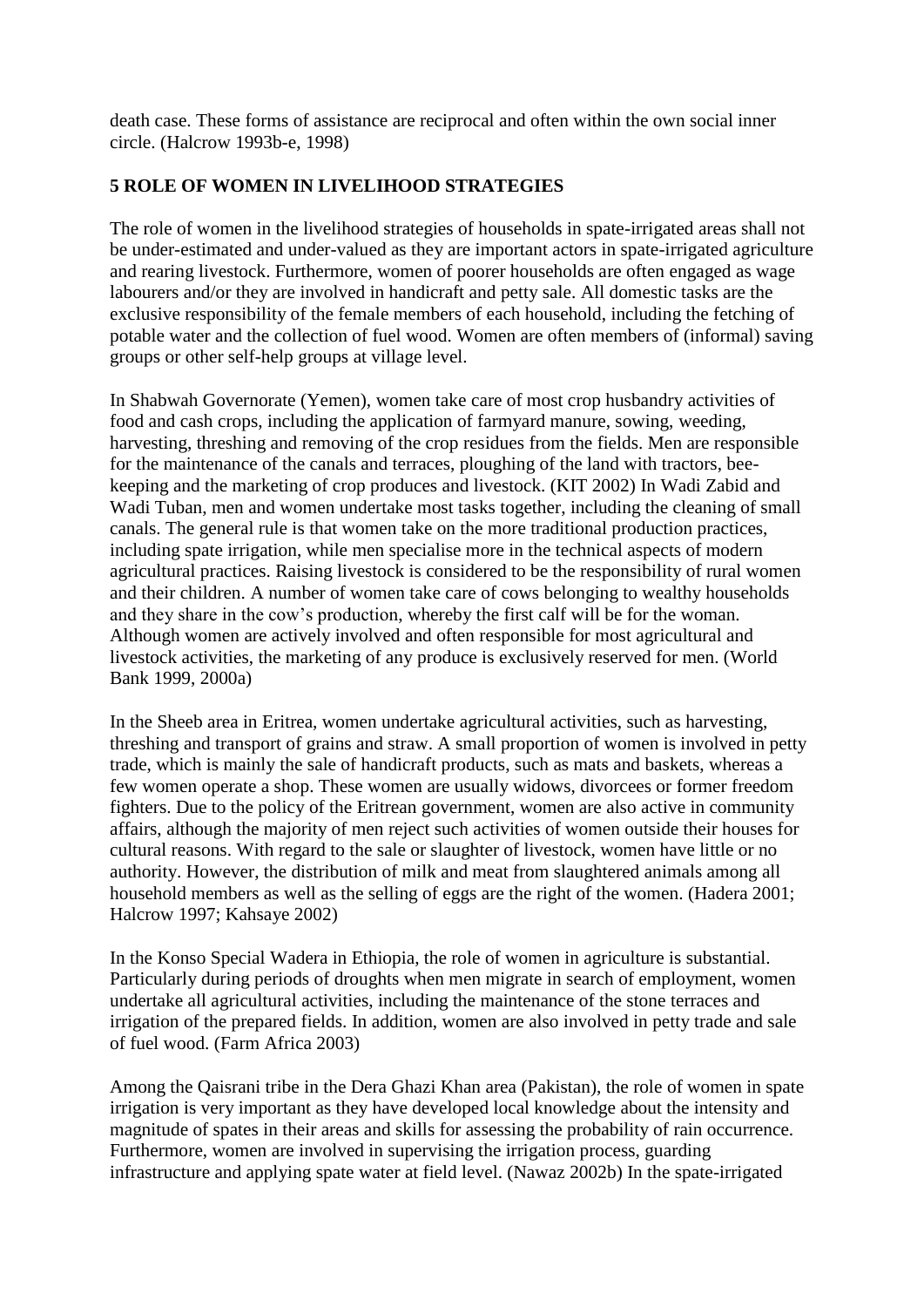areas of Balochistan (Pakistan), almost all agricultural activities are carried out by women, except the tillage of the land. In Nal Dat, women assist the male members of their households with the supervision of the infield irrigation and the repair of minor damage to the earthen channels close to their fields during daytime. (Halcrow 1993e) Animal husbandry is predominantly the domain of women, who are responsible for cutting and transport of fodder, milking goats and cows, preparation of a variety of dairy products, taking care of sick and pregnant animals as well as the drying of dung for fuel. The grazing of animals is the responsible of men, who also purchase veterinary medicines. (Halcrow 1993b+e, 1998)

### **6 CONCLUSIONS**

Livelihoods are built upon five assets: human capital, social capital, natural capital, physical capital and financial capital. Secure access to these five assets is essential to achieve a secure and sustainable livelihood. To cope with the unpredictability and inherent risks of spateirrigated agriculture, whereby seasons of meagre crop production, absolute failure and relatively high production occur alternatively with no predictable pattern, households have developed different livelihood strategies to ensure a minimum standard of living, which are based on their different levels of access to the five assets.

The most common livelihood strategy of many households in spate-irrigated areas is the diversification of the household economy. In addition to a highly variable income from spateirrigated agriculture, many households also have one or more other sources of income, in particular from livestock keeping and wage labour and to a lesser extent from the sale of handicraft products. As a result of their adopted livelihood strategies, most spate-irrigated farmers are incorporated in the regional and national economies, in particular through the sale of crop surpluses and livestock as well as the labour migration. (Van Steenbergen 1997) Despite the diversification of their sources of income, most households in spate-irrigated areas are poor as their per capita income is less than US\$ 1 per day. In the Shabwah Governorate in Yemen, the annual net income ranges between US\$ 53 and US\$ 124 per capita, whereas 28% and 35% of the households in Wadi Tuban and Wadi Zabid lived below the poverty line of US\$ 203. The estimated net farm income in the Sheeb area in Eritrea is US\$ 86 per capita, while the net benefit from spate irrigation is about US\$ 35 per household member in Balochistan. The living conditions in most communities situated in spate-irrigated areas are poor as they lack basic amenities, such as potable water and sanitation facilities, electricity and health care. High infant mortality due to malnutrition among children and pregnant women is evident in most villages as well as anaemia, malaria and other health problems.

The main features of these three main sources of income for households in spate-irrigated areas are presented below.

### Spate-Irrigated Agriculture

- The cropping pattern in spate-irrigated areas is dominated by the cultivation of traditional, drought-resistant crops, such as sorghum, wheat, pulses, oilseeds, cotton and melons.
- Most farmers only plant local, self-selected seed varieties, which are often well adapted to the local agro-climatic circumstances, although this practice may cause various problems, such as increased vulnerability for diseases.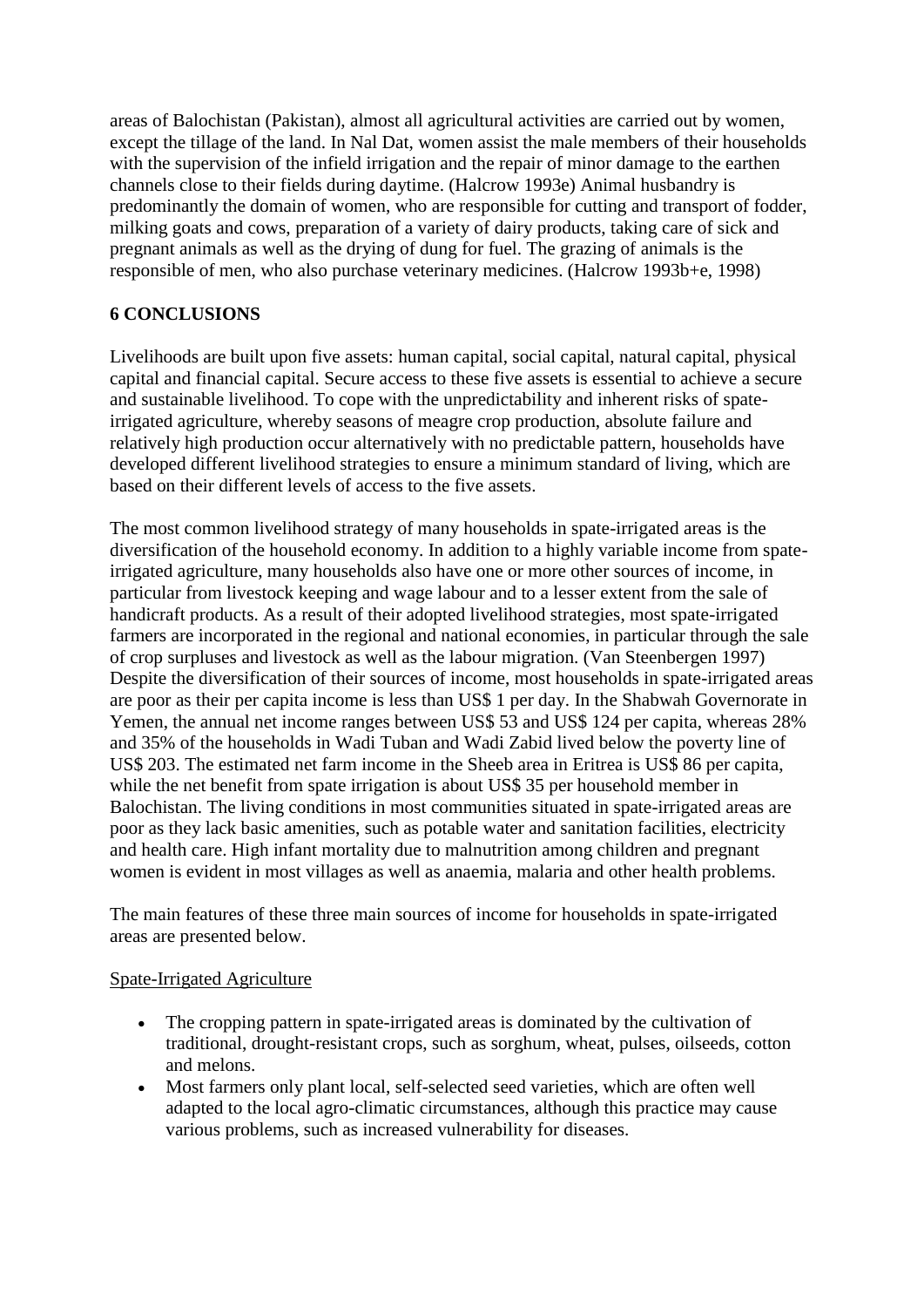- Many farmers do not apply (chemical) fertilisers, pesticides and insecticides as they cannot afford the use of these inputs and they believe that their crops receive sufficient nutrients from the sediments deposited during each irrigation.
- Research and extension services are not directed towards spate-irrigated agriculture, so that it is very difficult for farmers to enhance the yields of their spate-irrigated crops by applying improved crop husbandry techniques.
- Many small farmers growing spate-irrigated crops do not have access to (subsidised) credits from banks and financial institutions as they are unable to fulfil the conditions for acquiring loans. As a result, many small farmers have to rely on other sources of credit, such as moneylenders and traders, who charge high interest rates.
- The distribution of arable land in spate-irrigated areas may vary from relatively egalitarian to very unequal, whereby most of the land is owned by a few very large landholders.
- It is common in many spate-irrigated areas that a substantial proportion of land is cultivated by sharecroppers and to lesser extent by tenants.
- In general, women play an important role in spate-irrigated agriculture as they are involved in almost all crop husbandry activities, including sowing, weeding, harvesting, threshing and storage. Reportedly, women in some spate irrigated areas in Yemen, Pakistan and Ethiopia are also involved in the irrigation of fields as well as the maintenance of field channels.
- Most farming households try to keep the input of labour as minimal as possible, whereby mainly family labour is used.
- Most farmers in spate irrigation systems only cultivate small areas of less than 1 ha to not more than 8 ha.
- In years with normal floods, the average yields for sorghum range between 600 to 2,000 kg/ha in Yemen and Eritrea, while the average yields of millet and cotton vary from 600 to 1,500 kg/ha and 650 to 1,600 kg/ha respectively in Yemen. The average yields in Balochistan (Pakistan) are significantly lower than in Yemen and Eritrea.
- Even in years with normal floods, most farmers do not produce enough to feed their households throughout the entire year. Only in (very) good years, a majority of farmers is able to sell any crop surpluses.

## *Risk Coping Strategies*

To reduce the risks of crop failure due to the unpredictability of spate irrigation, farmers have adopted a number of the following strategies:

- Actually spate-irrigated fields are distributed annually among all households with land rights.
- Households have different plots of land with high and low probabilities of spate irrigation.
- Cultivation of traditional crops, such as sorghum, which would produce at least sufficient fodder in years with less floods.
- Crop rotation, whereby fields are left fallow during one season, in order to reduce the loss of soil fertility.
- Changing of sowing dates to control the outbreaks of pests and attacks by birds.
- Intercropping, whereby two or three different crops with different water requirements and harvesting dates are planted in the same field, so that at least one crop could be harvested in a dry year.
- Crop choice is determined by the timing of the first irrigation.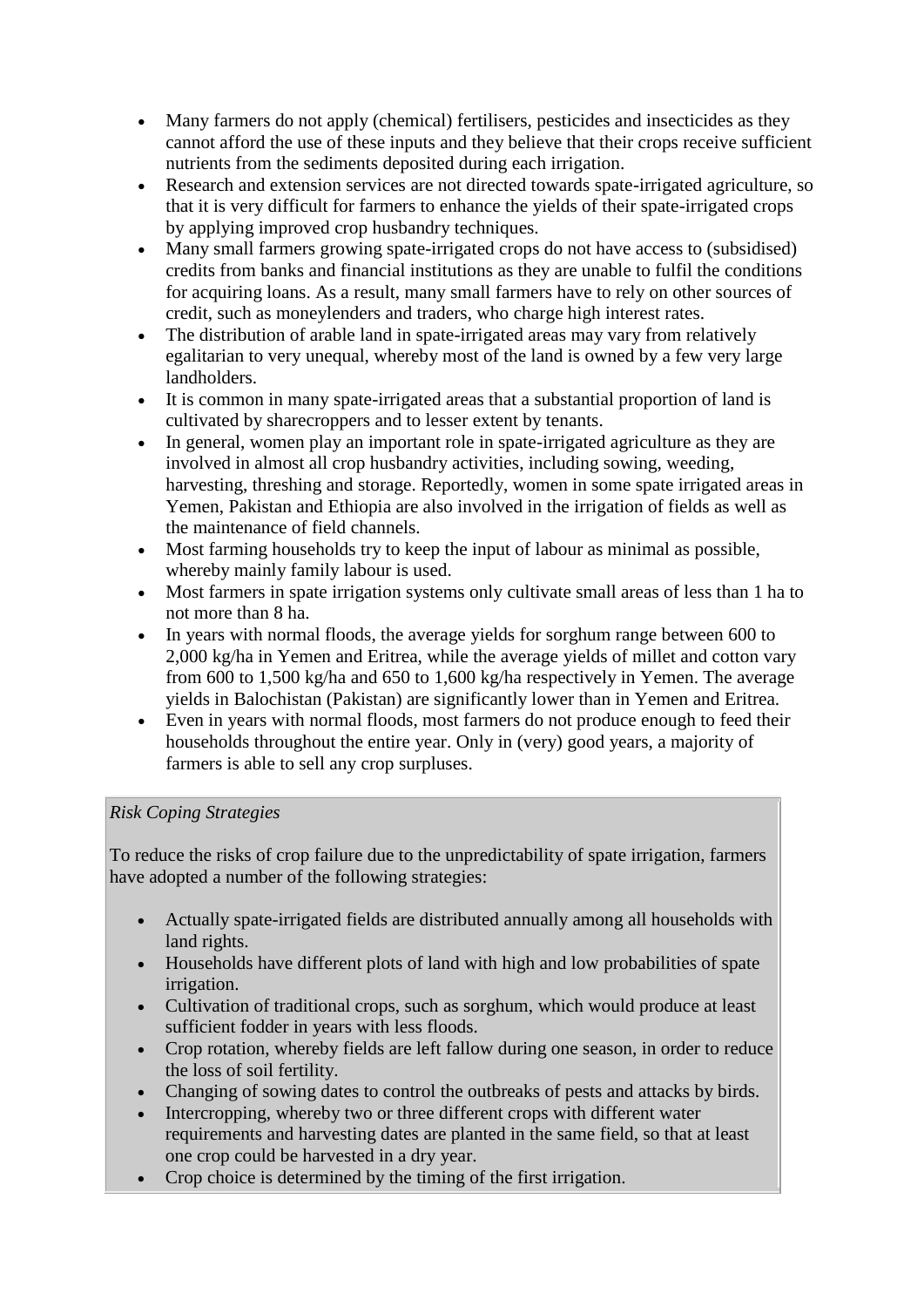Use of ground water as an alternative source for irrigation.

### Livestock Keeping

- Most households in spate-irrigated households keep livestock for various important functions, such as traction and transport as well as sources of food items, such as dairy products, meat, wool, dung and skins, which are mainly used for home consumption but also sold to raise cash. Furthermore, small ruminants and oxen are important savings, which are sold to cope with crisis situations.
- Oxen still pay an important role in the maintenance and repair of irrigation infrastructure and field bunds, although its role is gradually taken over by tractors.
- Almost all activities related to raising livestock are considered to be the responsibility of women en their children.
- The composition and number of livestock owned by households in spate-irrigated areas reflects their needs (i.e. traction, transport, food) as well as the availability of forage (i.e. rangeland, fodder crops).
- Beekeeping could be another important source of income for households in spateirrigated areas.

### Wage Labour and Off-Farm Income

- Income from wage labour is often an important source of income for many households in spate-irrigated areas, especially for households with no or limited access to land or whose fields could not be irrigated.
- Household members can find wage labour either in their own communities or they have to migrate temporarily to other areas in search of employment.
- Most households earn an additional income as agricultural labourers, especially during the harvesting season, whereby they often paid in kind (i.e. fixed portion of harvested crop).
- The sale of (fuel) wood and handicraft products may be an additional source of income as well.

### **6.1 Threats to Livelihoods in Spate-Irrigated Areas**

The existing livelihood strategies based on the cultivation of spate-irrigated crops in combination with additional incomes from livestock and wage labour are undermined by a number of developments:

- The importance of spate-irrigated agriculture as a source of income for many households diminishes as the average size of their landholdings decreases due to further sub-division through inheritance.
- As more landowners install their own wells to become less dependent upon spate water for the irrigation of their fields and the gradual depopulation of communities as a result of permanent migration, the remaining farmers are often unable to mobilise sufficient labour and draught animals for the (timely) reconstruction of the diversion structure and the cleaning of the flood canals. The result will be that the diversion of spate water to their fields becomes more difficult and more landowners have to give up spate-irrigated agriculture, who may also decide to migrate elsewhere in search of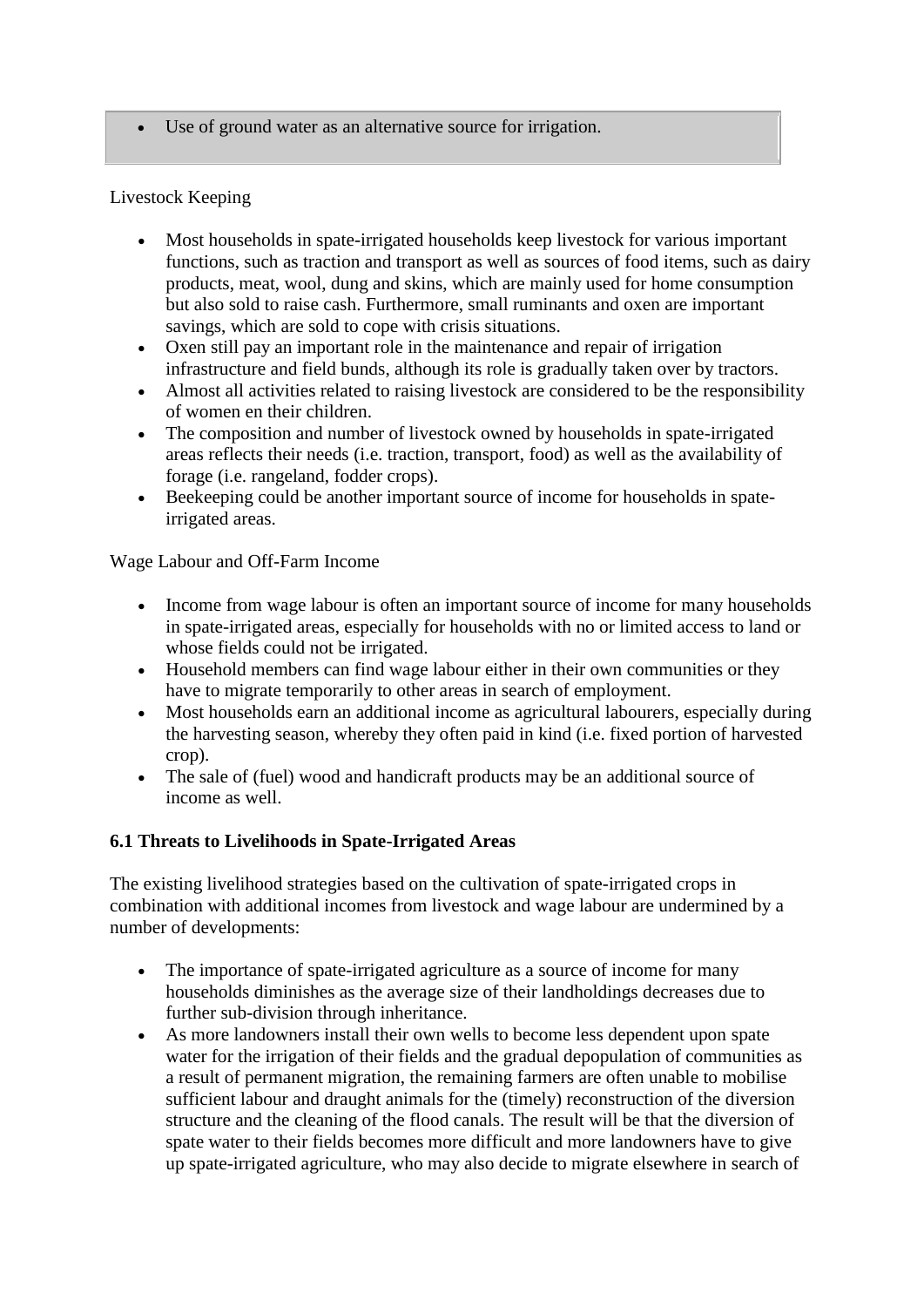other sources of income. Finally, the spate irrigation system ceases to function as the capacity to maintain the irrigation infrastructure is lost.

- The modernisation of spate irrigation systems, whereby the traditional diversion structures are replaced by a concrete weir, has often had a detrimental impact for farmers in the middle and tail sections as it has become easier for upstream water users to divert more if not all spate water to their fields despite existing rules regarding the allocation and distribution of spate water. For instance, spate water only reached the downstream sections of Wadi Al'Ain/Harib in Yemen during large floods following the construction of two weirs in the head reach, whereas the spate-irrigated area in the upstream section increased by 300%. (Kohler 1999) The same problems are also reported in the Nouael II Project in Tunisia as well as in Wadi Tuban, Wadi Zabid and Wadi Mawr in Yemen.
- Degradation and/or widening of the riverbed may progress to such an extent that farmers are unable to (re)construct diversion structures that are high and/or long enough to divert spate water into their flood canals. Uncontrolled cutting of trees and bushes as well as overgrazing in and along the riverbed may accelerate this natural process.
- Due to the installation of an increasing number of dug- and tube-wells as a risk coping strategy to become less dependent upon the unpredictable supply of spate water for irrigation purposes, the ground water table in many spate-irrigated areas is falling rapidly. The result is that older and shallower wells dry up, the quality of the ground water deteriorates and an increasing number of fields are abandoned due to desertification. Ultimately, the population of entire villages may have not other choice than to migrate permanently as they have lost a secure access to potable water and/or arable land.

**Table 1:** Total Irrigated Area and Spate-irrigated Area for Number of Countries

| <b>Country</b> | Year      | <b>Total Irrigated</b><br>Area (ha) | Spate-irrigated<br>Area(ha) | <b>Spate Irrigation as</b><br>% of Total Irrigation |
|----------------|-----------|-------------------------------------|-----------------------------|-----------------------------------------------------|
| Algeria        | 1992      | 555,500                             | 110,000                     | 19.8                                                |
|                | 1997/1987 | 560,000                             | 70,000                      | 12.5                                                |
| Eritrea        | 1993      | 28,124                              | 15,630                      | 55.6                                                |
|                | 1997/1995 | 28,000                              | 14,000                      | 50,0                                                |
| Kazakhstan     | 1993      | 3,556,400                           | 1,104,600                   | 31.1                                                |
| Libya          | 1997/1987 | 470,000                             | 53,000                      | 11.3                                                |
| Mongolia       | 1993      | 84,300                              | 27,000                      | 32.0                                                |
| Morocco        | 1989      | 1,258,200                           | 165,000                     | 13.1                                                |
| Pakistan       | 1990      | 15,729,448                          | 1,402,448                   | 8.9                                                 |
|                | 1997/1987 | 17,580,000                          | 1,450,000                   | 8.2                                                 |
| Somalia        | 1984      | 200,000                             | 150,000                     | 75.0                                                |
|                | 1997/1987 | 200,000                             | 2,000                       | 1.1                                                 |
| Sudan          | 1995      | 1,946,200                           | 46,200                      | 2.4                                                 |
|                | 1997/1987 | 1,946,000                           | 280,000                     | 14.4                                                |
| Tunisia        | 1991      | 385,000                             | 30,000                      | 7.8                                                 |
|                | 1997/1987 | 380,000                             | 10,000                      | 2.6                                                 |
| Yemen          | 1994      | 481,520                             | 98,320                      | 20.4                                                |

**ANNEX A**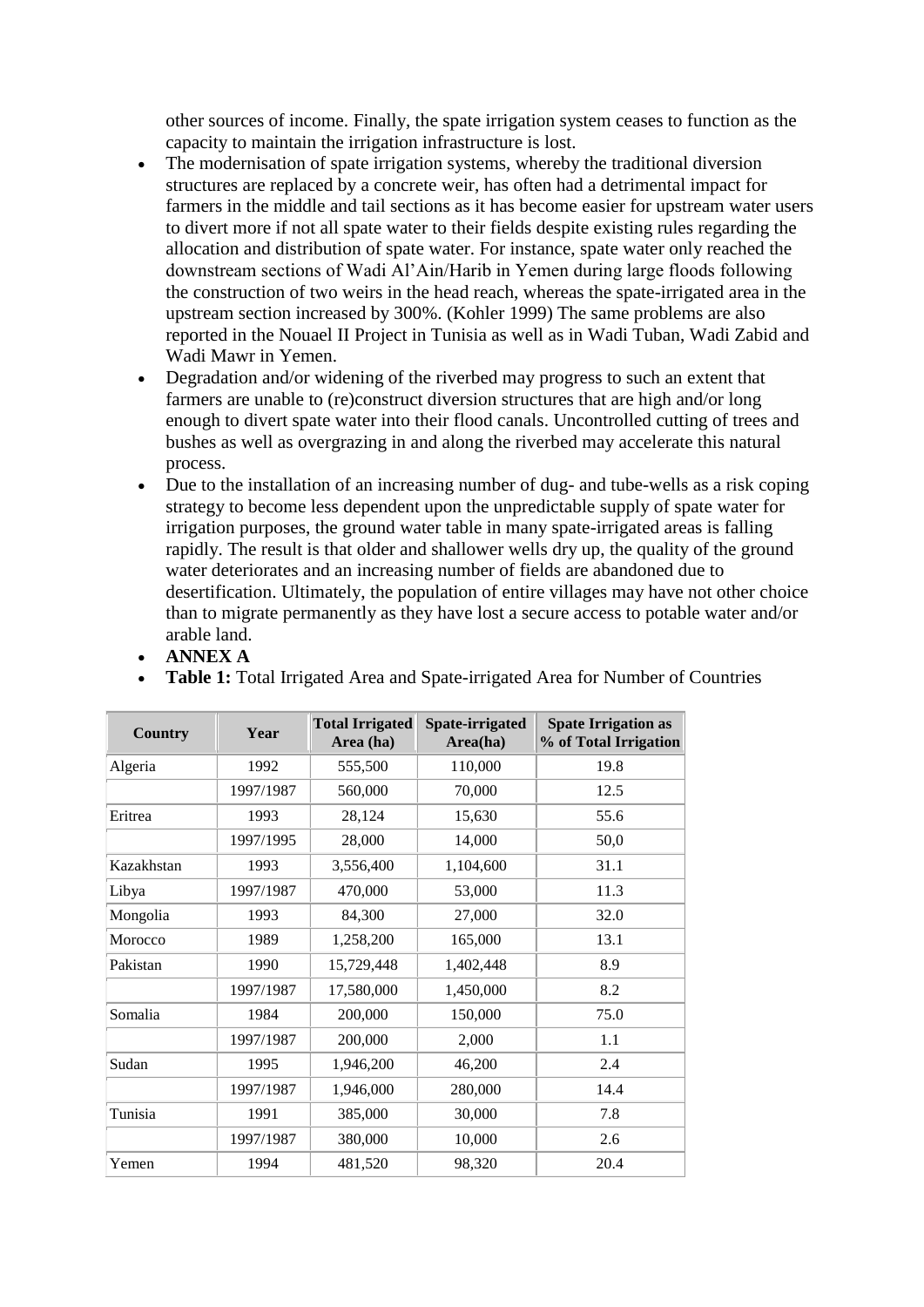| 1976/77   | 238,000 | 120,000 | 50.4 |
|-----------|---------|---------|------|
| 1990      | 436,500 | 101,000 | 23.1 |
| 1997/1987 | 485,000 | 193,000 | 39.8 |

Source: FAO Aquastat; Hadera 2001; Kohler 1999

**Table 2:** List of Spate Irrigation Systems

| <b>Country</b> | <b>Name of Spate Irrigation System</b>          | <b>Location</b>                               |
|----------------|-------------------------------------------------|-----------------------------------------------|
| Pakistan       | Chandia                                         | Sibi District, Balochistan                    |
|                | Barag                                           | Las Bela District, Balochistan                |
|                | Marufzai                                        | Loralai District, Balochistan                 |
|                | Nal Dat                                         | Khuzdar District, Balochistan                 |
|                | Toiwar                                          | Killa Saifullah District, Balochistan         |
|                | Mouza Yo Bund                                   | Las Bela District, Balochistan                |
|                | Dudar                                           | Musa Khel District, Balochistan               |
|                | Sohar Khor                                      | Musa Khel District, Balochistan               |
|                | Sham                                            | Musa Khel District, Balochistan               |
|                | Jhalwani                                        | Barkhan District, Balochistan                 |
|                | 11 collective bunds in Korakan River            | Kharan District, , Balochistan                |
|                | Jala Khan Dam                                   | Kachhi District, , Balochistan                |
|                | Sonwah Dam                                      | Kachhi District, Balochistan                  |
|                | Pachhaad and Damaan Plains                      | DG Khan District, Punjab                      |
| Yemen          | Wadi Tuban                                      | Lahej Governorate                             |
|                | Wadi Zabid                                      | <b>Hodeidah Governorate</b>                   |
|                | Wadi Rima                                       | <b>Hodeidah Governorate</b>                   |
|                | Wadi Mawr                                       | <b>Hodeidah Governorate</b>                   |
|                | Wadi Al'Ain/Harib                               | <b>Central Yemen</b>                          |
|                | Wadi Jirdan, Wadi Erma, Wadi<br>Dhuhur          | Central-Northern Area, Shabwah<br>Governorate |
|                | Wadi Mayfa'a, Wadi Nisab, Wadi<br><b>Beihan</b> | Central Region, Shabwah Governorate           |
| Eritrea        | Wadi Laba                                       | Sheeb area, Eastern Lowlands                  |
|                | Mai Ule                                         | Sheeb area, Eastern Lowlands                  |
|                | Wadi Labka                                      | Sheeb area, Eastern Lowlands                  |
| Ethiopia       | Arfaydelehayte                                  | Midlands, Konso Special Wadera                |
|                | Yandafero                                       | Lowlands, Konso Special Wadera                |
| Tunisia        | Nouael II Project/Wadi El Fekka                 | Sidi Bouzid, Central Tunisia                  |

# **Table 3:** Cropping Patterns in Spate Irrigation Systems

| <b>Country</b> | Scheme/Area     | <b>Spate-irrigated Crops</b>                          |
|----------------|-----------------|-------------------------------------------------------|
| Eritrea        | Sheeb           | sorghum, maize, millet, sesame, groundnut, vegetables |
| Ethiopia       | Konso: Midlands | sorghum, maize, teff, beans                           |
|                | Konso: Lowlands | sorghum, maize, cotton, sunflower                     |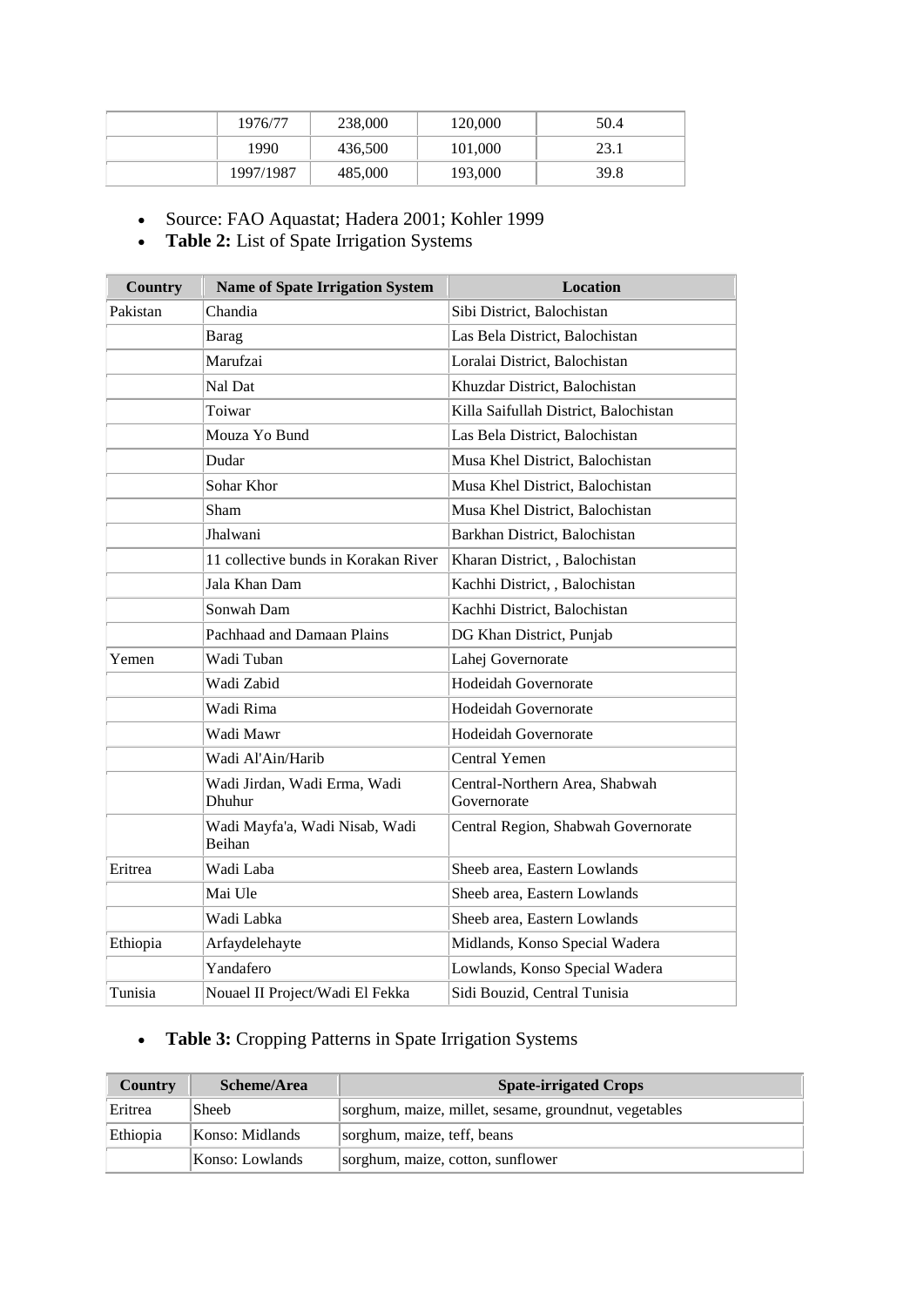| Pakistan | DG Khan Division    | wheat, gram, guar, pulses, sorghum, rapeseed, millet, maize                 |  |
|----------|---------------------|-----------------------------------------------------------------------------|--|
|          | Korakan River       | wheat, cumin, sorghum, pulses, melon                                        |  |
|          | Chandia             | sorghum fodder, mung, wheat, oilseeds, coriander, radish, melon,<br>mustard |  |
|          | Barag               | sorghum, guar, sorghum fodder, oilseed, mung                                |  |
|          | Marufzai            | sorghum, pulses, wheat, melons, cumin, coriander                            |  |
|          | Nal Dat             | sorghum, guar fodder, pulses, wheat, oilseed                                |  |
|          | Toiwar              | wheat, barley, mash, maize                                                  |  |
| Tunisia  | Nouael II Project   | wheat, olive, almond                                                        |  |
| Yemen    | Shabwah Governorate | sorghum, millet, wheat, sesame                                              |  |
|          | Wadi Tuban          | cotton, fodder (sorghum, millet), sesame                                    |  |
|          | Wadi Zabid          | sorghum, millet, fodder (sorghum, millet), cotton, sesame                   |  |
|          | Wadi Mawr           | sorghum, millet, sesame, maize, cotton, melon                               |  |
|          | Highlands           | sorghum, wheat, lentils, peas, maize                                        |  |
|          | Tihama              | sorghum, millet, maize, cotton, sesame, tomato, vegetables                  |  |
|          | Southern coast      | cotton, sorghum, millet, sesame, watermelon, groundnut                      |  |

 **Table 4:** Average Yields for Perennially, Regularly and Irregularly Spate-Irrigated Area in Wadi Rima

| Crop            | <b>Perennially Spate-</b><br><b>Irrigated Area</b> | <b>Regularly Spate-</b><br><b>Irrigated Area</b> | <b>Irregularly Spate-</b><br><b>Irrigated Area</b> |
|-----------------|----------------------------------------------------|--------------------------------------------------|----------------------------------------------------|
|                 | (t/ha)                                             | (t/ha)                                           | (t/ha)                                             |
| Maize           | $1.2 - 1.3$                                        | 1.2                                              | $\overline{\phantom{a}}$                           |
| Sayf Sorghum:   | 1.0                                                | $0.8 - 1.0$                                      | 0.6                                                |
| - grain         | 3.2                                                | $1.9 - 2.3$                                      | 2.0                                                |
| -fodder         |                                                    |                                                  |                                                    |
| Sorghum:        | 1.4                                                | $0.4 - 1.1$                                      | 0.85                                               |
| - grain         | 3.5                                                | $1.0 - 2.8$                                      | 2.2                                                |
| -fodder         |                                                    |                                                  |                                                    |
| Sorghum ratoon: | 0.8                                                | $0.3 - 0.8$                                      | 0.2                                                |
| - grain         | 2.5                                                | $1.0 - 2.5$                                      | 1.1                                                |
| - fodder        |                                                    |                                                  |                                                    |
| Cotton          | 0.85                                               | $0.35 - 0.85$                                    | 0.35                                               |
| Millet          |                                                    | $0.5 - 1.0$                                      | 0.5                                                |
| Sesame          |                                                    | $0.2 - 0.5$                                      | 0.2                                                |

Source: MOD 1977a

- **References**
- Ahmad, S. (1998):

Land Tenure and Water Rights in Isolated Spate Irrigation Systems in Balochistan, Pakistan; WRRI/ICARDA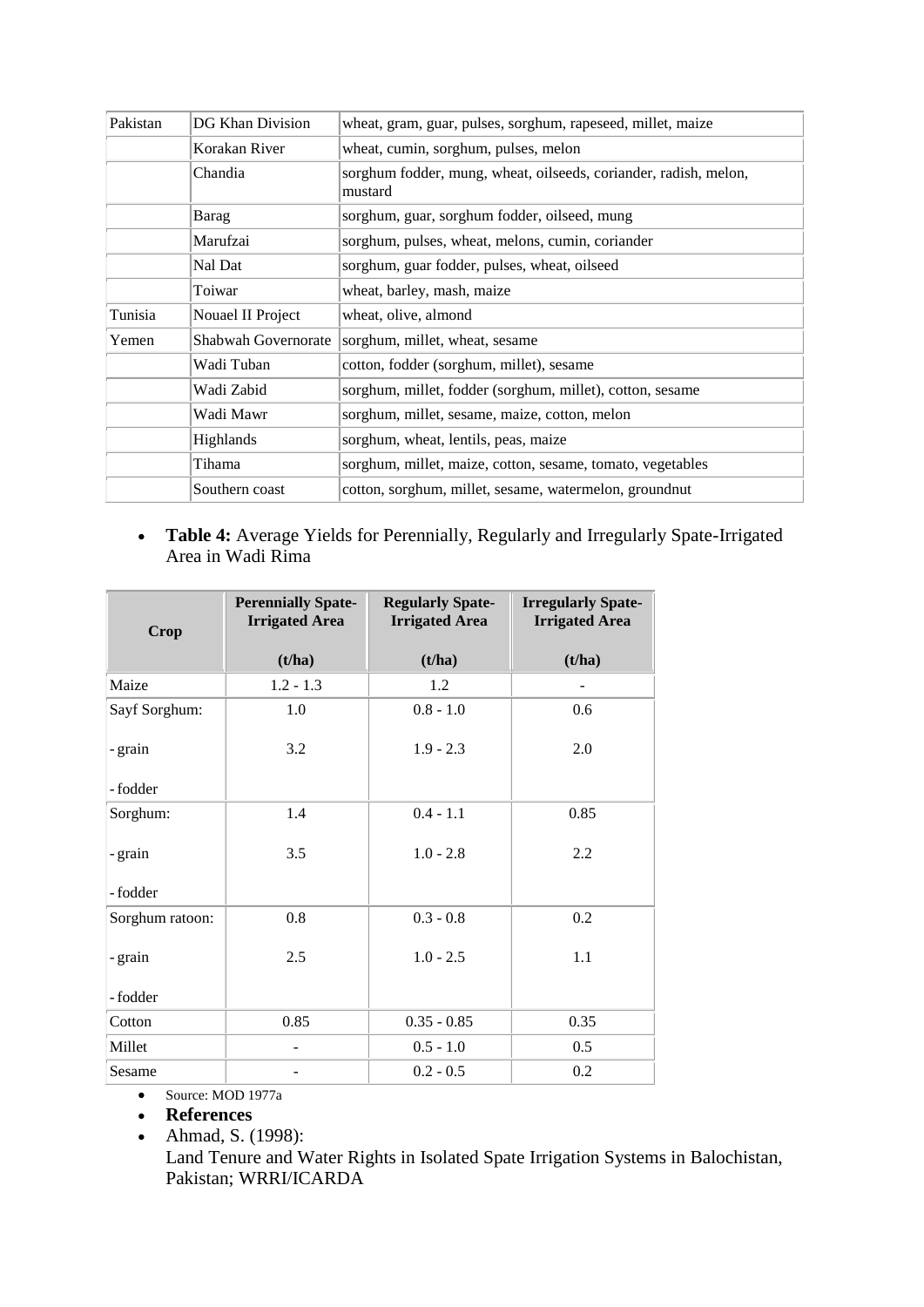• Ahmad, S. (2000): Indigenous Water Harvesting Systems in Pakistan; WRRI-NARC, Islamabad

- Al-Eryani, M. & Al-Amrani, M (1998) Social and Organisational Aspects of the O&M of Spate Irrigation Systems in Yemen, Background Paper for PIM Seminar (Hudaidah, November 1998), World Bank
- Al-Garoo, A.S. (1987): Historic Review of Spate Irrigation and its Effect on Agricultural Development. In: Spate Irrigation, Proceedings of the Sub-Regional Expert Consultation on Wadi Development for Agriculture in Yemen (Aden, December 1987), FAO/UNDP
- Al-Shaybani, S.R. (2003): Overview of Non-Modernised Spate Irrigation Systems in Yemen
- Arcadis Euroconsult (2002a): Water Management in Wadi Tuban and Wadi Zabid, Working Paper 1; Irrigation Improvement Project, Sana'a
- Arcadis Euroconsult (2002b): Water Right and Irrigation Management in Wadi Tuban and Wadi Zabid, Internal Memo, Irrigation Improvement Project, Sana'a
- $\bullet$  BRSP (19??): Natural Resources Development Scheme under Pak-German Self-Help Project 1984- 1990
- Camacho, R.F. (1987): Traditional Spate Irrigation and Wadi Development Schemes. In: Spate Irrigation, Proceedings of the Sub-Regional Expert Consultation on Wadi Development for Agriculture in Yemen (Aden, December 1987), FAO/UNDP
- DFID (1999) Sustainable Livelihoods Guidance Sheets
- DHV Consulting Engineers (1979): Wadi Rima Irrigation Development; Feasibility Study, Volume 1 Main Report
- Farm Africa (2003): Spate Irrigation in Konso Special Wadera
- Hadera, M. T. (2001): Soil and Water Management in Spate Irrigation Systems in Eritrea; Tropical Resource Management Papers 36, Wageningen
- $\bullet$  Hag Nur, A. & H. Abdi Mah (1987): Spate Irrigation in Somalia. In: Spate Irrigation, Proceedings of the Sub-Regional Expert Consultation on Wadi Development for Agriculture in Yemen (Aden, December 1987), FAO/UNDP
- $\bullet$  Halcrow (1993a): Flood Irrigation in Balochistan, Internal Memo; BMIADP, Quetta
- Halcrow (1993b): Chandia, Feasibility Study 1, Volume 1 – Main Report; BMIADP, Quetta
- $\bullet$  Halcrow (1993c): Barag, Feasibility Study 2, Volume 1 – Main Report; BMIADP, Quetta  $\bullet$  Halcrow (1993d):
- Marufzai, Feasibility Study 3, Volume 1 Main Report; BMIADP, Quetta  $\bullet$  Halcrow (1993e):
- Nal Dat, Feasibility Study 4, Volume 1 Main Report; BMIADP, Quetta  $\bullet$  Halcrow (1993f):
	- Mouza Yo Bund, Field Visit Report; BMIADP, Quetta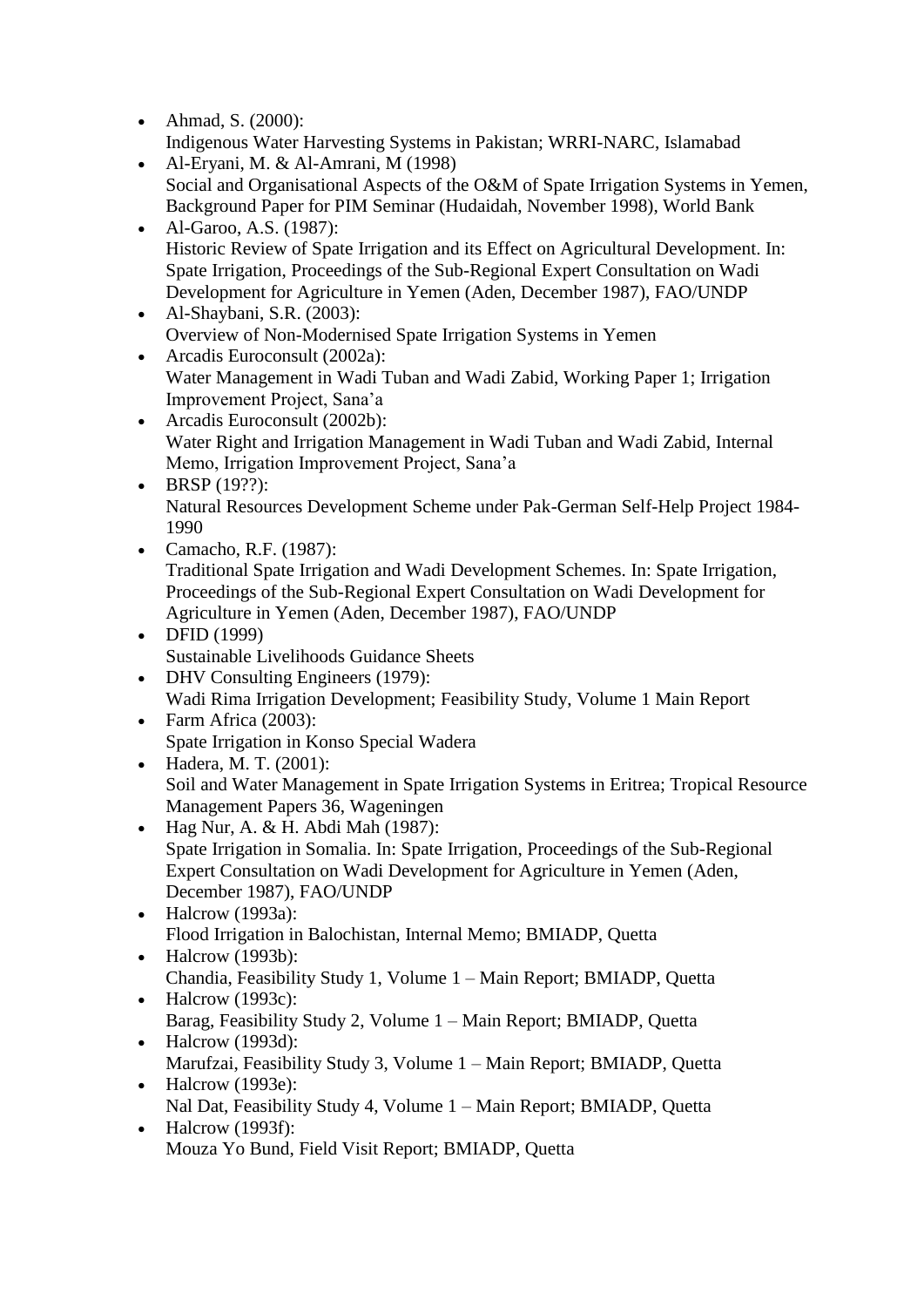- $\bullet$  Halcrow (1994): Korakan Flood Irrigation Study, Internal Memo; BMIADP, Quetta
- $\bullet$  Halcrow (1997): Strategy on Farmer Participation and Formation of Farmer Organisation; ELWDP, Asmara
- Halcrow (1998): Toiwar, Feasibility Report F-05; BCIAP, Quetta
- $\Psi$  IIP (2002): Socio-Economic Household Baseline Survey and Focus Group Discussions in Wadi Zabid and Wadi Tuban
- Kahsaye, W. (2002): The Cultural Ecology of Pastoralism in Eritrea – A Geographical Inquiry
- KIT  $(2002)$ : Economic Opportunities in Shabwah, Improving People's Livelihoods by Sustainable Economic Development; SBDP, Ataq
- Kohler, S. (1999): Institutionen in der Bewasserungs-Landwirtschaft im Jemen, Jemen-Studies Band 13, Wiesbaden
- Ministry of Overseas Development (MOD) (1997a) Montane Plains and Wadi Rima Project; Land and Water Resources Survey, Irrigation and Agricultural Development in Wadi Rima, Volume 1
- Ministry of Overseas Development(MOD) (1997b) Montane Plains and Wadi Rima Project; Land and Water Resources Survey, Irrigation and Agricultural Development in Wadi Rima, Volume 2
- Moustafa, A.T.A., A.A. El-Meligy and M.AA. Allam (1987) Spate Irrigation in Egypt. In: Spate Irrigation, Proceedings of the Sub-Regional Expert Consultation on Wadi Development for Agriculture in Yemen (Aden, December 1987), FAO/UNDP
- Mu'Allem, Ab. S. (1987): Crop Production under Spate Irrigation in Coastal Areas of PDR Yemen. In: Spate Irrigation, Proceedings of the Sub-Regional Expert Consultation on Wadi Development for Agriculture in Yemen (Aden, December 1987), FAO/UNDP
- Nawaz, K. (2002a): Spate Irrigation Systems in Pakistan – An Alternative to Present Crises (draft)
- Nawaz, K. (2002b): Traditional Flood Irrigation Systems in Pakistan
- Nawaz, K.  $(2003)$ : Spate Irrigation in Dera Ghazi Khan (draft)
- Scheitz, E.L. (1987): Certain Aspects and Problems of Wadi Development. In: Spate Irrigation, Proceedings of the Sub-Regional Expert Consultation on Wadi Development for Agriculture in Yemen (Aden, December 1987), FAO/UNDP
- Shahin, F.A.R. (1990): Wadi Mawr Project – Short Study on Water Regulation and Distribution, draft report
- Tihama Development Authority (1987) Wadi Development for Agriculture in Yemen Arab Republic. In: Spate Irrigation, Proceedings of the Sub-Regional Expert Consultation on Wadi Development for Agriculture in Yemen (Aden, December 1987), FAO/UNDP